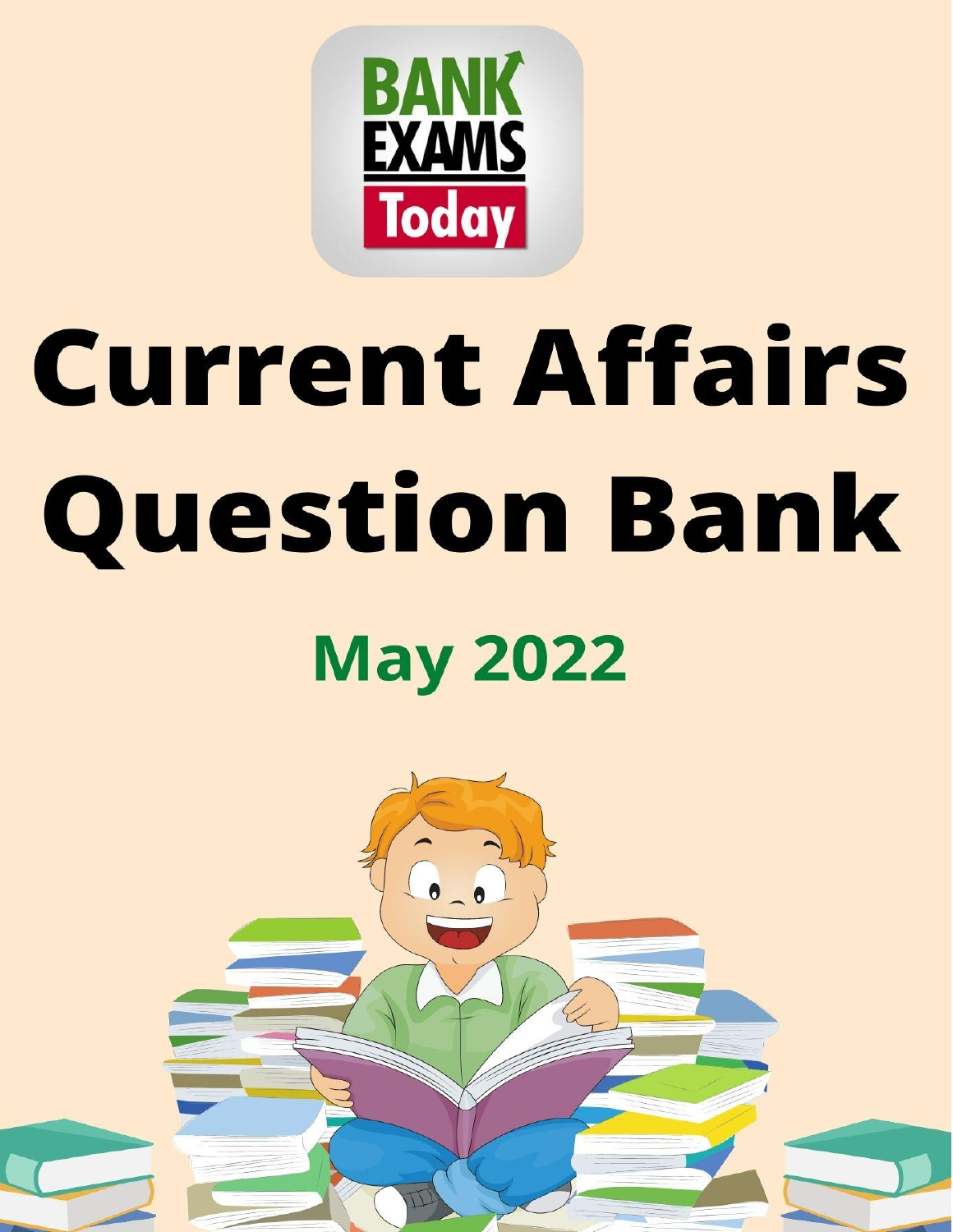# Current Affairs Question Bank: May 2022

# **Q.1 What is the revised lock-in period for Anchor Investors?**

- a) 30 days
- b) 45 days
- c) 90 days
- d) 120 days
- e) None of these

**Answer (a):** Lock in period for the Anchor Investors has been reduced to 30 days for public issues exceeding 10000 crore rupees.

Role of Anchor Investors and NIIs is crucial to inspiring retail investors' confidence.

# **Q.2 Which of these regulates, the account aggregator framework?**

- a) RBI
- b) SEBI
- c) PFRDA
- d) IBBI
- e) None of these

**Answer (a):** The Account Aggregator Framework is under the regulation of the Reserve Bank of India, therefore it would make the transactions secure. An API (Application Program Interface) is used as an interface between the market players and the regulators. The players include NSDL, CSDL, CAMS, etc.

# **Q.3 Which of the following is not a Nordic country?**

- a) Sweden
- b) Iceland
- c) Norway
- d) Latvia
- e) None of these

**Answer (d):** The summit would take place in Copenhagen, Denmark. This summit would be attended by India and Nordic countries that including Denmark, Finland, Iceland, Norway, and Sweden.

# **Q.4 Which coach factory will manufacture 25 Metro Freight Trains?**

- a) ICF Chennai
- b) DLW Chitranjan
- c) Coach factory, Madhepura
- d) Both a and b
- e) None of the above

**Answer (a):** 25 Trains of the design of Vande Bharat, which could run at a speed of 160 km/h, will be manufactured by Integral Coach Factory, Chennai.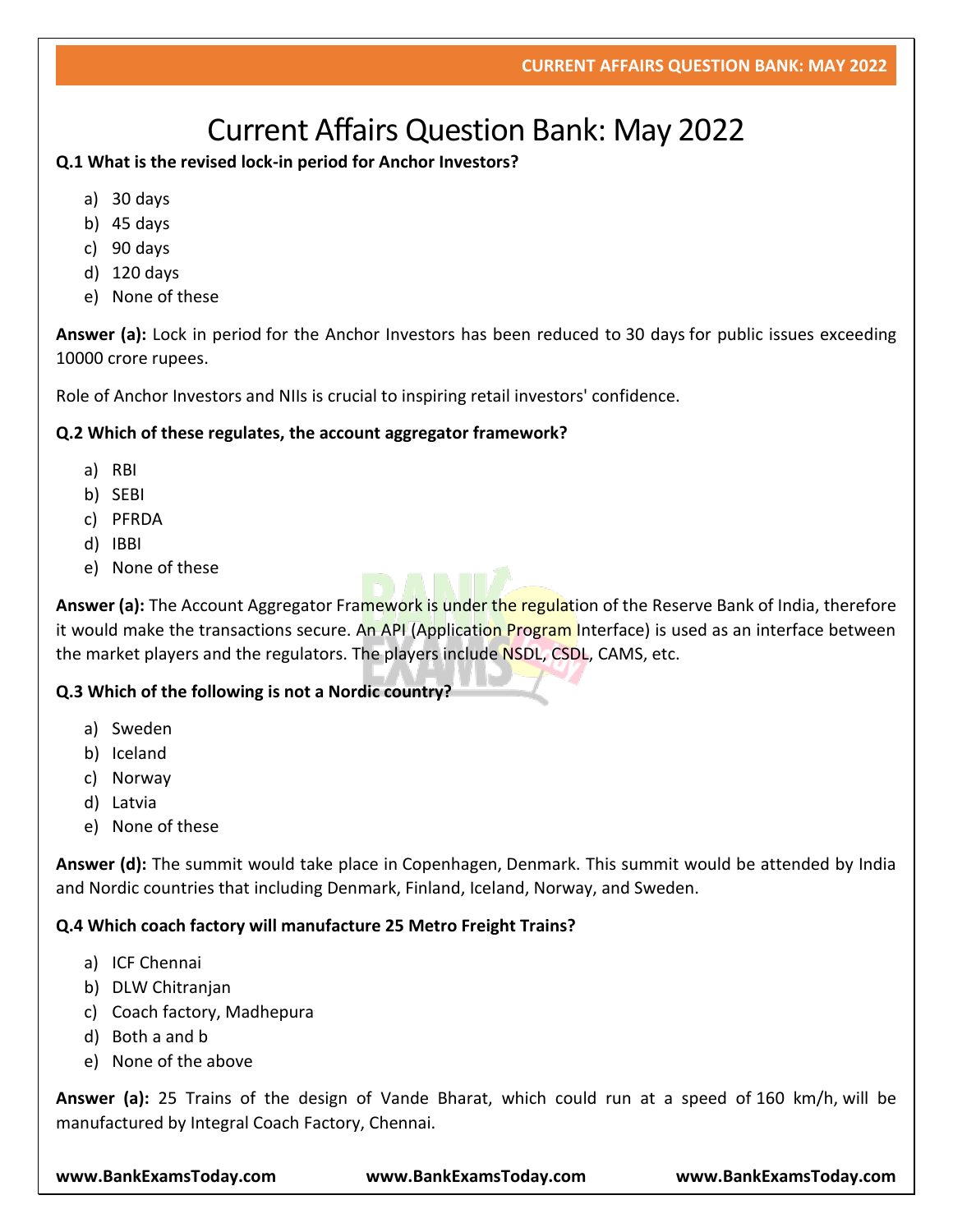# **Q.5 In which India's first Ethanol Plant has been inaugurated?**

- a) Uttrakhand
- b) Punjab
- c) Chhatisgarh
- d) Bihar
- e) None of these

**Answer (d):** Bihar became the first state to implement Ethanol Policy. Ethanol is a liquid from the alcohol family having excellent blending potential. Ethanol is blended in petrol and diesel to help reduce the cost and also the emissions.

# **Q.6 Who has been appointed as India's new foreign secretary?**

- a) Harsh Shringla
- b) S Jaishankar
- c) Vinay Kwatra
- d) Amitabh Kant
- e) None of these

**Answer (c):** Vinay Kwatra assumes charge as India's foreign secretary.

**Q.7 Which institute has developed a portable desalination unit, that can convert ocean water into potable water?**

- a) IIT Delhi
- b) IIT Madras
- c) IMD Pune
- d) MIT
- e) None of these

**Answer (d):** Researchers at the prestigious Massachusetts Institute of Technology (MIT), have developed a Portable Desalination kit.

Based on Ion Concentration Polarization technology, the researchers at the biophysics laboratory have developed a Portable Desalination Unit that can turn the oceanic water into potable water.

# **Q.8 Where would the first Semiconductor Fabrication unit be inaugurated?**

- a) Hyderabad
- b) Bengaluru
- c) Kolkata
- d) Chennai
- e) None of these

**Answer (b):** This MoU comes after SEMICON INDIA SUMMIT 2022, held in Bengaluru, which saw the presence of eminent personalities from the semiconductor domain, entrepreneurs, students, academia, and many others.

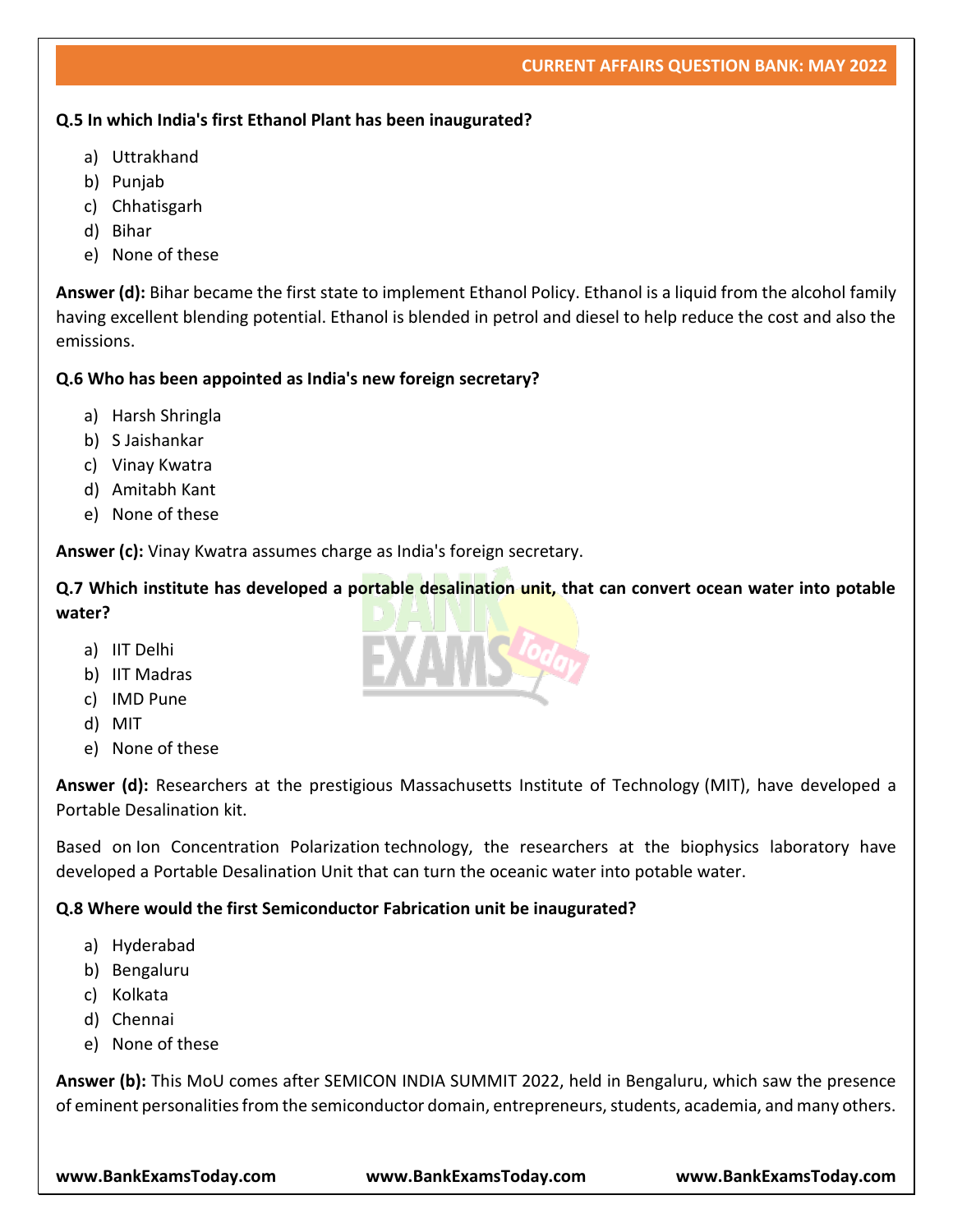#### **Q.9 What is India's current bilateral trade volume with the UAE?**

- a) 60 bn USD
- b) 100 bn USD
- c) 110 bn USD
- d) 120 bn USD
- e) None of these

**Answer (a):** Signed in February this year, the ambitious India -UAE Trade pact has come into force. It would boost bilateral trade from 60 bn USD to 100 bn USD in the next five years.

#### **Q.10 Which of the following has developed a farmer's Distress Index?**

- a) Pratham Foundation
- b) NABARD
- c) IARI
- d) ICAR
- e) None of these

**Answer (b):** The agricultural sector lender NABARD has developed the farmer Distress Index, based on certain parameters. NABARD conducted an extensive field study in cooperation with Bharat Krishak Samaj.

#### **Q.11 Under which ministry does the National open access Registry fall?**

- a) Ministry of civil aviation
- b) Ministry of electronics
- c) Ministry of commerce
- d) Ministry of Power
- e) None of these

**Answer (d):** Ministry of power has developed the National open Access Registry.

Launched by the Union Ministry of Power, NOAR will serve as an integrated single-window clearance Platform. The platform will also act as a repository of information on short-term inter-state electricity transmission.

# **Q.12 Which Indian American has become the first Indian to head USA's top intelligence agency CIA?**

- a) Nand Mulchandani
- b) Nira Radia
- c) Satya Nadella
- d) Ashish Mathur
- e) None of these

**Answer (a):** Nand Mulchandani, an Indian American Silicon Valley genius, has been appointed as CIA's Technology Officer.

#### **Q.13 How much India and Germany have pledged to invest as a part of the Green Hydrogen climate taskforce?**

a) 10 bn USD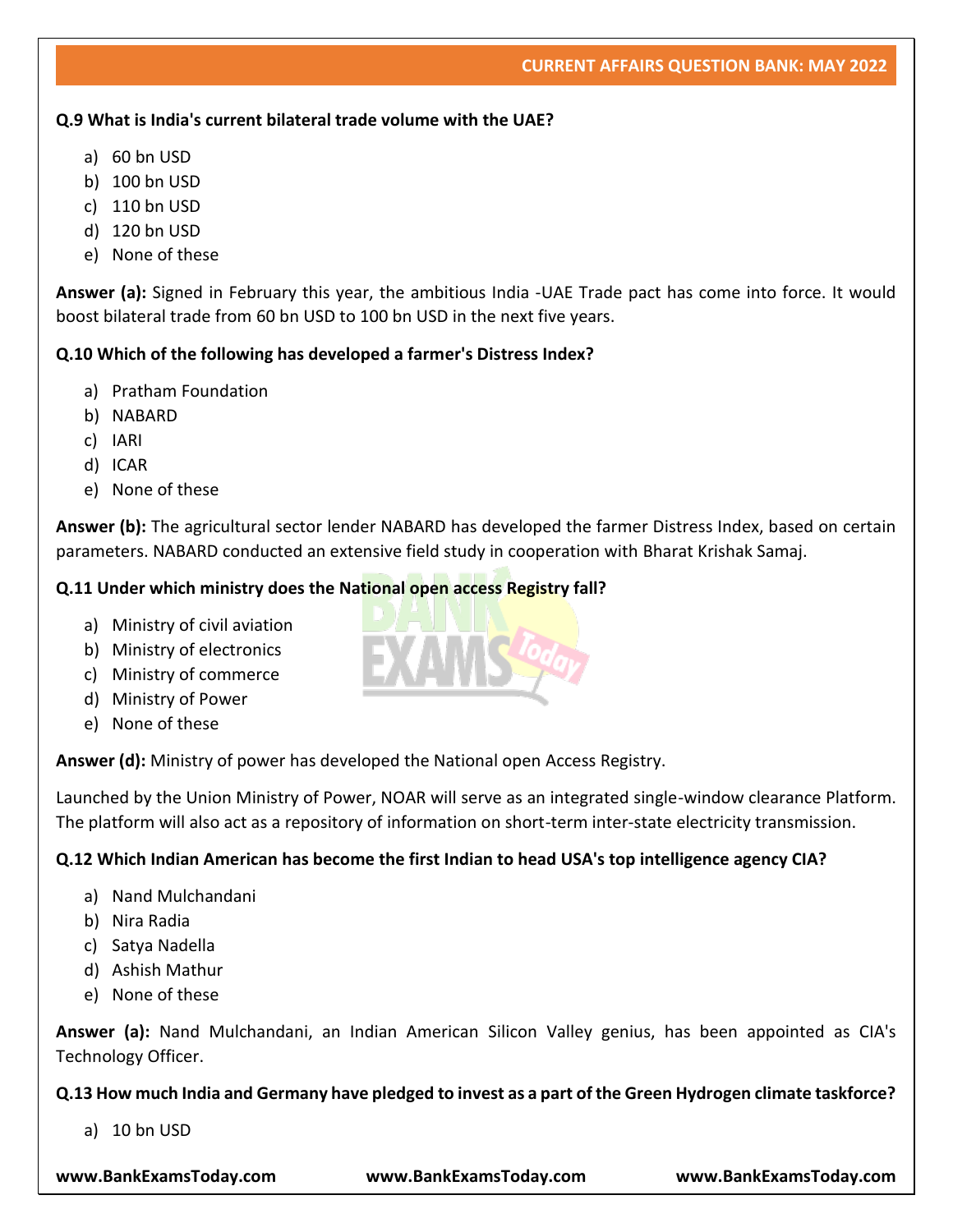- b) 10 mn USD
- c) 20 bn USD
- d) 10 bn Euros
- e) None of these

**Answer (d):** An Indo-German Green Hydrogen climate task force has been constituted following PM Modi's visit. It paved the way for pledging 10 bn Euros, to attain the Sustainable Development Goals (17 SDGs set up by UNO).

# **Q.14 What is PK2, recently in the news?**

- a) A Man-portable Missile
- b) A Kargil era Anti-Tank Missile
- c) A vaccine against cerebral palsy
- d) A treatment against Diabetes
- e) None of these

**Answer (d):** Researchers at IIT Mandi, have been able to develop PK2 which is capable of triggering the release of INSULIN by the Pancreas. It can be orally administered to the targeted patients.

#### **Q.15 How much has LIC been able to raise through Anchor Investors?**

- a) 5,000 crore INR
- b) 5,600 crore INR
- c) 3,400 crore INR
- d) 2,800 crore INR
- e) None of these

Answer (b): Anchor Investors, who are considered to generate confidence among the retail investors, have invested 5,600 crore rupees since the IPO was first opened for them.

# **Q.16 Which country has India signed a joint declaration on forest Landscape Restoration?**

- a) Germany
- b) England
- c) Australia
- d) Bangladesh
- e) None of these

**Answer (a):** India's Environment Minister Shri Bhupendra Yadav and Her German counterpart have signed a joint declaration on forest Landscape Restoration.

#### **Q.17 Which is India's new ranking in the World Press Freedom Index 2022?**

- a) 142
- b) 150
- c) 132
- d) 138

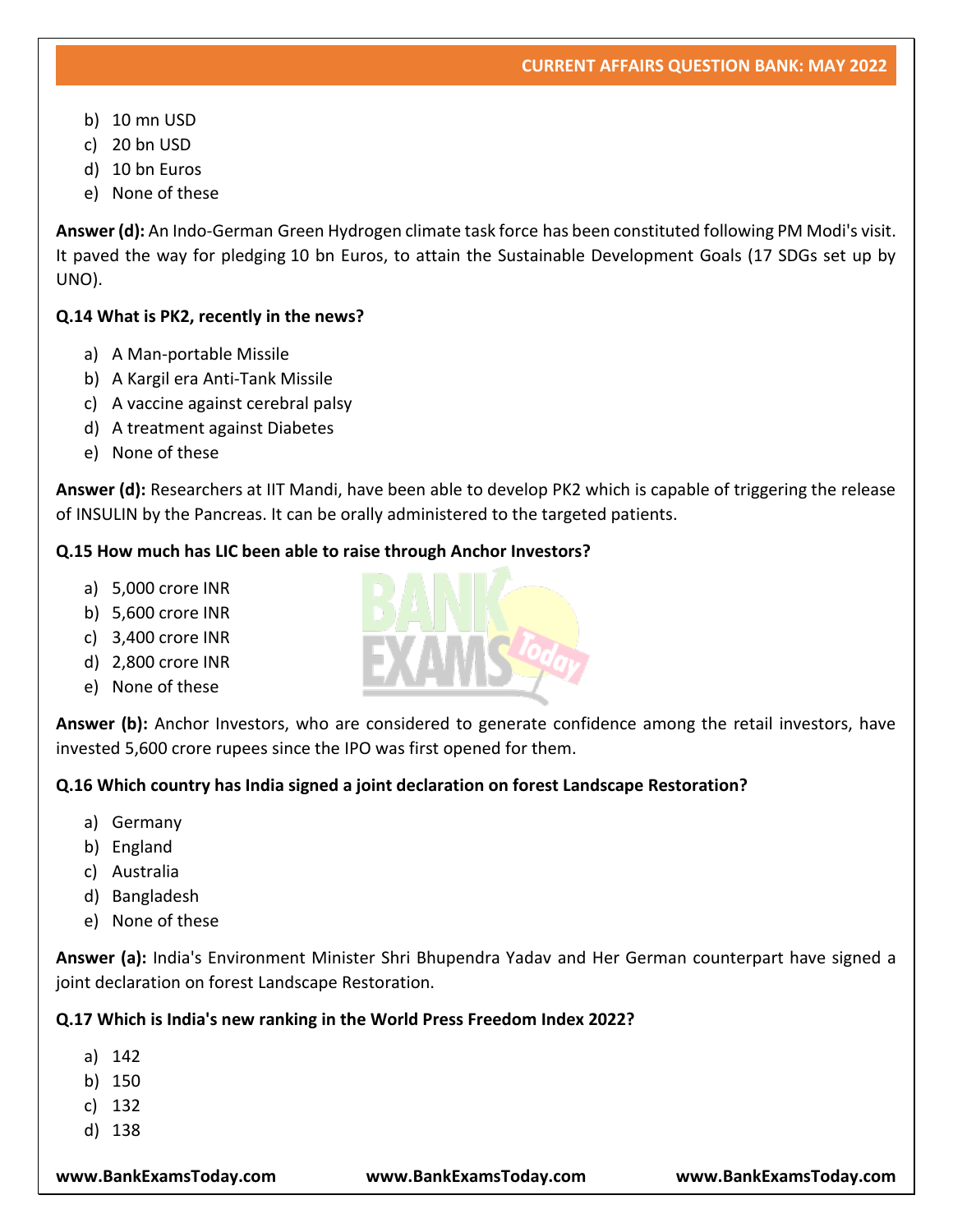e) None of these

**Answer (b):** 3rd May is celebrated as World Press freedom day. India has slipped to the 150th spot in World press freedom Index 2022, released today by Reporters without Borders.

# **Q.18 Where will the 2nd India Nordic Summit take place?**

- a) Berlin
- b) Brussels
- c) Copenhagen
- d) Maria Paul
- e) None of these

**Answer (c):** Denmark will also host the 2nd India -Nordic Summit in Copenhagen. Nordic countries form a significant pearl of India's foreign policy in Europe.

# **Q.19 Which state government has come up with the credit scheme for prisoners?**

- a) Gujarat
- b) Maharashtra
- c) Bihar
- d) Jharkhand
- e) None of these

**Answer (b):** The government of Maharashtra, has come up with a credit facility for Jail inmates, called JIVHALA.

In a unique approach to improving the conditions of Prisoners, the Maharashtra Government has launched a credit scheme for prisoners, with assistance from a Cooperative bank.

# **Q.20 How many submarines are to be constructed under P75 I?**

- a) 24
- b) 30
- c) 16
- d) 18
- e) None of these

**Answer (b):** Project P75 I was approved by the cabinet committee on security, in June 1999. It was planned to have indigenous production of 24 submarines by 2030. Two lines of production under P75 and P75I were commenced.

# **Q.21 Where is the 12th India Sub Junior Hockey championship being held?**

- a) Goa
- b) Manipur
- c) Arunachal Pradesh
- d) Haryana
- e) None of these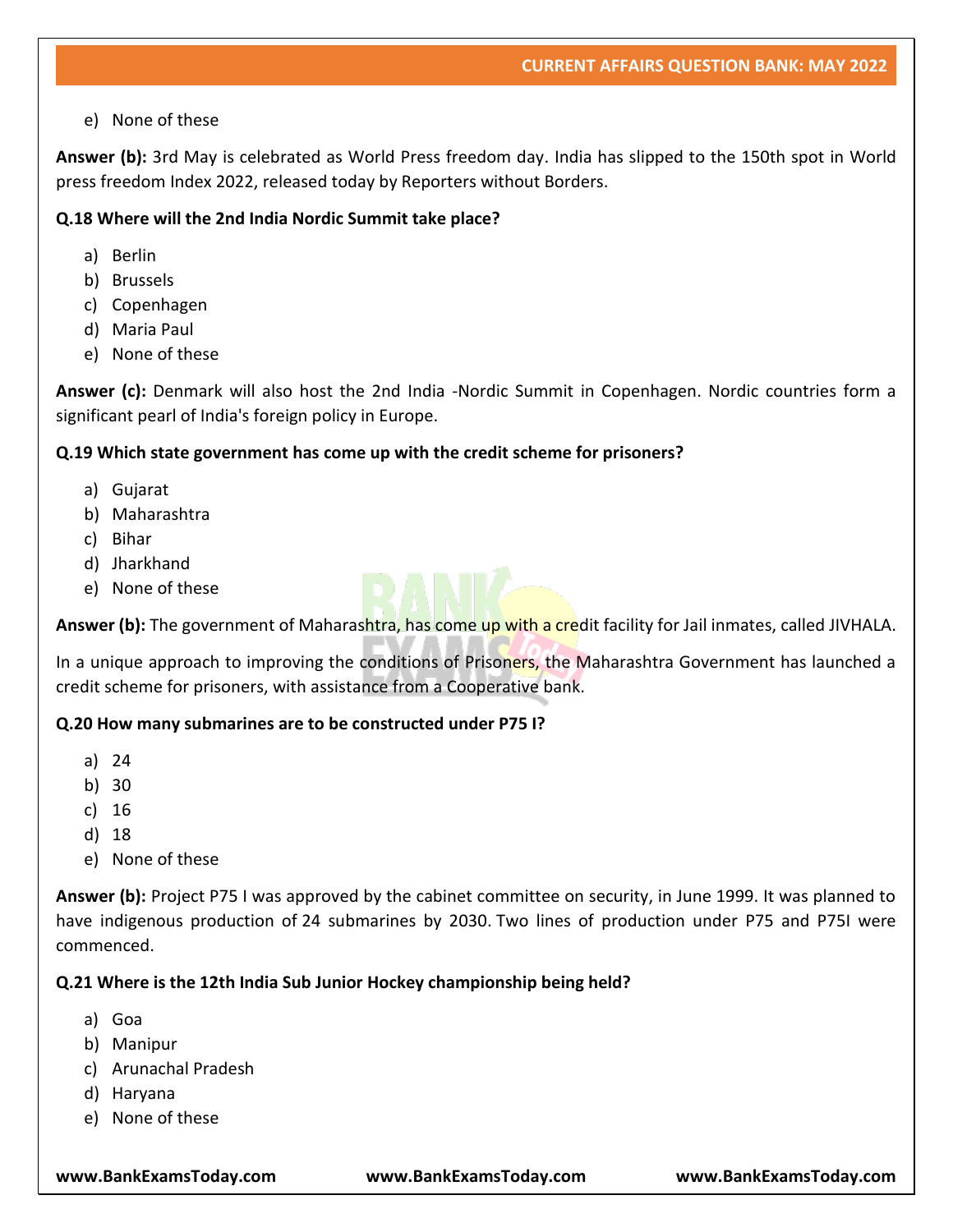**Answer (a):** The 12th India Sub Junior Hockey championship begins in Goa today.

# **Q.22 What is the current CRR for the scheduled commercial Banks, mandated by the RBI?**

- a) 4%
- b) 4.40%
- c) 4.54%
- d) 4.50%
- e) None of these

**Answer (d):** The Central bank (RBI), held a surprise meeting of the Monetary Policy Committee and brought about key changes in policy rates.

|            | <b>CRR</b> | Repo  | <b>SDF</b> | <b>MSF</b> |
|------------|------------|-------|------------|------------|
| Earlier    | 4.0%       | 4.0%  |            | -          |
| <b>Now</b> | 4.50%      | 4.40% | 4.15%      | 4.65%      |

# **Q.23 Who is India's Chief Economic Advisor?**

- a) Sanjeev Sanyal
- b) V Anath Nageshwaran
- c) K. Srikant
- d) Urjit Patel
- e) None of these



# **Q.24 How much growth has the Services sector registered over the past year i.e 2020-21?**

- a) 20%
- b) 22.2%
- c) 25%
- d) 23.4%
- e) None of these

**Answer (d):** India's Services sector export grew by 23.4%, in 2021-22 to touch above 250 bn USD mark despite the pandemic causing serious restrictions on trade. With this, India's total export including merchandise has reached 676.2 bn USD.

# **Q.25 Who is the chief of US Federal Reserves?**

- a) Gita Gopinath
- b) K. Venkatraman
- c) Jerome Powell
- d) Asafa Powell
- e) None of these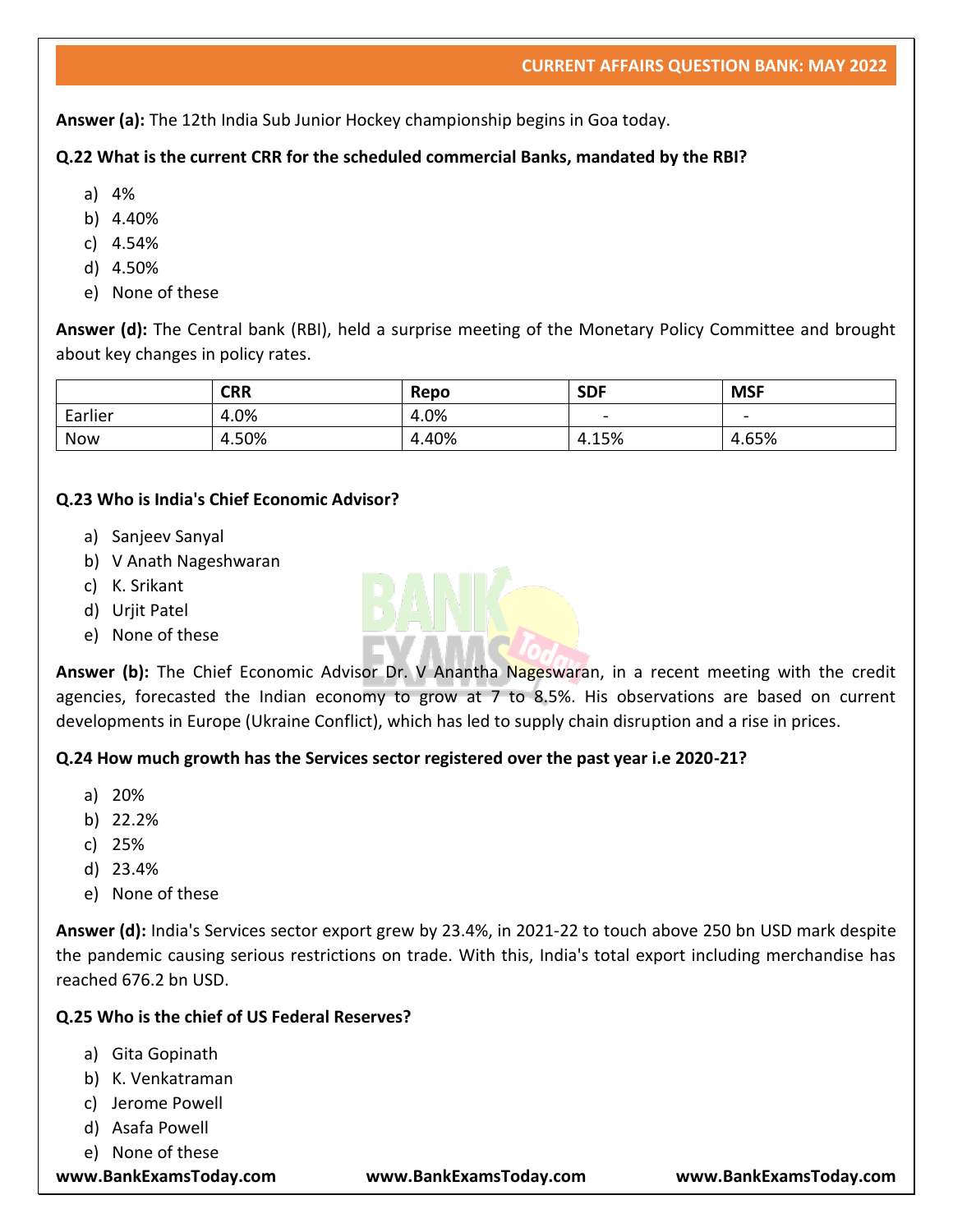**Answer (c):** The change in the position of the US currency has a ripple effect on the global economies, including India. The US Fed is led by Jerome Powell.

# **Q.26 By which year has the IMF projected India to achieve the 6 Trillion USD mark?**

- a) 2028
- b) 2029
- c) 2030
- d) 2024
- e) None of these

**Answer (b):** The International Monetary Fund has projected that India would be able to achieve the 5 Trillion mark by 2029, in her World Economic Outlook Report 2022, released recently.

# **Q.27 Who has been appointed as the policy head of Google?**

- a) Archana Gulati
- b) Divya Hegde
- c) V aiyyer
- d) Sunita Sharma
- e) None of these

**Answer (a):** Archana Gulati has been appointed as the Policy head of Google. She has earlier served the key think tank Niti Aayog as a joint secretary.

# **Q.28 Which country has asked India to revive the letter of credit mechanism following the SWIFT ban?**

- a) Russia
- b) USSR
- c) Iran
- d) North Korea
- e) None of these

**Answer (a):** Russia has therefore asked India to use the letter of credit once in use decades ago, which comes with the guarantee of payment, despite any changes in the market structure. Indian and Russian central banks are working on this keeping in mind the sanctions imposed.

# **Q.29 How many new constituencies have been assigned to UT Jammu and Kashmir respectively?**

- a) 43 and 47
- b) 47 and 43
- c) 46 and 54
- d) 44 and 56
- e) None of these

**Answer (a):** The Delimitation Commission headed by Retd. Justice Ranjana Prakash Desai has assigned 43 legislative constituencies to Jammu and 47 legislative constituencies to Kashmir respectively, considering their corresponding population of 44% and 56%.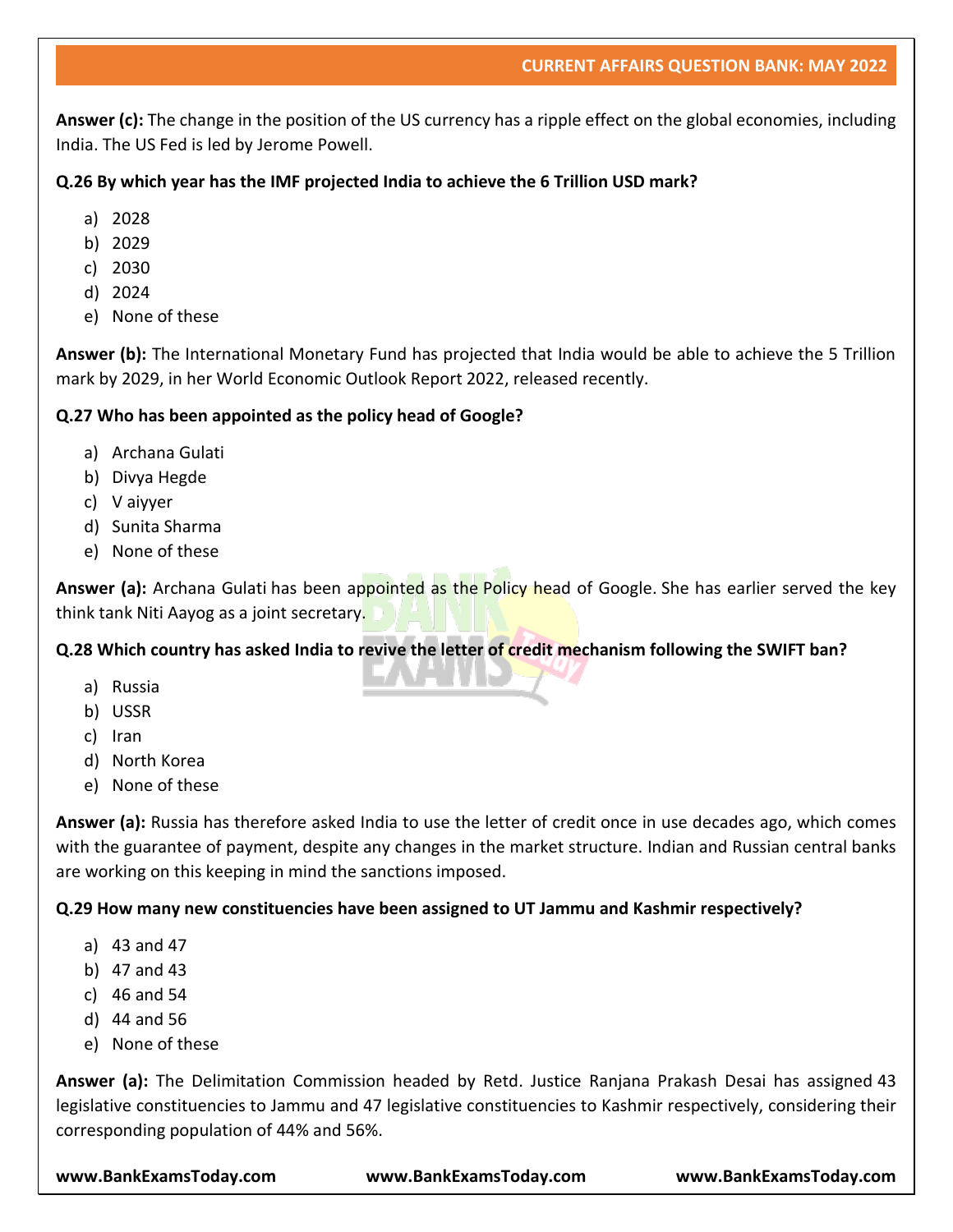# **Q.30 Which is the range of inflation mandated by the Government to RBI?**

- a) 4 to 6%
- b) 2 to 6%
- c) 2 to 4%
- d) Both a and b
- e) None

**Answer (b):** The Reserve Bank of India has been mandated to maintain inflation in the range of 2 to 6%. RBI hiked the repo by 40 bps following which ICICI Bank, Bank of Baroda, and Bank of India made corresponding hikes in their interest rates too.

# **Q.31 What does a PMI score of 47 indicate?**

- a) Contraction in economic development
- b) Expansion in economic development
- c) Appreciation of rupee
- d) Depreciation of rupee
- e) None of these

**Answer (a):** Purchasing Managers Index is an index of goods and services sector growth expansion. It categorizes countries below and above 50 indicating contraction and expansion respectively.

# **Q.32 Which Indian conglomerate has become the 1st company to cross the 100 bn USD mark?**

- a) Adani Group
- b) Tata Sons
- c) Reliance Industries Ltd
- d) TVS Motors
- e) None of these

**Answer (c):** Mukesh Ambani led by Reliance Industries Ltd has become the first Indian conglomerate to cross the 100 bn USD gross revenue. The RIL has ventured across Refining, Telecom, and Retail business. The lion's share of their revenue comes from Refining at about 44%, while retail accounts for 45%.

# **Q.33 What is the revised investment target under the Sagarmala Project?**

- a) 2.5 trillion Rupees
- b) 6.5 trillion Rupees
- c) 4.5 trillion Rupees
- d) Both a and b
- e) None of the above

**Answer (b):** Sagarmala, an ambitious project that aims to ensure last-mile coastal connectivity, has seen a revision in the Investment target from 1 Trillion Rupees to 6.5 Trillion Rupees.

#### **Q.34 Across how many sectors have startups come up as per DPIIT?**

a) 56

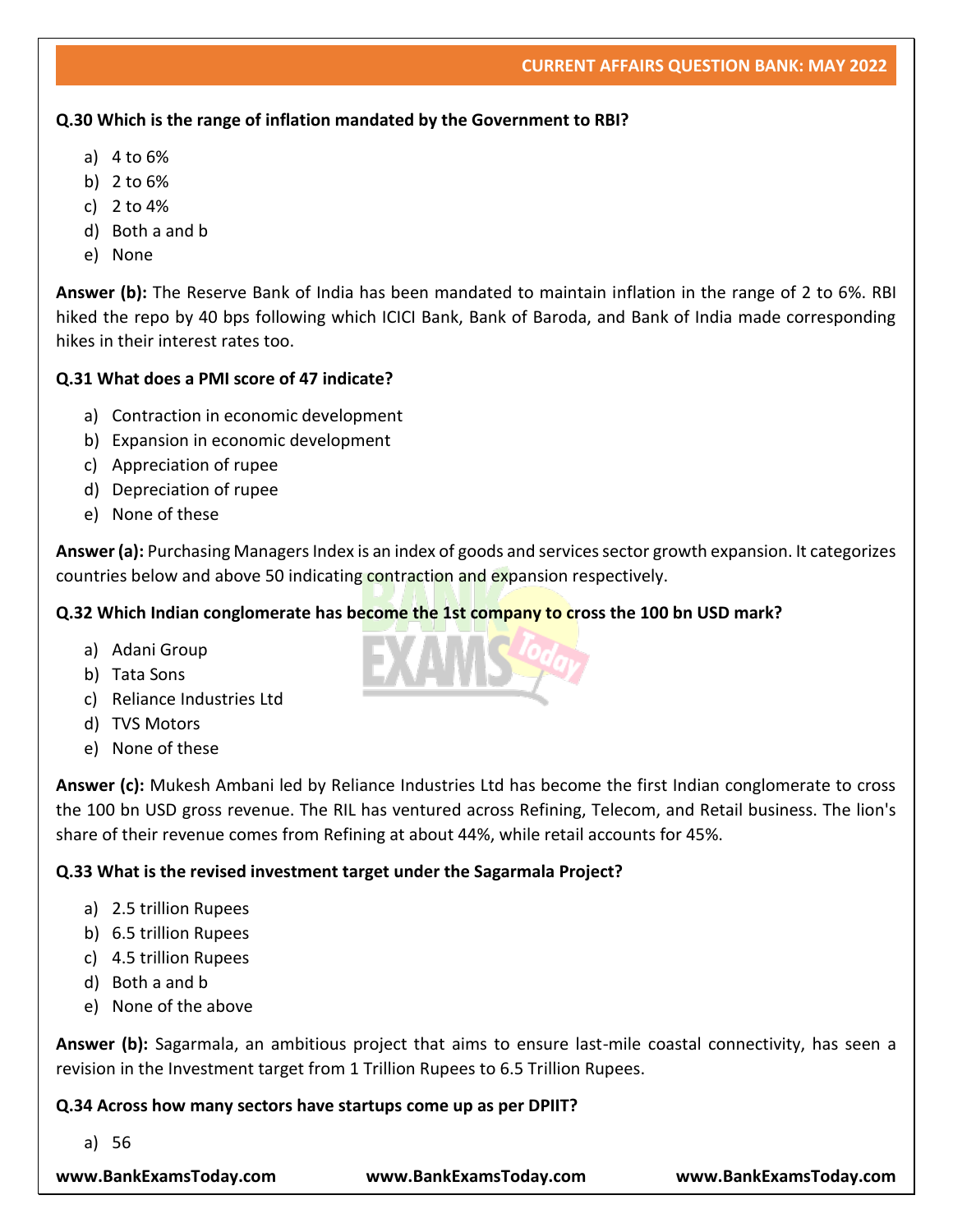- b) 55
- c) 54
- d) 53
- e) None of these

**Answer (a):** DPIIT recognizes startups across 56 sectors, the majority of which have come from the services sector. This is a result of the government of India's simplification of labour laws into 4 labour codes. The government has also done away with 25,000 odd compliances which were a major bottleneck for the startups.

# **Q.35 What is the unemployment rate as per NSO for the last quarter of Dec 2021?**

- a) 8.7%
- b) 9.8%
- c) 9.6%
- d) 9.2%
- e) None of these

**Answer (a):** As per the labour force participation survey conducted by the National statical office, the urban Unemployment has improved to 8.7%, from 9.8% last quarter (Sept 2021).

**Q.36 Which Government insurance entity is to be privatized by the government, following NITI Aayog's recommendation?**

- a) United India insurance
- b) New Assurance Ltd
- c) Life insurance corporation
- d) Both a and b
- e) None of the above

**Answer (a):** Out of three general insurers, the government of India is considering to Privatise the United India Insurance. The task of identification of such government entities for disinvestment is entrusted to NITI AAYOG.

#### **Q.37 What is the budgetary outlay for KAVACH, a railway safety system?**

- a) 2,000 crore Rupees
- b) 3,000 crore Rupees
- c) 4,000 crore Rupees
- d) Both a and b
- e) None of the above

**Answer (a):** KAVACH, a railway safety apparatus has been moored in the budget with an outlay of 2,000 crore Rupees.

**Q.38 Under which state does the singareni collieries lie?**

- a) Tamilnadu
- b) Kerala
- c) Karnataka

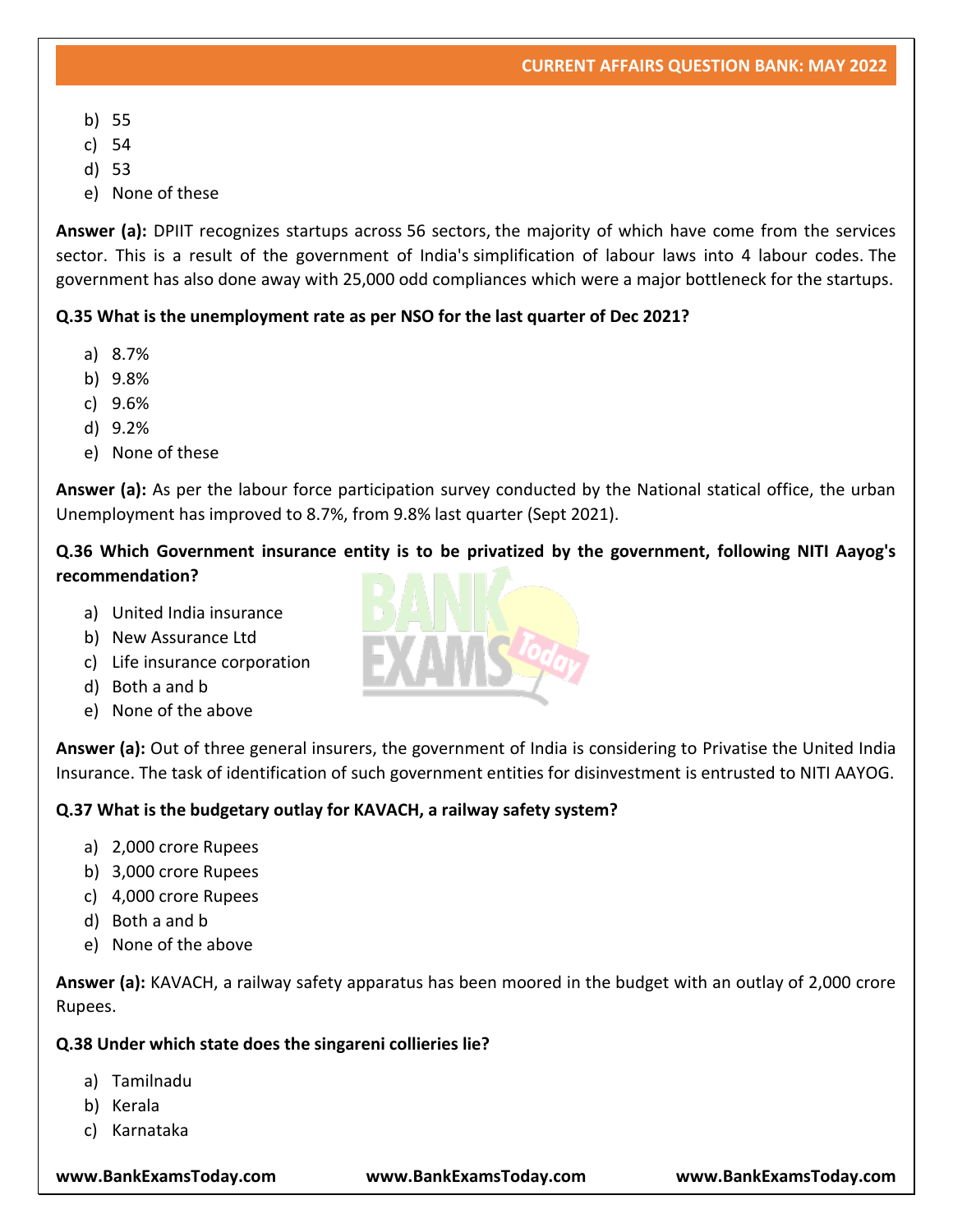- d) Telangana
- e) None of these

**Answer (d):** The National Green Tribunal has imposed a fine on Singareni collieries in Telangana.

Singareni collieries have been punished with a penalty of 41.21 crore rupees for violating the environment clearances and mining excess coal, in Telangana.

# **Q.39 When was the Vehicle Scrapping policy introduced?**

- a) 2019
- b) 2020
- c) 2021
- d) 2022
- e) None of these

**Answer (c):** The vehicle scrapping policy that was introduced in the Budget 2021-22, mandates that Private vehicles older than 15 years and commercial vehicles older than 10 years will have to be scrapped.

# **Q.40 Which company would invest 4800 crores for electric Vehicle parts manufacturing in India?**

- a) Toyota
- b) Tata Automobiles
- c) Suzuki
- d) Tesla
- e) None of these



**Answer (a):** Toyota will invest 4800 crore rupees for manufacturing electric vehicle components in India.

An MoU has been signed between Toyota Kirloskar Motors and Toyota Kirloskar auto parts to invest 4100 crore Indian rupees and the rest 700 crores will be invested by Toyota Industries Engine India.

# **Q.41 What is the "Market ka Eklavya initiative"?**

- a) An initiative for boosting investment
- b) An initiative for attracting tribal talent from the northeastern region
- c) An initiative for attracting the talent in archery
- d) Both a and b
- e) None of the above

**Answer (a):** The Investor awareness program has been named Market ka Eklavya, it has been introduced to raise awareness among the investors for boosting the investment atmosphere in India.

# **Q.42 What is CAPF PUNARVAS?**

- a) A MHA initiative for CAPF Personnels are engagement
- b) A MHA initiative for CAPF Personnels for elderly care
- c) A MHA initiative by CAPF Personnels for rehabilitation along border areas
- d) Both a and b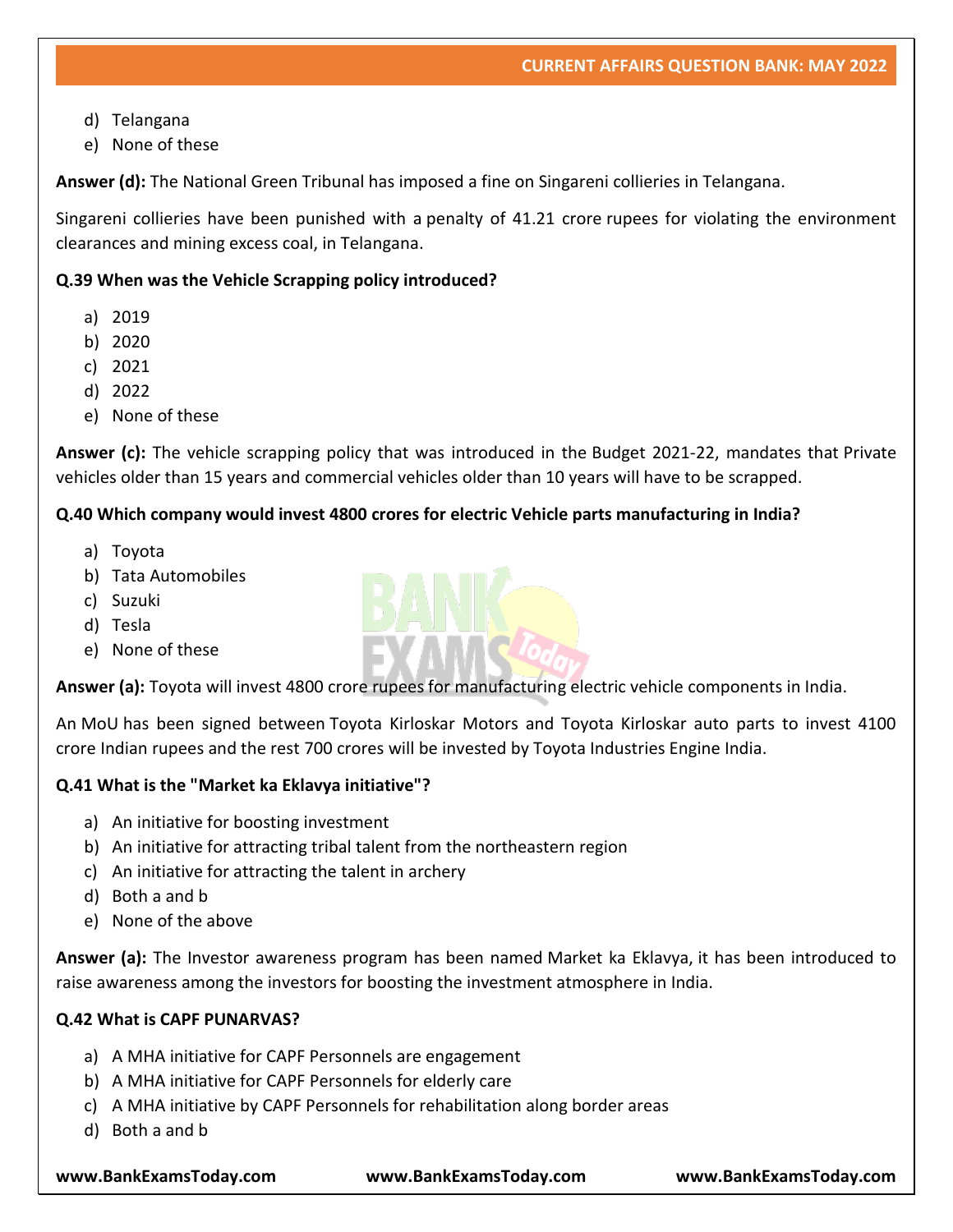#### e) None

**Answer (a):** In a new move to help the retired CAPF Personnel secure reemployment post-retirement, the Ministry of Home Affairs has come up with the initiative CAPF PUNARVAS. This would be implemented through the Welfare and Rehabilitation Board (WARB).

# **Q.43 Which government has launched the Mission Bashundhara 2.0 scheme?**

- a) Assam
- b) Bihar
- c) Madhya Pradesh
- d) Uttarakhand
- e) None of these

**Answer (a):** The Assam Government has launched Mission Basundhara 2.0.

The purpose is to solve the land issues and provide for quicker mitigation under a governance framework.

# **Q.44 Which of the following is not a criterion set by the 15th finance commission for the issue of money from the central pool of taxes?**

- a) Income distance
- b) Population
- c) Per capita income
- d) Taxation effort
- e) None of these



**Answer (c):** As per the 15th finance commission report, the states have a share of 41% in the central pool of taxes. 1% tax has been kept separate for the development of UT Jammu and Kashmir and UT of Ladakh.

#### **Q.45 Which country has named the bay of Bengal cyclone Asani?**

- a) Srilanka
- b) Myanmar
- c) Mauritius
- d) Bangladesh
- e) None of these

**Answer (a):** It has been named so by Srilanka as per the convention. The cyclone would hit coastal Andhra Pradesh and Odisha.

# **Q.46 How many digital banking units would be set up as mandated by the budget 2022?**

- a) 56
- b) 57
- c) 58
- d) 75
- e) None of these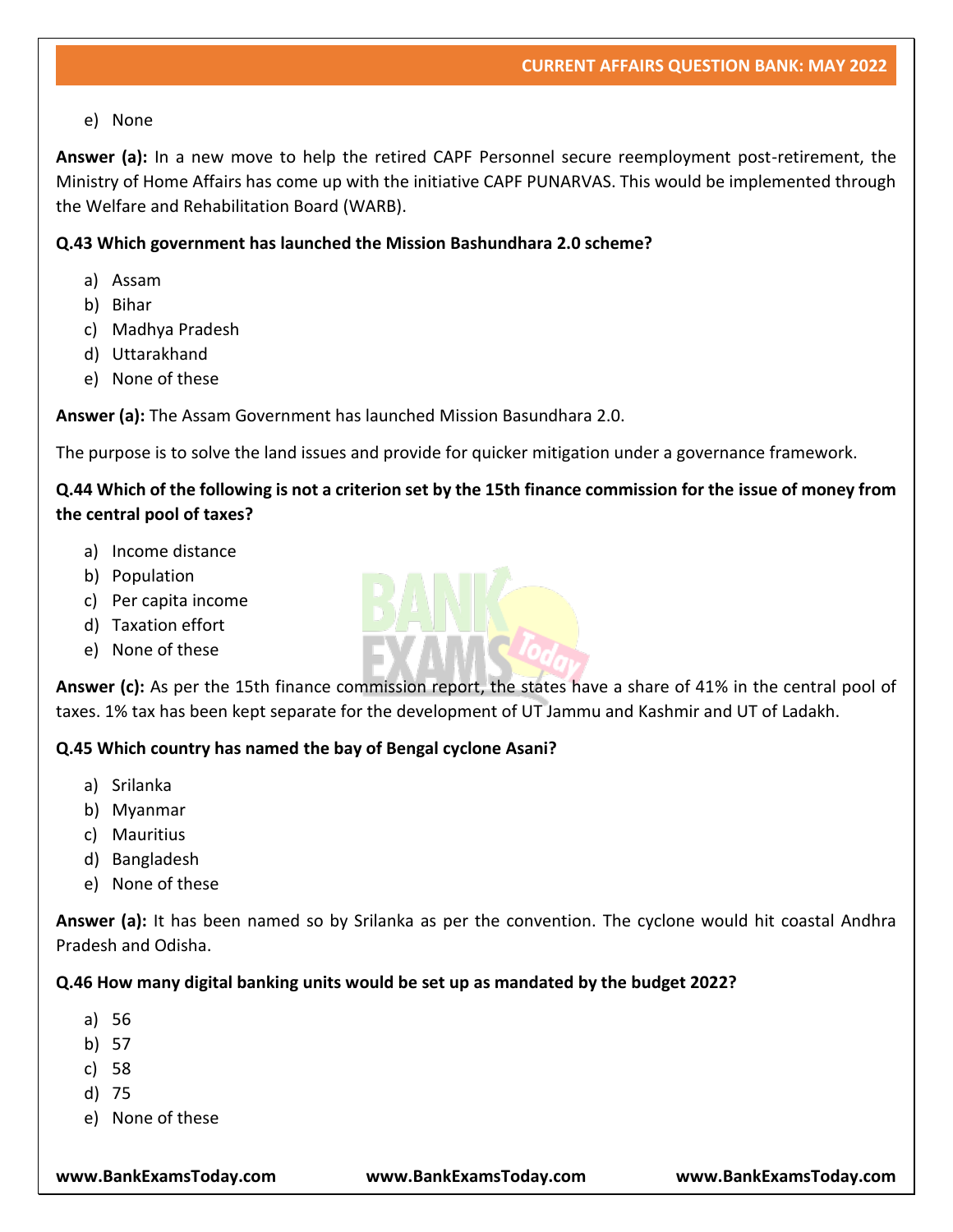**Answer (d):** 75 Digital Banking Units would be set up by the government, as announced in the budget 2022.

#### **Q.47 Which organization has introduced a central registry of frauds?**

- a) SEBI
- b) RBI
- c) PFRDA
- d) IRDAI
- e) None of these

**Answer (a):** As directed by the Reserve Bank of India, Banks are considering constituting a database of frauds, for better credit penetration.

A database readily available to the banks would help them to provide genuine credit and the worthy borrowers would not suffer.

# **Q.48 Which company will invest 1000 crore rupees in the Electric vehicle segment in Tamilnadu?**

- a) Tesla
- b) Tata Motors
- c) Switch Mobility
- d) Swiss Mobility
- e) None of these

Answer (c): The EV Arm of Ashok Leyland, will invest 1000 crore rupees as a part of the electric vehicle investment.

The electric vehicle unit would be set up on the outskirts of Chennai in Tamilnadu.

# **Q.49 Which country is Sri Mahinda Rajapaksa related to?**

- a) Lesotho
- b) Myanmar
- c) Srilanka
- d) Seychelles
- e) None of these

**Answer (c):** India extended a credit line of 1 bn USD in addition to essential supplies. Srilankan government approached the International Monetary Fund under Rapid Financing Instrument for bail-out assistance of 4 bn USD.

# **Q.50 With which global company has IIIT Delhi collaborated for combating hate speech?**

- a) Microsoft
- b) Google
- c) Accenture
- d) Logically
- e) None of these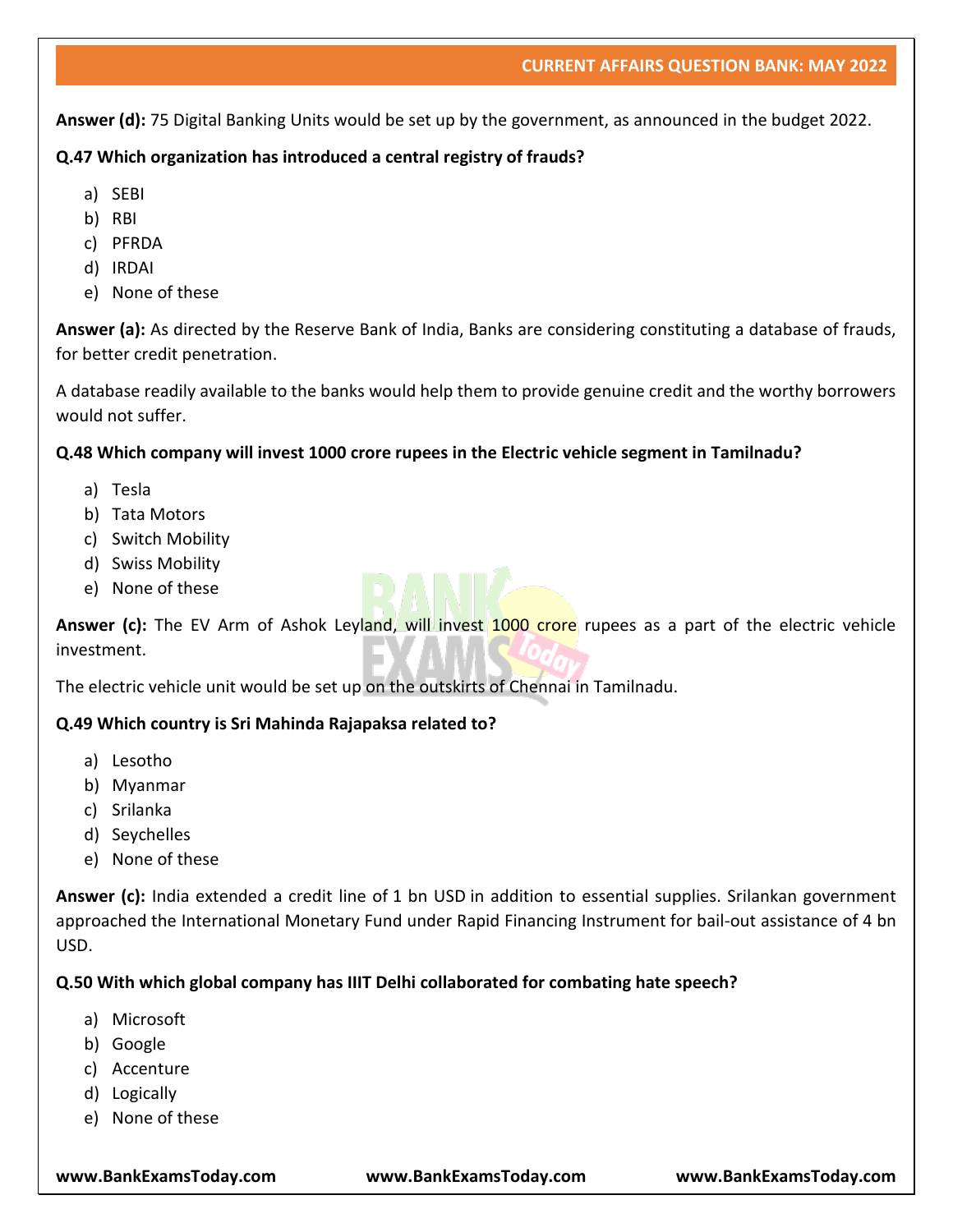**Answer (d):** IIIT Delhi has collaborated with Logically to counter hate speech.

The MHA had also set up a committee on combating hate speech under the cabinet secretary Shri Rajeev Gauba.

# **Q.51 What is the total strength of supreme court judges?**

- a) 32
- b) 34
- c) 36
- d) 38
- e) None of these

**Answer (b):** Justice Sudhanshu Dhulia and Justice Jamshed B Pardiwala have been appointed as the supreme court judges, under article 124. Now the total strength is complete with 34 judges.

**Q.52 According to new norms of SEBI, InvITs should pay\_\_\_\_\_ percent of nonrefundable fees in case of the initial offer.**

- a) 1.0%
- b) 0.5%
- c) 0.1%
- d) 1.2%
- e) None of these

Answer (c): Firstly InvITs were required to pay non-refundable filing fees of 0.1 percent of the total issue size but now after amending the rules InvITs are required to pay non-refundable filing fees of 0.1 percent in the category of the initial offer and 0.05 percent in the case of rights issue of the total issue size.

# **Q.53 Amrit Sarovar Scheme is to be completed by which year?**

- a) 2025
- b) 2024
- c) 2023
- d) 2026
- e) None of these

**Answer (c):** The target for the completion of the mission is 15th August 2023.

Each Amrit Sarovar will have approximately an area of 1 acre with a water holding capacity of 10,000 cubic metres.

# **Q.54 Global Talent Competitiveness Report Released By?**

- a) IMF
- b) World Bank
- c) WEF
- d) AIIB
- e) None of these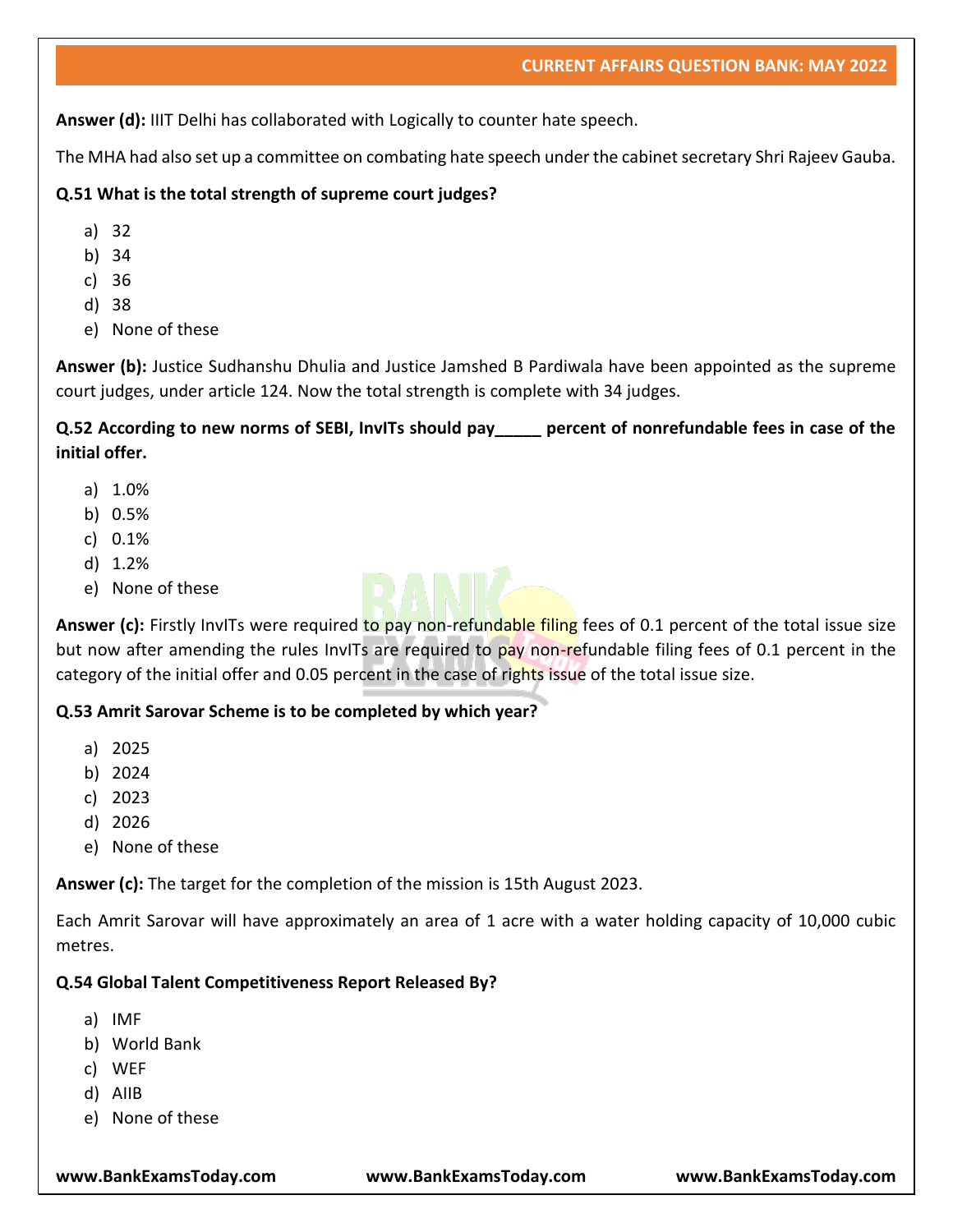**Answer (c):** The World Economic Forum (WEF), join hands with the Government's think-tank Niti Aayog and started to focus on artificial intelligence (AI), Internet of Things (IoT), blockchain, and drones so that they can provide better services and benefits to farmers, particularly small and marginal.

# **Q.55 Which Bank Has recently released 30 min Xpress car loan?**

- a) ICICI Bank
- b) HDFC Bank
- c) SBI Bank
- d) Indusland Bank
- e) None of these

**Answer (b):** HDFC Bank has launched a new car loan scheme i.e Xpress Car Loans' which provides a digital new car loan journey for existing customers as well as non-customers.

#### **Q.56 Who among the following launched the kalam website?**

- a) PM Narendra Modi
- b) Nirmala Sitharaman
- c) Om Birla
- d) Smriti Irani
- e) None of these

Answer (c): Om Birla has formally launched the Kalam website, a literary initiative of the Prabha Khaitan Foundation to support and encourage vernacular literature.

# **Q.57 Which state government has launched Ladli Laxmi Scheme 2.0?**

- a) Haryana
- b) Madhya Pradesh
- c) Maharastra
- d) Uttar Pradesh
- e) None of these

**Answer (b):** Madhya Pradesh government has launched Ladli Laxmi Scheme 2.0.

# **Q.58 Byju's has agreed to buy\_\_\_\_\_\_\_based online higher education platform Northwest Education Pte.**

- a) America
- b) Canada
- c) Australia
- d) Singapore
- e) None of these

**Answer (d):** Byju's has agreed to buy Singapore-based online higher education platform Northwest Education Pte.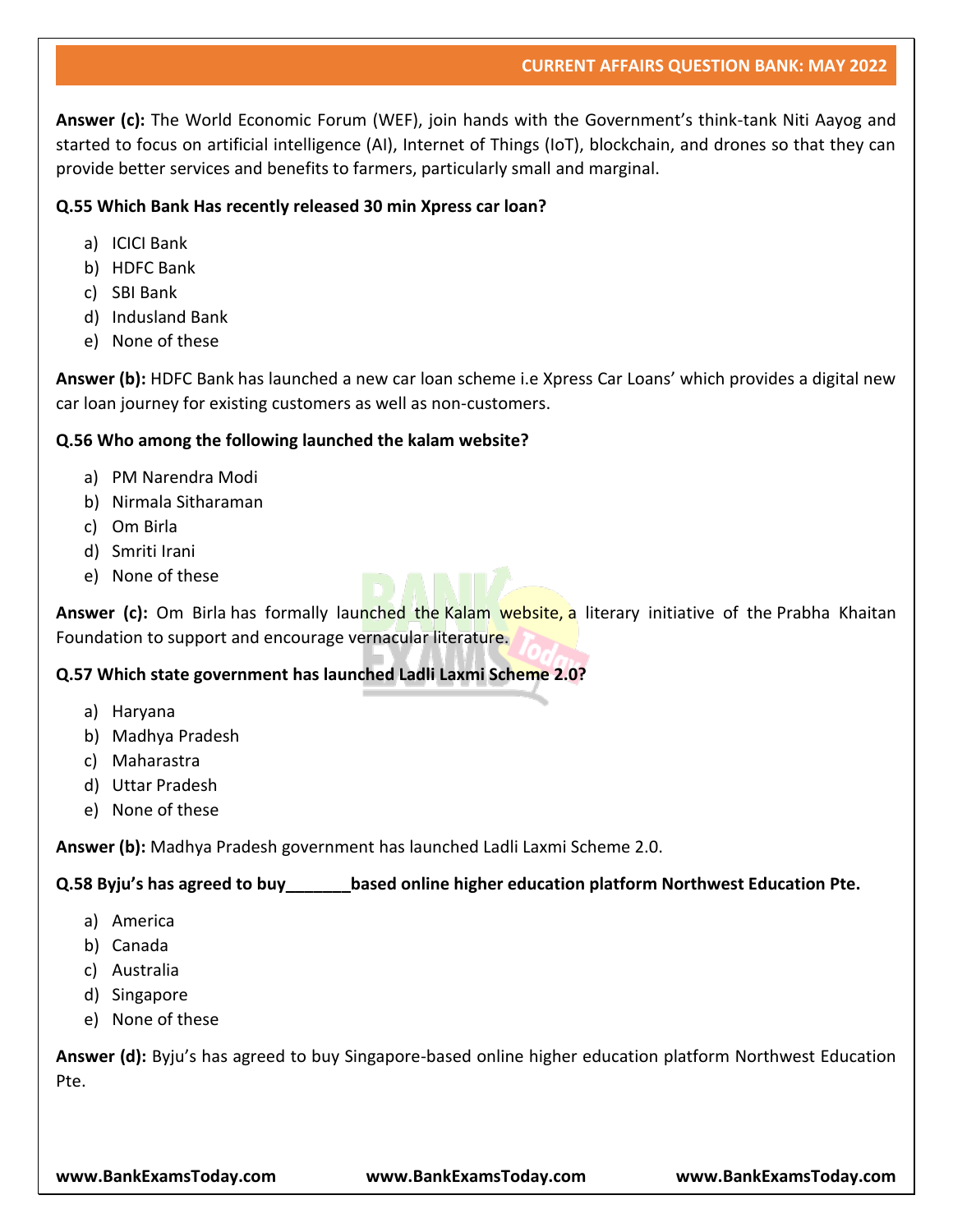# **Q.59 The book titled 'The struggle for police reforms in India' was authored by?**

- a) Kiran Bedi
- b) Prakash Singh
- c) Jitendra Singh
- d) Ajit Kumar Doval
- e) None of these

**Answer (b):** The book titled 'The struggle for police reforms in India' was authored by Prakash Singh.

#### **Q.60 The First image of the black hole in our Milky Way galaxy was captured through which telescope?**

- a) Hubble Telescope
- b) James Webb Telescope
- c) Event Horizon Telescope
- d) Gamma-ray Space Telescope
- e) None of these

**Answer (c):** The Event Horizon Telescope is a group of 8 radio telescopes located in different parts of world.

Sagittarius A possesses 4 million times the mass of our sun and is located about 26,000 light-years and 5.9 trillion miles from earth.

#### **Q.61 Theme for International Nurses Day 2022 is as follows?**

- a) Nurses: A voice to lead Nursing the World to Health. Day Of Year
- b) Nurses: A voice to lead A Vision For Future Heath Care
- c) Nurses: A Voice to Lead-Invest in Nursing and Respect Rights to Secure a Global Health
- d) Nurses: A Voice to lead-Health For All
- e) None of these

**Answer (c):** Theme: The theme for this year is "Nurses: A Voice to Lead-Invest in Nursing and Respect Rights to Secure a Global Health".

#### **Q.62 Kisan credit card scheme is implemented by?**

- a) RRB's
- b) State Co-operative
- c) Commercial Banks
- d) Small Finance bank
- e) All of the above

**Answer (e):** RBI modified norms for banks to claim the amount of interest subvention provided to farmers under the short-term crop loan scheme through the Kisan Credit Card (KCC) during the last fiscal.

**Q.63 Central Board of Direct Taxes made mandatory PAN & Aadhar on withdrawal & deposit exceeding by how much amount in one financial year?**

a) 35 lakh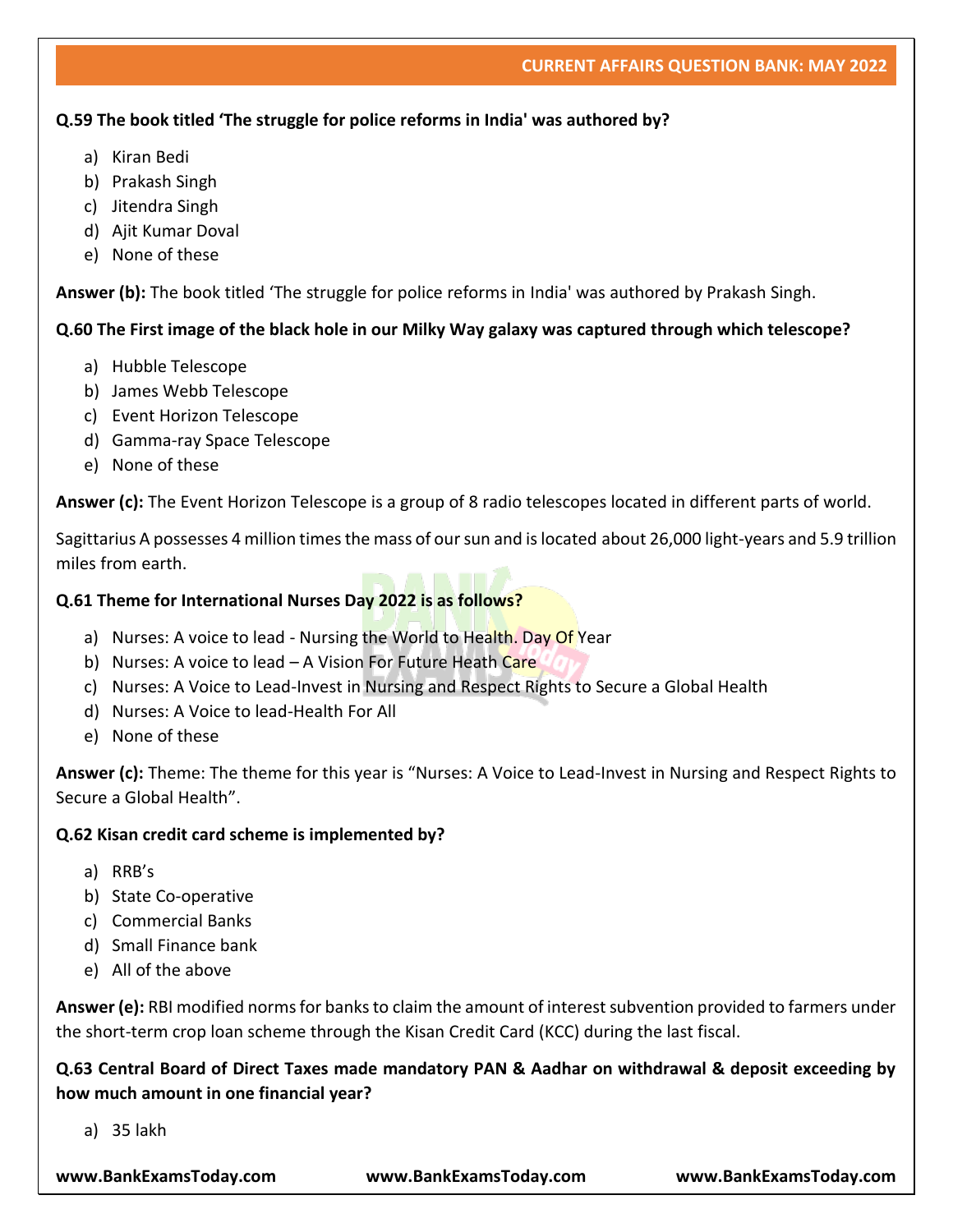- b) 20 lakh
- c) 75 lakh
- d) 1 crore
- e) None of these

**Answer (b):** PAN is mandatory for high-value transactions over Rs 20 lakh in an annum.

A cash deposit (or deposits) aggregating to Rs 20 lakh or more in a financial year.

# **Q.64 NBA Basket Ball Hall of Fame Bob Lanier died recently belongs to which country?**

- a) Canada
- b) South Africa
- c) United State of America
- d) Slovakia
- e) None of these

**Answer (c):** Bob Lanier passed away. American former professional basketball player & NBA BasketBall hall of Fame Bob Lanier passed away.

#### **Q.65 What Interest Rate is provided for senior citizens under Repco Subhiskam?**

- a) 6.25%
- b) 7.15%
- c) 7.25%
- d) 8.25%
- e) None of these

**Answer (b):** The Interest rate under this scheme was decided as 7.15% for senior citizens and 7.25% for super senior citizens.

Apart from that Repatriate Youth Development Scheme was also designed which includes the class repatriate members along with their families from Myanmar or Sri Lanka and their family members are eligible.

# **Q.66 Which of the following can be calculated by using the consumer price index (CPI)?**

- a) Price of services only
- b) Price of goods only
- c) Price of both goods and services
- d) Both a and b
- e) None of the above

**Answer (c):** The CPI tracks the change in retail prices of products and services which households purchase for their daily consumption.

To measure inflation, we estimate what quantity CPI has increased in terms of percentage change over the identical period of the previous year.

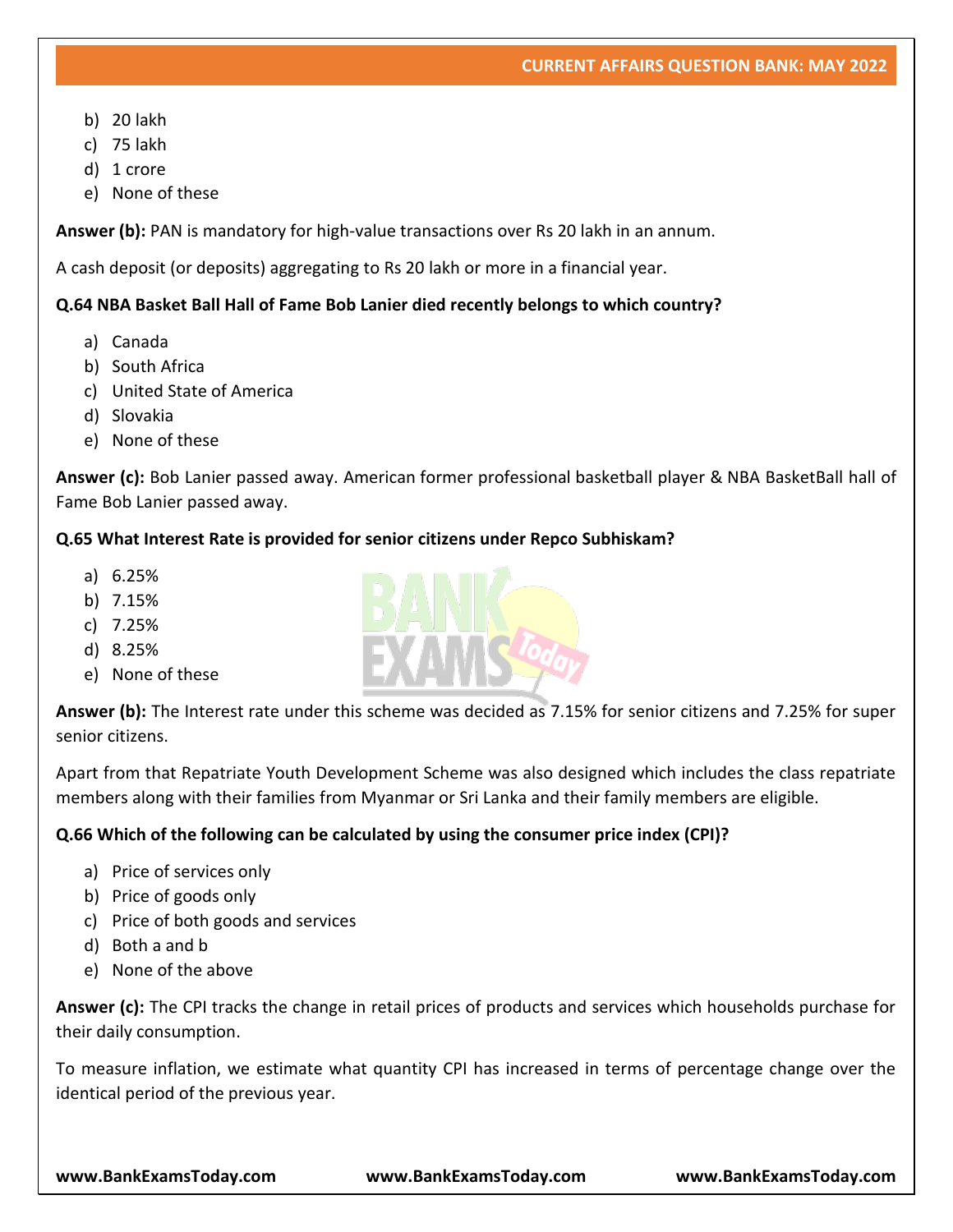#### **Q.67 Tomato Flu is what kind of disease?**

- a) Bacteria
- b) Viral
- c) Fungi
- d) Parasite
- e) None of these

**Answer (b):** Tomato flu is a viral disease that causes red rashes, skin irritation, and dehydration. This unknown viral fever created panic not only in Kerala's Kollam district but also in other states like Karnataka, Tamil Nadu, etc.

#### **Q.68 Name the process through which green hydrogen is created?**

- a) Single replacement Process
- b) Synthesis Process
- c) Electrolysis
- d) Double replacement Process
- e) None of these

**Answer (c):** Green hydrogen is created by a process called electrolysis. Within which an appropriate amount of electrical current passes through water, it separates hydrogen and oxygen.

# **Q.69 Who has been appointed as the chief election commissioner of India?**

- a) Rajiv Kumar
- b) T. Swaminathan
- c) N. Gopalaswami
- d) T.N Seshan
- e) None of these

**Answer (a):** The President appointed Shri Rajiv Kumar, as the 25th Chief Election Commissioner of India.

Shri Rajiv Kumar will assume the charge from the 15th of May 2022.

# **Q.70 Who is appointed as the new MD & CEO of Air India?**

- a) Rono Dutta
- b) Iyker Ayci
- c) Harpreet Singh
- d) Campbell Wilson
- e) None of these

**Answer (d):** Campbell Wilson has been appointed as the new chief executive officer (CEO) and Managing Director (MD) of Air India.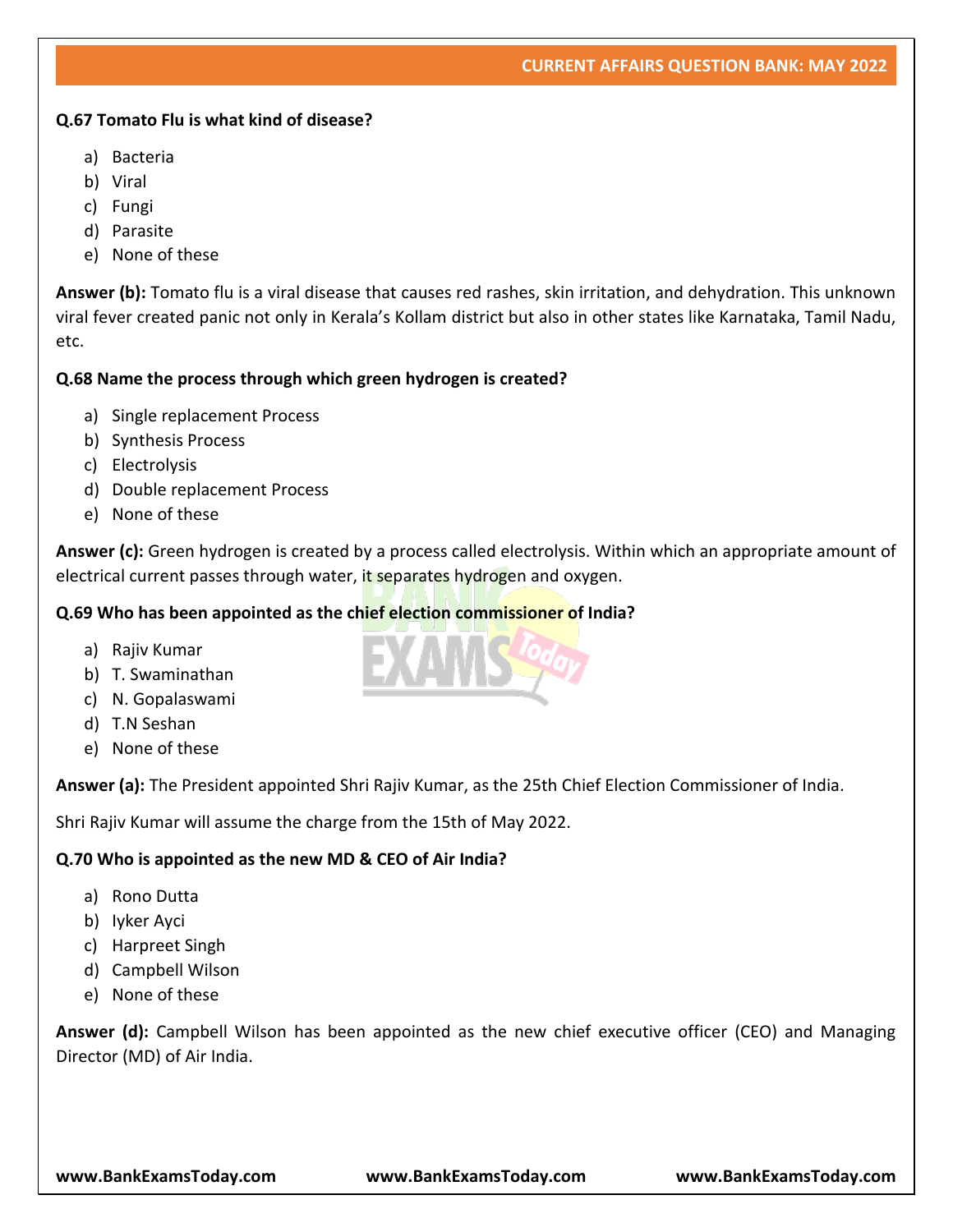**Q.71 Who among the following was awarded the 2022 Templeton Prize for the fusion of science and spirituality?**

- a) Jane Goodall
- b) Francis Collins
- c) Frank Wilczek
- d) Marcelo Gleiser
- e) None of these

**Answer (c):** Frank Wilczek, was honoured with the prestigious Templeton Prize 2022, whose life's work embodies a fusion of science and spirituality.

#### **Q.72 Which Country has replaced Russia on Human Rights Council?**

- a) India
- b) Ukaraine
- c) Czech Republic
- d) China
- e) None of these

**Answer (c):** The General Assembly voted to suspend Russia over gross and systematic violations and abuses of human rights" by invading Russian troops in Ukraine and replace with the Czech Republic.

# **Q.73 Who became the first Indian brand ambassador of the foreign brand Louis Vuitton?**

- a) Kiara Advani
- b) Priyanka Chopra
- c) Deepika Padukone
- d) Anushka Sharma
- e) None of these

**Answer (c):** Deepika Padukone becomes Louis Vuitton's first Indian brand ambassador.

Deepika Padukone is part of LV's new campaign for its Dauphine bag.

#### **Q.74 Who is the first president of Ukraine who passed away recently?**

- a) Viktor Yanukovych
- b) Leonid Kravchuk
- c) Petro Poroshenko
- d) Volodymyr Zelenskyy
- e) None of these

**Answer (b):** Leonid Kravchuk, the first president of Independent Ukraine Passes Away at the age of 88.

# **Q.75 According to Morgan Stanley, consumer price inflation is maintained at what percentage for FY23?**

- a) 7.2%
- b) 3.3%

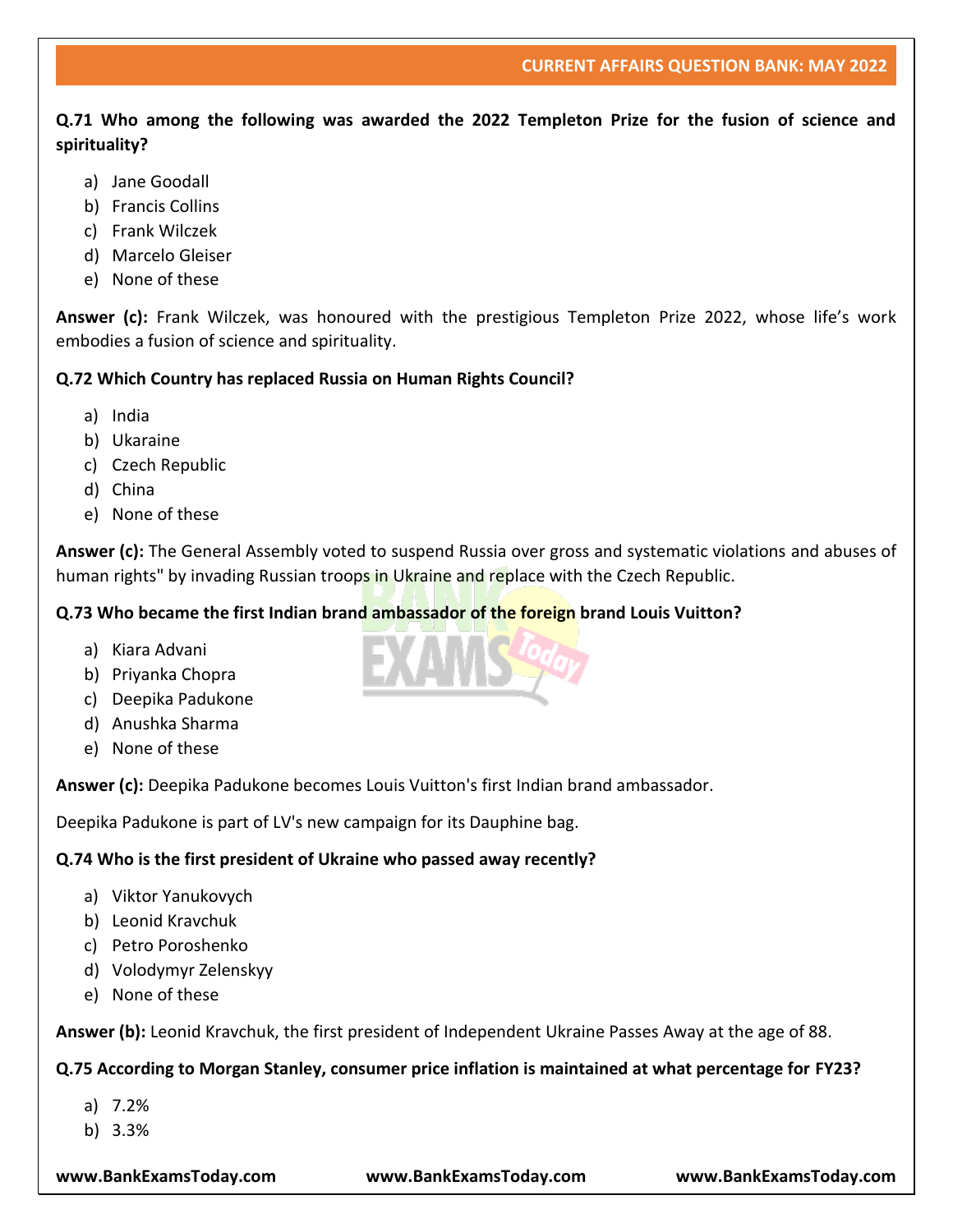- c) 6.5%
- d) 7.6%
- e) None of these

**Answer (c):** CPI is also expected to maintain 6.5% for FY23.

Current Account Deficit has also widened to 10 year high i.e 3.3% of GDP (Gross Domestic Product) for FY23.

# **Q.76 Which among the following has launched the Tradenxt platform for export/import sectors?**

- a) State Bank of India
- b) Union Bank of India
- c) Canara Bank
- d) Bank of Baroda
- e) None of these

**Answer (b):** To facilitate the Indian importers and exporters, UBI has launched an online platform by the name 'Trade nxt'.

It ensures better governance and also saves time for companies to visit the bank branches to initiate trade transactions.

# **Q.77 "Hindi@UN Project" is a flagship project of India with which international organizations?**

- a) International Labour Organisation
- b) International Court Of Justice
- c) United Nations
- d) UNICEF
- e) None of these

**Answer (c):** To expand the use of Hindi in the United Nations India contributes USD 8,00,000.

GOI (Government of India) in collaboration with the UN Dept of public information has launched the 'Hindi@UN Project' in 2018, to expand the use of Hindi in the United Nations.

# **Q.78 India is going to conduct the SCO (Shanghai Cooperation) Summit in which of the following year?**

- a) 2025
- b) 2024
- c) 2023
- d) 2022
- e) None of these

**Answer (c):** India is going to conduct the SCO (Shanghai Cooperation) Summit in 2023 of the following year.

SCO-RATS is a regional anti-terror assembly designed to combat terrorism, separatism, and extremism in Asia and Central Asian Countries. Especially to combat against Afghan-Pak Terror network.

**Q.79 Recently Ministry of Agriculture partnered with one of the following organizations for technical support in credit & crop insurance schemes?**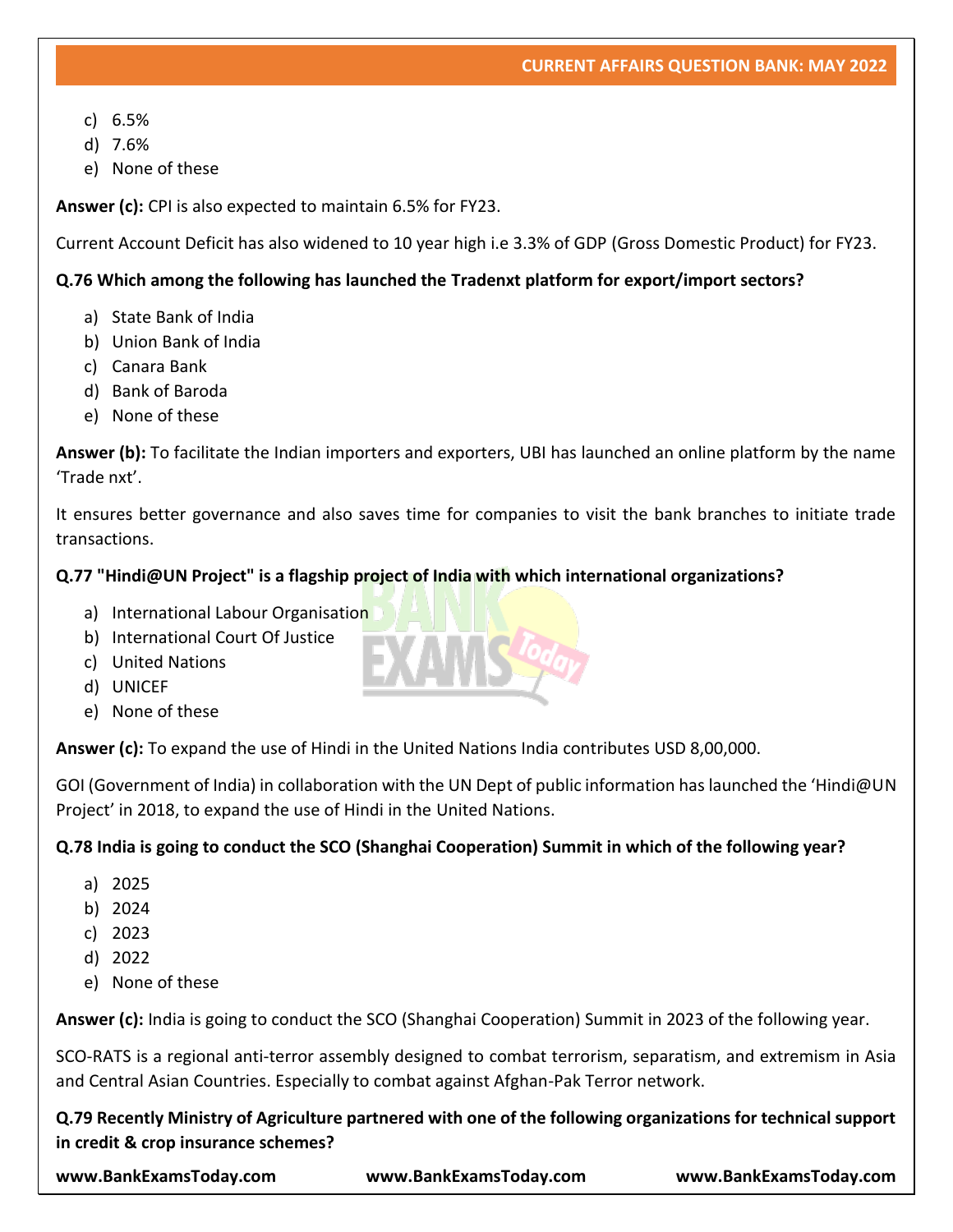- a) United Nations
- b) UNEP
- c) UNDP
- d) UNICEF
- e) None of these

**Answer (c):** A Memorandum of Understanding signed between the United Nations Development Programme & Ministry of Agriculture in which UNDP will help in streamlining the technical support for Pradhan Mantri Fasal Bima Yojana & Kisan Credit Card Subvention Scheme.

# **Q.80 Who has been appointed as President of CII?**

- a) Sanjiv Goenka
- b) Rakesh Mittal
- c) Sanjiv Bajaj
- d) Rajiv Kumar
- e) None of these

**Answer (c):** Sanjiv Bajaj was appointed as president of CII. (Confederation of Indian Industry)

# **Q.81 What is the new range of Brahmos missiles that were launched from the Sukhoi-30 fighter jet recently?**

- a) 250Kms
- b) 290kms
- c) 350kms
- d) 270kms
- e) None of these

**Answer (c):** Indian Air Force successfully test-fired extended range Brahmos from Sukhoi -30 fighter jets, BrahMos is an indigenously manufactured supersonic cruise missile, jointly developed with Russia. The range of BrahMos was earlier around 290 km, which, with the new version, has reached around 350 km.it was the first time that this missile was tested from a Sukhoi-30 fighter jet.

# **Q.82 The Government has set a target of \_\_\_\_\_\_ in the asset monetization plan for FY23?**

- a) 1.63 lakh crore
- b) 1.67 lakh crore
- c) 1.3 lakh crore
- d) 1.7 lakh crore
- e) None of these

**Answer (b):** The next target for FY23 was pegged at 1.67 lakh crore.

To achieve this target government has already started working on many sectors with many departments and ministries.

# **Q.83 Cyber Information & Security Division comes under which Ministry?**

a) Ministry of Electronics & Information Technology

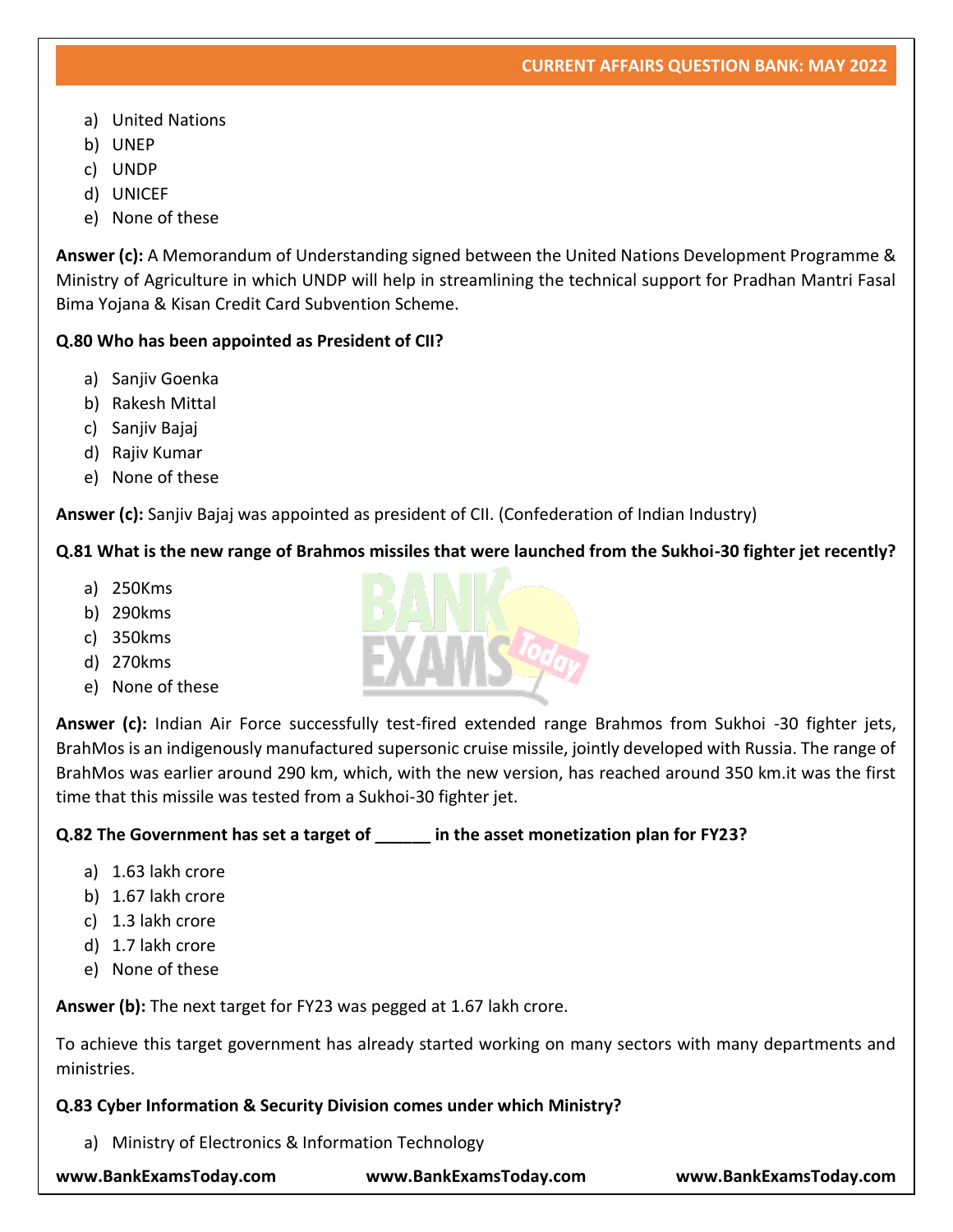- b) Ministry of Defence
- c) Ministry of Home Affairs
- d) Ministry of Science & Technology
- e) None of these

**Answer (c):** Ministry of Home Affairs already permitted the establishment of NCFL in December last year.

This lab has been created under the Cyber and Information Security Division which includes Hitech technologies and infrastructure to tackle the issues in digital forensics.

#### **Q.84 Gati Shakti Sanchar Portal launched by which ministry?**

- a) Ministry of Communication
- b) Ministry of Consumer Affairs
- c) Ministry of Home Affairs
- d) Ministry of Social Justice & Empowerment
- e) None of these

**Answer (a):** Gati Shakti portal will enable to get all information regarding approvals, rejection, appeals, etc in a single platform.

Dept of Telecom is also working on how to reduce the approval cycle from 22 days to 7 days.

#### **Q.85 Who among the following has signed an MOU with NSDC international to develop a skill center in Varanasi?**

- a) Hindustan Ports Ltd
- b) Hindustan Aeronautics Ltd
- c) Bharat Heavy Electrical Ltd
- d) Bharat Dynamics Ltd
- e) None of these

**Answer (a):** A MOU was signed between NSDC international & Hindustan Ports Ltd to introduce a skill center in Varanasi to train Indian youth for overseas employment.

This platform also provides a wide network of partnering organizations & overseas recruiters.

#### **Q.86 Who won the Italian Cup in 2022?**

- a) Juventas
- b) Inter Milan
- c) Manchester Untied
- d) Barcelona
- e) None of these

**Answer (b):** In the Italian Cup 2022, the team Inter Milan defeated Juventus to win the cup. The Italian cup final was held in Rome Italy at Stadio Olimpico.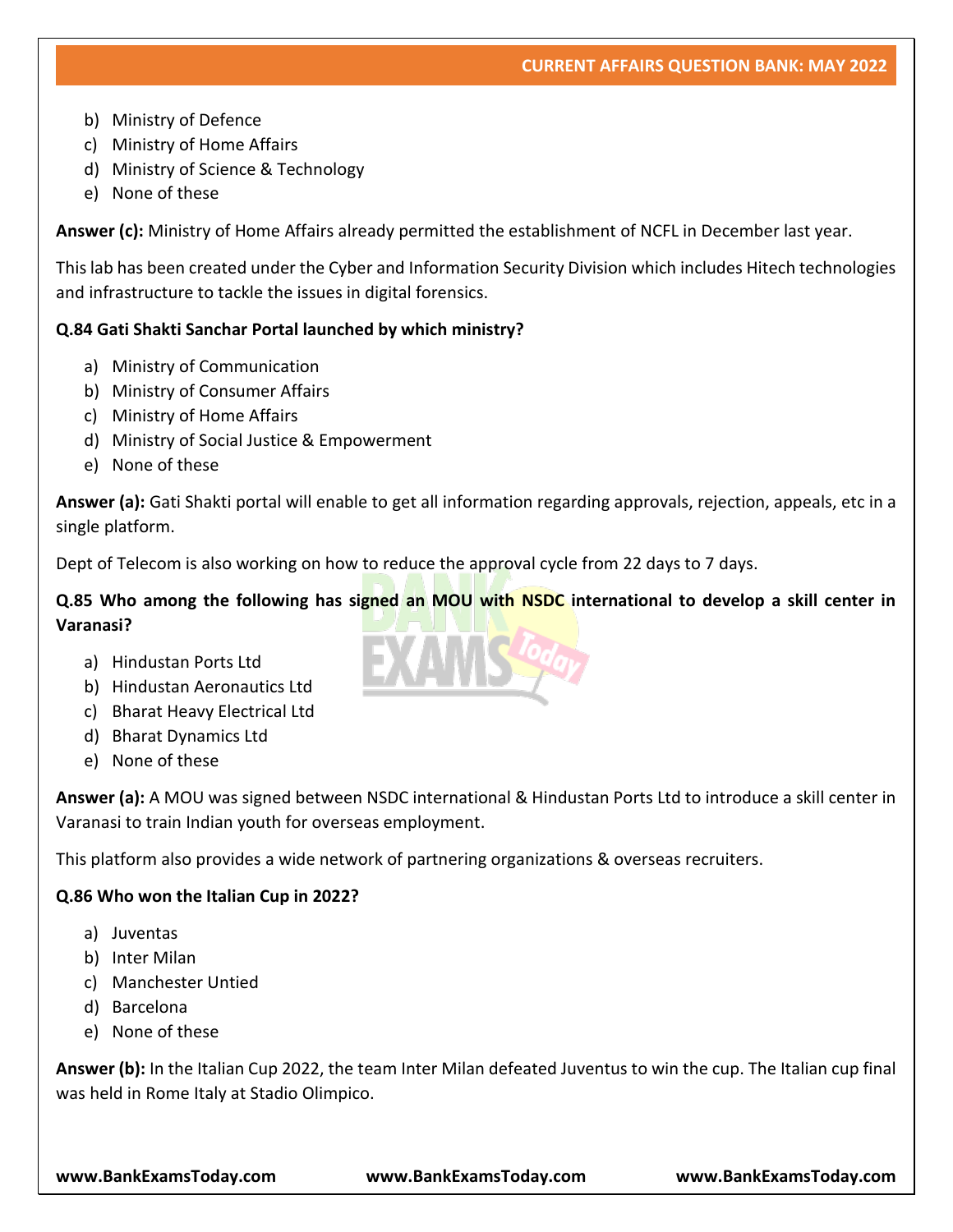#### **Q.87 World's longest suspension bridge 'Sky Bridge 721' was inaugurated in which country?**

- a) Italy
- b) Czech Republic
- c) Australia
- d) Germany
- e) None of these

**Answer (c):** The world's longest suspension bridge 'Sky Bridge 721'was inaugurated in the Czech Republic for tourists. This bridge is 721 meters long and 1.2 meters wide and connects two mountain ridges.

**Q.88 Recently MSDE has signed an MOU with which of the following Indian School of Business to provide capacity-building training for their employees?**

- a) Bengaluru
- b) Ahmedabad
- c) Mohali
- d) Delhi
- e) None of these

**Answer (c):** A total of 120 officers will be trained under this agreement from Mohali ISB, each batch will be divided into 30 officers.

In this program officers from different departments like ITI, Principal sector skill councils, CEO's State Skill mission Directors, Jan Shikshan Sansthan will participate in it.

# **Q.89 Which of the following vehicle will be used for the launch of the gaganyaan mission?**

- a) GSLV MK-2
- b) PSLV C40
- c) GSLV MK-3
- d) PSLV C39
- e) None of these

**Answer (c):** The HS200 rocket booster is the human-rated version of the well-proven s200 booster of GSLV MK-3 which is also called LMV3.

These HS200 boosters were developed at Vikram Sarabhai Space Centre, and propelling casting was done at SDSC Sriharikota.

# **Q.90 How much amount of a penalty was imposed by RBI on KEB Hana Bank?**

- a) 72 lakh
- b) 59 lakh
- c) 63 lakh
- d) 82 lakh
- e) None of these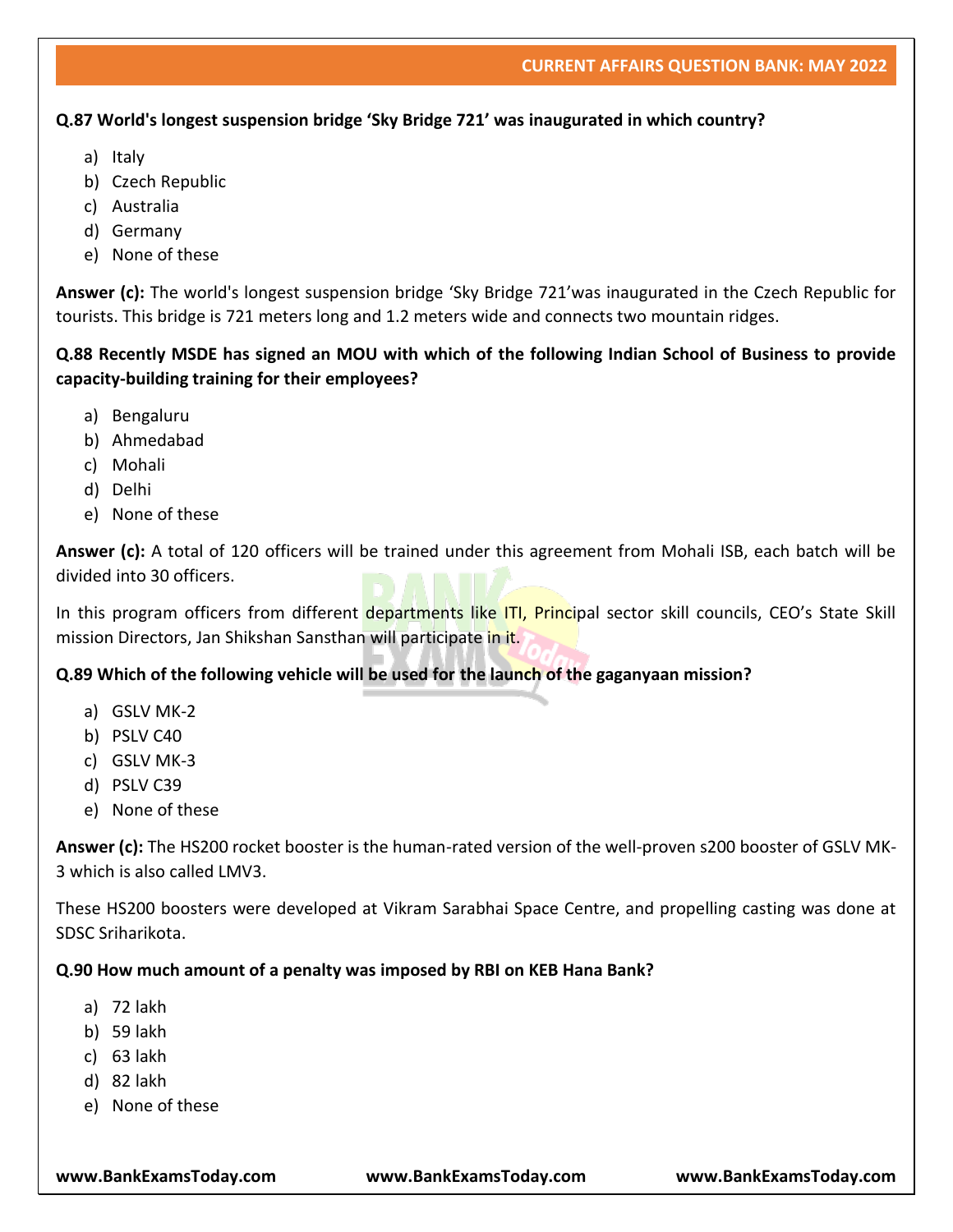**Answer (b):** 59 lakh penalty has been imposed by RBI on KEB Hana Bank for not following certain norms related to interest rates on deposits.

KEB Hana Bank is a Korean bank that RBI has inspected regarding its financial position as of March 31st, 2020.

# **Q.91 YUVA Tourism Clubs initiative launched by which of the following Ministry?**

- a) Ministry of Health
- b) Ministry of Tourism
- c) Ministry of Skill Development and Entrepreneur
- d) Ministry of Women Empowerment
- e) None of these

**Answer (b):** Tourism Ministry has started a new initiative called YUVA tourism clubs to create awareness of tourism possibilities in India through young ambassadors of Indian tourism.

# **Q.92 Which of the following category has been chosen for the YUVA Tourism Clubs?**

- a) School Children's
- b) Graduates
- c) Post Graduates
- d) Pre University Student
- e) None of these

Answer (a): This Initiatives will be implemented through CBSE-affiliated schools on their campuses.

The main aim of these initiatives is to nurture and create an interest in cultural heritage and a passion for tourism from class VI-Class X of the school.

# **Q.93 Who Won the Thomes Cup 2022?**

- a) Indonesia
- b) Thailand
- c) China
- d) India
- e) None of these

**Answer (d):** India's Badminton team defeated Indonesia to win the Thomas cup from 3-0 in the finals, In single's Lakshay sen wins against Anthony Sinisuka, and In the Second singles Kidambi Srikanth defeated Jonatan Christie in the first doubles Satwiksairaj Rankireddy/Chirag Shetty defeated Mohammad Ahsan/ Kevin Sanjaya Sukamuljo.

# **Q.94 NSE Academy Ltd has collaborated with which firm for creating financial awareness program for college students?**

- a) ICICI Bank MF
- b) Axis Bank MF
- c) HDFC Bank MF
- d) SBI Bank MF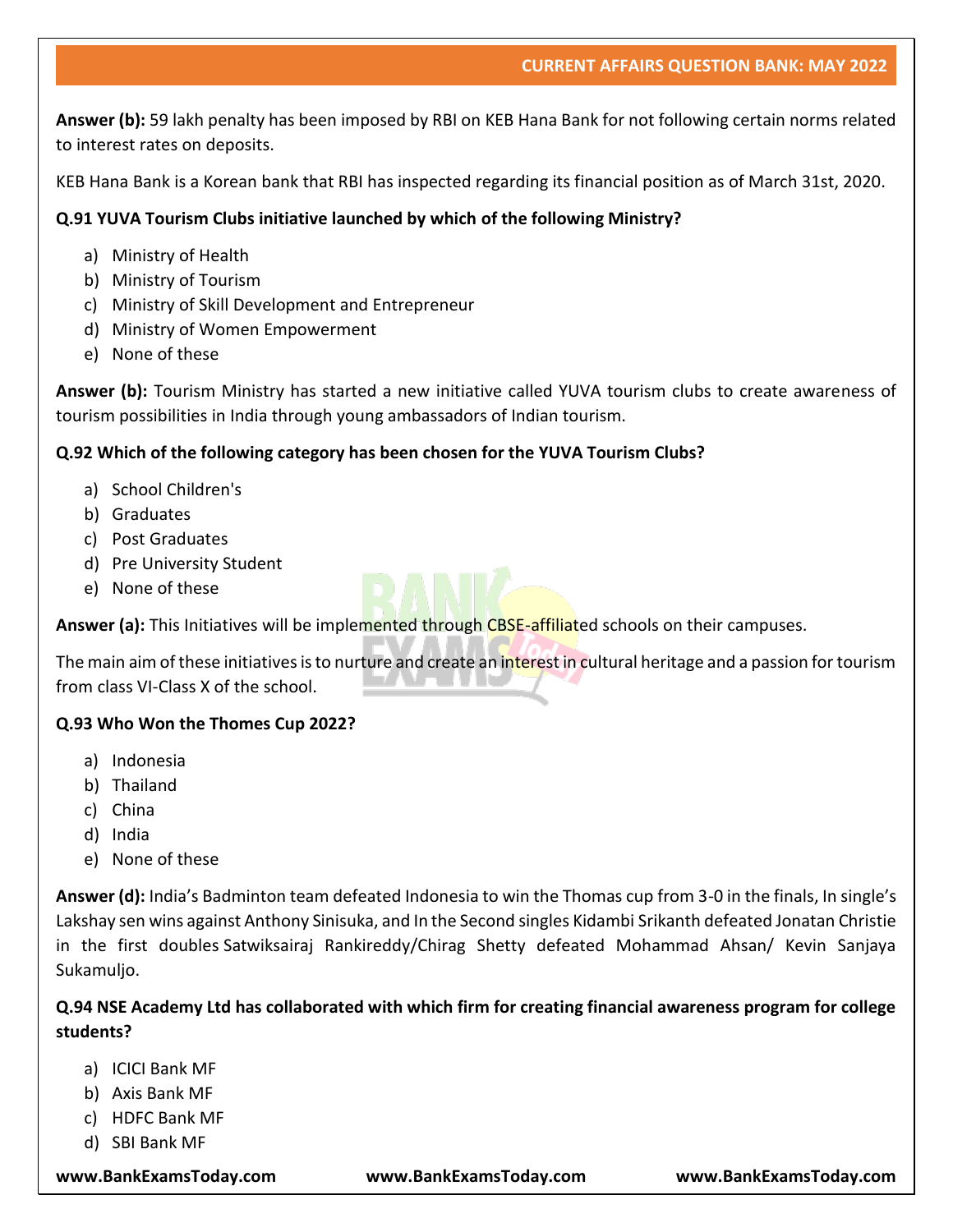# e) None of these

**Answer (c):** NSE Academy Ltd collaborates with HDFC MF for financial awareness program, The program will be offered to college students across India. This collaboration helps to equip college students with a foundational knowledge of personal finance and investing. It consists of a 9-hour course which is also present in HDFC.

# **Q.95 Which among the following species of snake recently found in the mountains of Ladakh?**

- a) Oligodon churahensis
- b) Lycodon aulicus
- c) Madtsoiidae
- d) Russell's Viper
- e) None of these

**Answer (c):** A Group of Scientists has discovered a rare species of snake in the Mountains of Ladakh by the name Madtsoiidae.

The newly discovered Madtsoiidae is an extinct group of medium-sized to gigantic snakes, initially, they appeared in the Cretaceous later they spread their population across Gondwana landmasses.

# **Q.96 Which Private insurer has launched India's First Dental insurance plan?**

- a) HDFC Life
- b) ICICI Pru Lifetime
- c) Max Lifetime
- d) PNB Met Life
- e) None of these

**Answer (d):** Recently PNB Met Life Insurance has launched its first dental plan through which customers can secure their dental health at any time.

This Dental package offers the customer the complete package of benefits and also financial assistance with costs related to dental health.

# **Q.97 India's First International Conference on Cruise Tourism 2022 held in?**

- a) Delhi
- b) Chennai
- c) Goa
- d) Mumbai
- e) None of these

**Answer (d):** India's First International Conference on Cruise Tourism 2022 held in Mumbai.

In these conferences total of eight MOUs have been signed that were related to many key issues like policy hub, port infrastructure, the role of technology in post-pandemic, etc.

# **Q.98 Which among the following countries is the largest recipient of remittances in the world?**

a) China

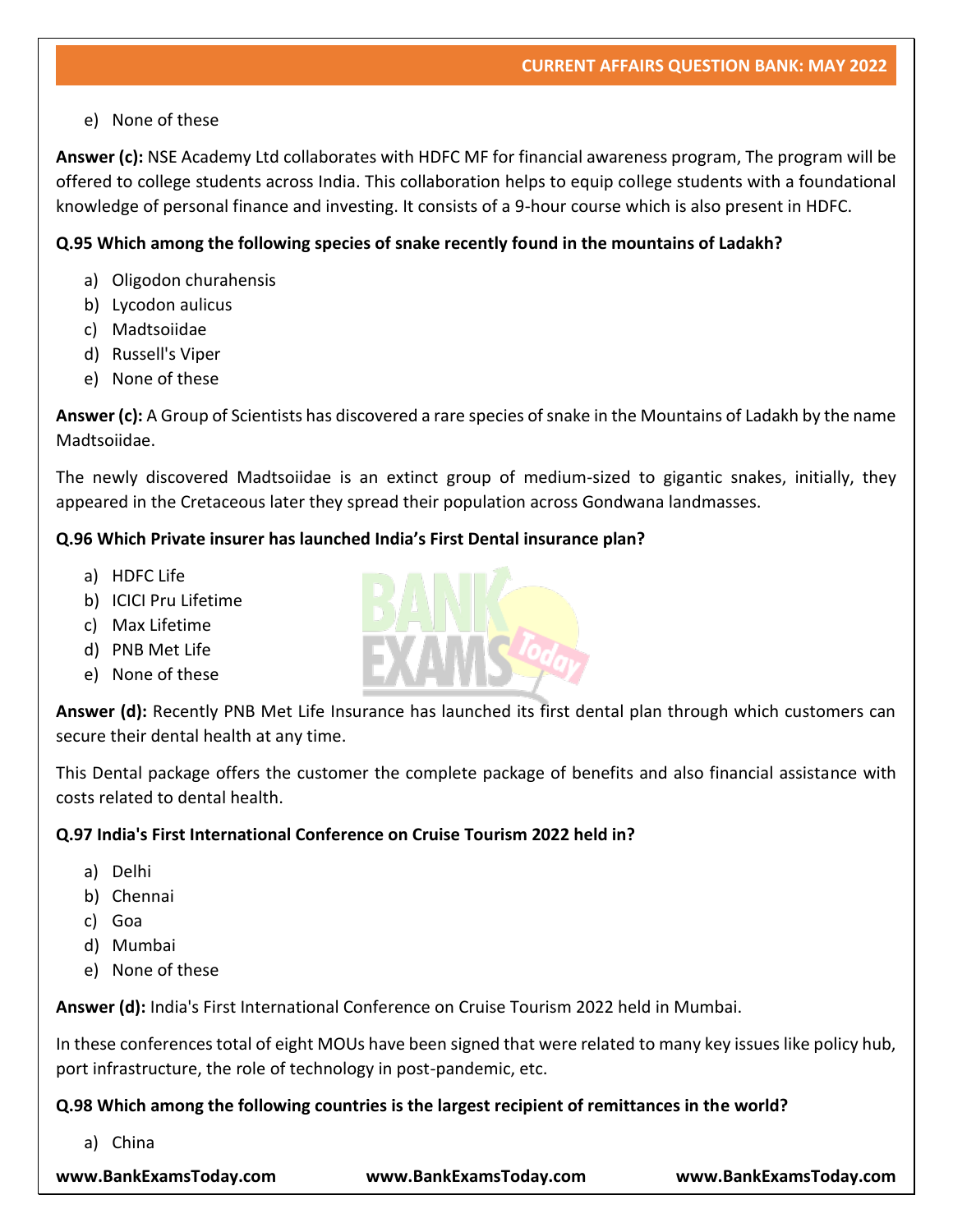- b) Mexico
- c) India
- d) Australia
- e) None of these

**Answer (c):** India, emerged as the largest remittance-receiving country in 2021 while Mexico occupied second place and pushed China to third place.

#### **Q.99 Who is appointed as the new president of Somalia?**

- a) Mohamed Abdullahi Mohamed
- b) Hassan Shaikh Mahmud
- c) Mohamed Osman Jawari
- d) Sharif Sheikh Ahmed
- e) None of these

**Answer (b):** Hassan Shaikh Mahmud becomes the new president of Somalia. He already served as Somalia's president between 2012 and 2017.

#### **Q.100 The First World Hypertension Day was observed in which year?**

- a) 2010
- b) 2005
- c) 2006
- d) 2012
- e) None of these

**Answer (b):** The first World Hypertension Day was observed in 2005 year.

#### **Q.101 According to ICRA the GDP projection of India is maintained at what percentage?**

- a) 6.3%
- b) 8.2%
- c) 7.2%
- d) 9.2%
- e) None of these

**Answer (c):** According to ICRA's recent report, the Indian economy will likely grow by 12-13% as per the maintained GDP projection of 7.2%.

The business activity monitor was kept at 115.7 for April which is 16% higher than the last year. The same growth will be expected to be maintained in May.

#### **Q.102 The latest deadline provided by Govt of India for filing GST?**

- a) 25th June
- b) 24th August
- c) 24th May
- d) 22nd September

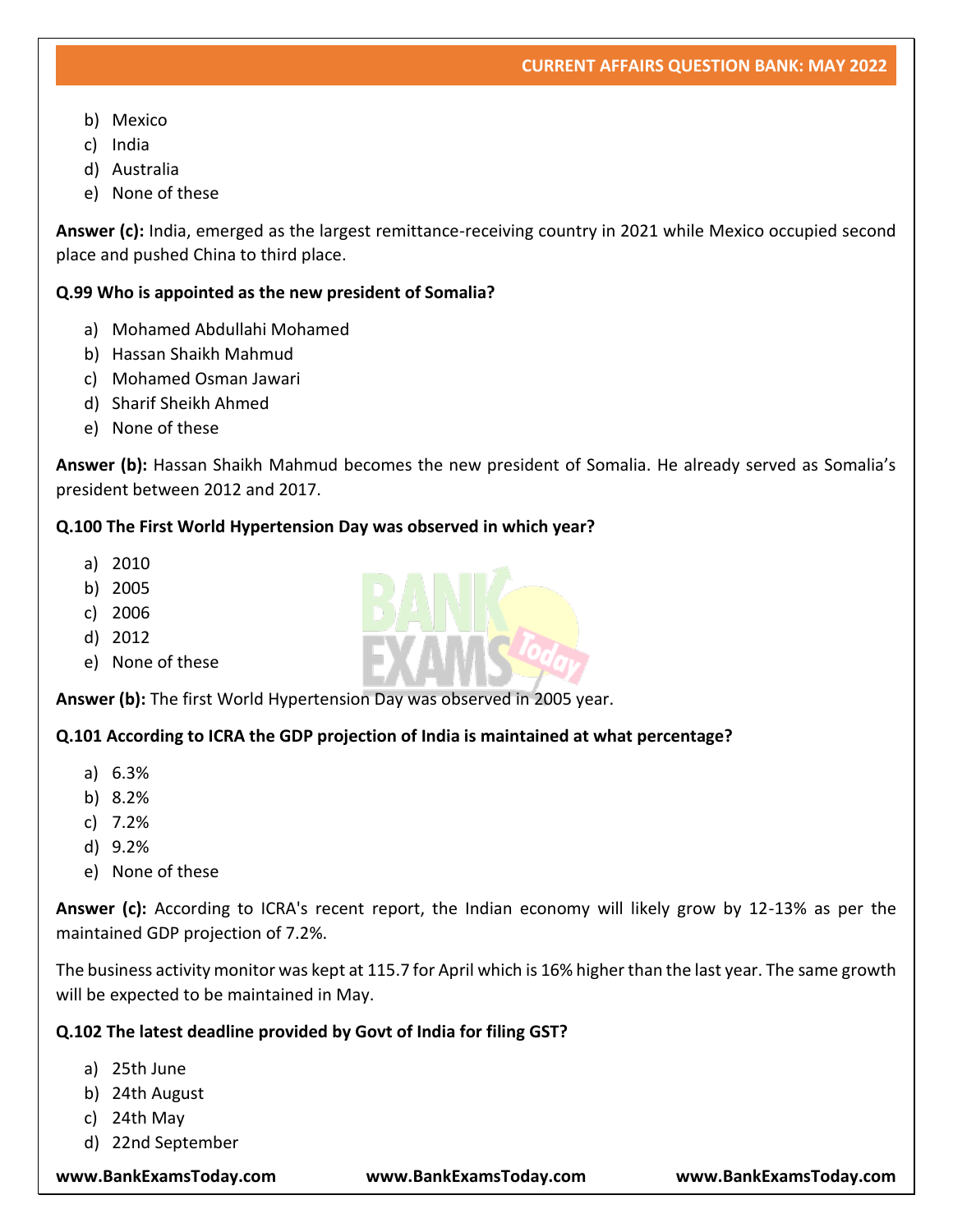e) None of these

**Answer (c):** The GST payment deadlines have been extended till May 24 as the customers were facing technical glitches in the GST portal.

The actual deadline for filing FORM GSTR-3B and GSTR-2B is in April 2022, according to CBIC.

# **Q.103 Which one of the following is the first ship under project 15B?**

- a) INS Kolkata
- b) INS Viskhapatnam
- c) INS Surat
- d) INS Mormugao
- e) None of these

**Answer (b):** INS Surat is one of the fourth and last stealth guided-missile destroyers of the Indian Navy which was built at the Mazgaon Docks Ltd, Mumbai.

This Stealth destroyer has been introduced under project 15B, which consists of the most technologically advanced guided-missile destroyer with state of art weapons.

#### **Q.104 E-Shram Portal has been launched for which of the following working sectors in India?**

- a) Organised sectors
- b) Unorganized Sectors
- c) Socio-Economic Classes
- d) Tribal sector
- e) None of these

**Answer (b):** To bring unorganized sectors covered under social security benefits, the Ministry of Labour & Employment planned to integrate both e- shram portal with ration card scheme.

# **Q.105 Who has been appointed as Chairman of BSE?**

- a) Vikranjit Sen
- b) SS Mundra
- c) Urjit Patel
- d) Shaktikanta Das
- e) None of these

**Answer (b):** BSE (Bombay Stock Exchange) appointed SS Mundra former deputy governor of RBI as chairman of its board, He replaced justice Vikramjit sen.

# **Q.106 World's largest Solar Park is going to be built in which of the following city?**

- a) Gujarat
- b) Rajasthan
- c) Maharastra
- d) Madhya Pradesh

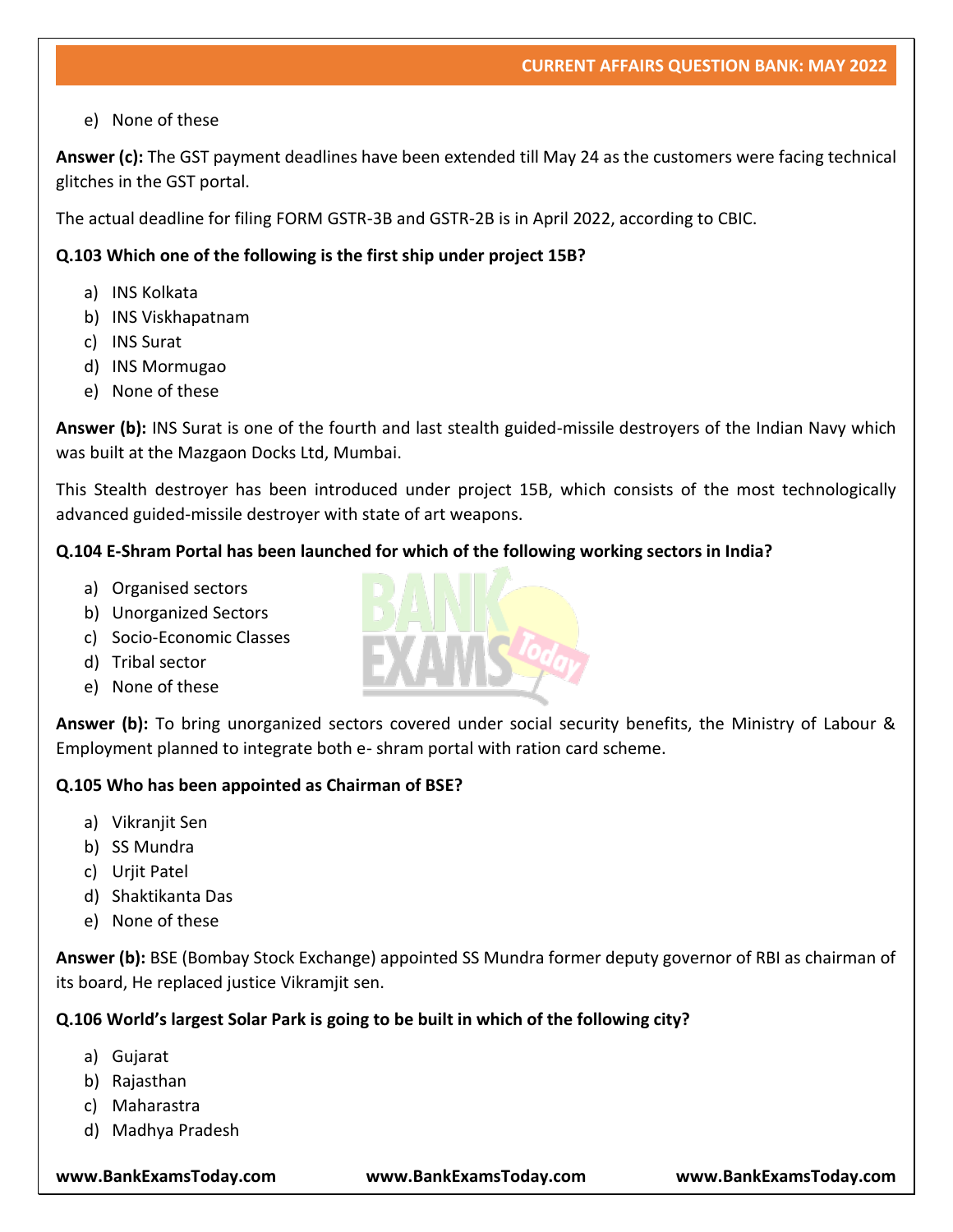e) None of these

**Answer (b):** Rajasthan is going to get the world's largest solar park with a 3000 Mega Watt capacity. This park is going to be built on 9000-acre in Bikaner, Rajasthan. It has been owned by a private company completely.

**Q.107 Indian Navy in collaboration with \_\_\_\_\_\_\_\_\_has successfully launched anti-ship missile?**

- a) DRDO
- b) ISRO
- c) BARC
- d) HAL
- e) None of these

**Answer (a):** The Indian Navy in collaboration with DRDO carried out a successful test of the Naval Anti-Ship Missile.

It has been launched from the integrated test range Chandipur, off the coast of Odisha.

# **Q.108 According to a Lancet study on pollution the major cause of death is due to?**

- a) Coal-burning
- b) Emissions
- c) Ambient PM 2.5
- d) Crop burning
- e) None of these



**Answer (c):** The main cause of pollution-related deaths is ambient PM 2.5 tiny particles in the air which in turn leads to 9.8 lakh deaths.

According to the study burning biomass for household purposes like cooking etc, is the largest cause of pollution deaths which leads to 6.1 lakh death.

# **Q.109 India's First 5G Testbed has been launched under supervisory and regulatory of which body?**

- a) IRDAI
- b) TRAI
- c) SEBI
- d) PFRDA
- e) None of these

**Answer (b):** Apart from that India is also planning to roll out the 6G telecom network by the end of the decade, which provides ultra-high-speed internet connectivity.

**Q.110 Union Cabinet has approved blending of 20% ethanol with petrol will roll out from which of the following year?**

- a) 2024
- b) 2025
- c) 2023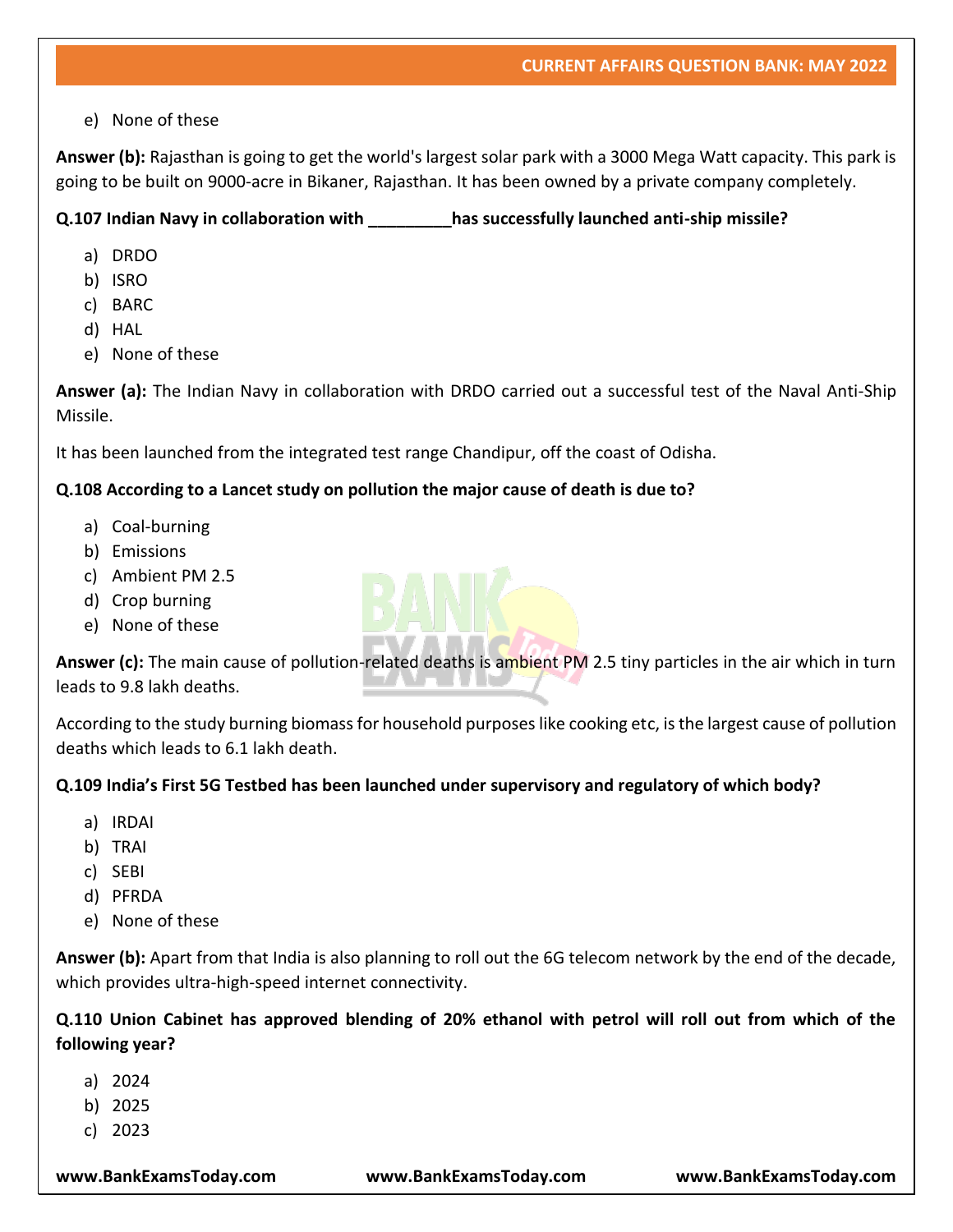- d) 2026
- e) None of these

**Answer (c):** Based on standing committee recommendation the union cabinet approved Ethanol Blended Petrol with up to 20% ethanol throughout the country from April 1, 2023.

The new amendments have been introduced to make the National bio fuel policy even more effective which came in 2018.

# **Q.111 According to UN Global Economy will drop by what percent?**

- a) 2.5%
- b) 3.3%
- c) 4.1%
- d) 6.7%
- e) None of these

**Answer (b):** The global economic growth faces a major impact due to the Ukraine war, it has been reduced from 4.0% to 3.3% by United Nations.

As the world is recovering from the COVID-9 Pandemic at a slow pace, suddenly due to war global food and commodity prices have drastically increased and creating inflationary pressures.

#### **Q.112 Which of the two players has been inducted into the Hall of Fame?**

- a) Virat Kohli & Faf Du Pleises
- b) Hardik Pandya & Boult
- c) Ab De Viller & Chris Gayle
- d) Rohit Sharma & Virat Kohli
- e) None of these

**Answer (c):** Chris Gayle and AB de Villiers have become the first two players to be inducted into the Royal Challengers Bangalore's Hall of Fame.

#### **Q.113 Who has been appointed as CEO of Eicher Motors?**

- a) D. Subbarao
- b) Govindarajan
- c) Kamal Bawa
- d) Rajashekaran
- e) None of these

**Answer (b):** B Govindarajan is appointed as CEO of Eicher Motors parent company of Royal Enfield Previously, he was the Chief Operating Officer at RE since 2013. He also serves as a Wholetime Director on the Board of Eicher Motors.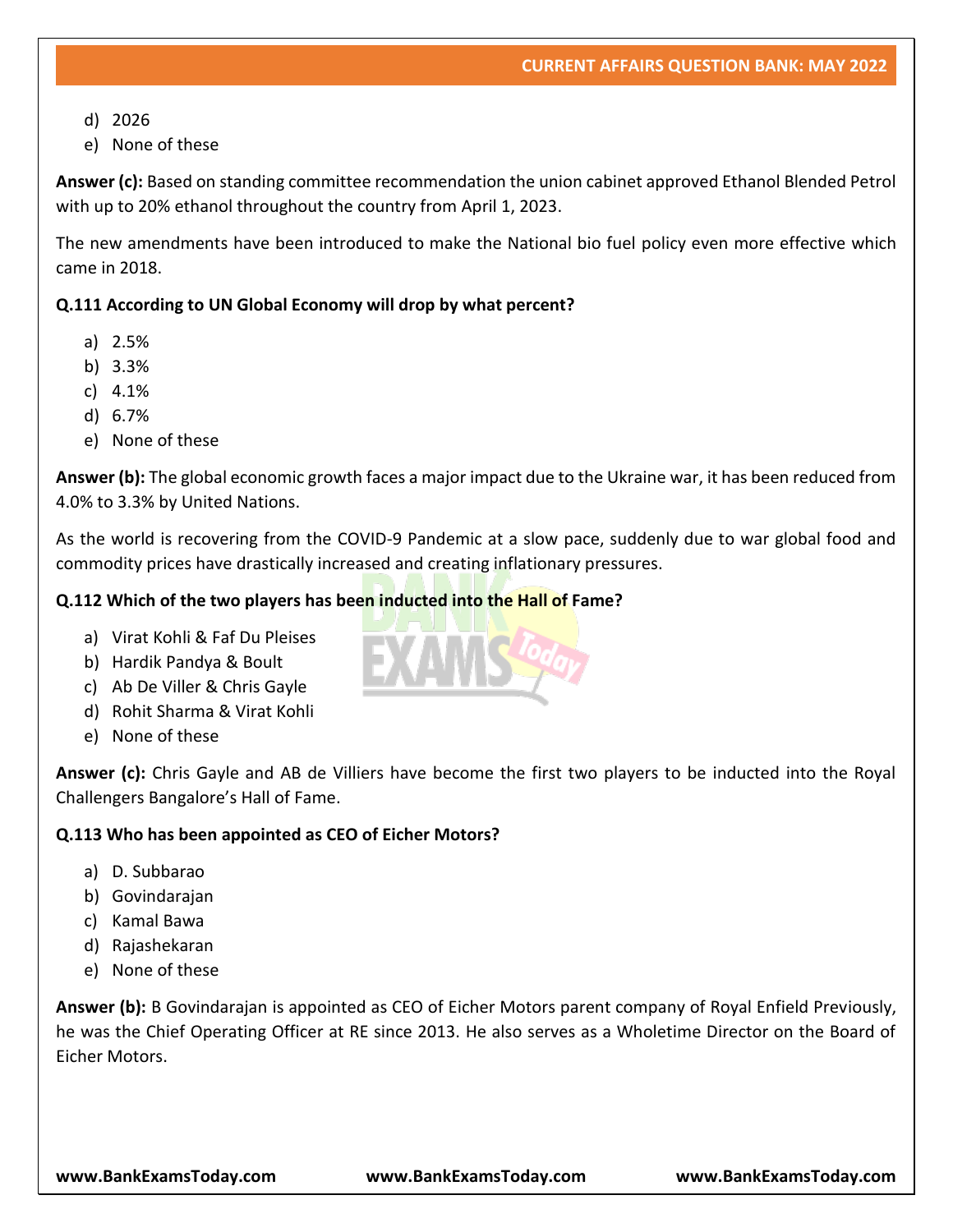**Q.114 What percentage of Interest is provided under the Kisan credit card scheme if the farmers do prompt repayment?**

- a) 2.5%
- b) 3%
- c) 3.2%
- d) 2%
- e) None of these

**Answer (b):** Those farmers who were KCC holders for fisheries have a credit limit of INR 2 lakh. Interest subvention is also provided at 2% per annum on the timely disbursal of the loan and additional interest subvention at 3% per annum if they do prompt repayment.

# **Q.115 Cotton Council of India is formed under the chairmanship of?**

- a) Uday Kotak
- b) Rajnish Kumar
- c) Ajay Mathur
- d) Suresh Kotak
- e) None of these

**Answer (d):** Ministry of Textile has announced the formation of the Cotton Council of India under the chairmanship of Suresh Bhai Kotak.

The formation of the Cotton Council will help to increase the productivity of cotton and provides tangible growth in this sector.

# **Q.116 Cotton Council of India comes under which of the following Ministry?**

- a) Ministry of Textiles
- b) Ministry of Women & Child Development
- c) Ministry of Development of North Eastern Region
- d) Ministry of Health
- e) None of these

**Answer (a):** Ministry of Textile has announced the formation of the Cotton Council of India under the chairmanship of Suresh Bhai Kotak.

The formation of the Cotton Council will help to increase the productivity of cotton and provides tangible growth in this sector.

# **Q.117 The Integration of UPI with all banks & ATMs is done by which organization for cardless cash withdrawals?**

- a) NFS (National Financial Switch)
- b) NPCI (National Payment Corporation of India)
- c) IBA (Indian Banks Association)
- d) NSDL (National Securities Depository Limited)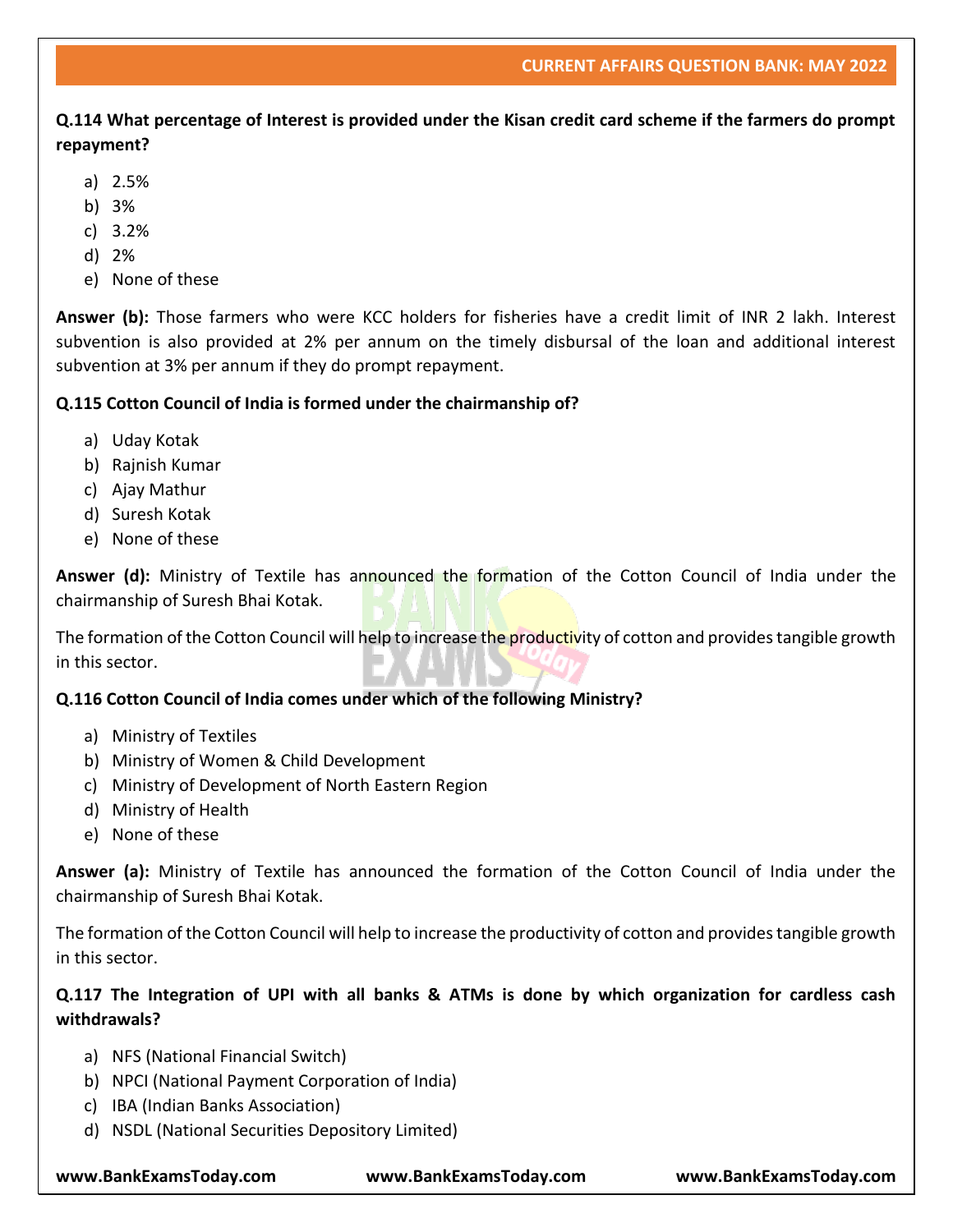# e) None of these

**Answer (b):** The National Payments Corporation of India (NPCI) has been advised to facilitate UPI integration with all banks and ATM networks.

Customer authorization in transactions settlement will be done through National Financial Switch if using the UPI facility.

# **Q.118 As per S&P India's growth forecast FY23 reduced to which of the following percentage?**

- a) 7.2%
- b) 6.3%
- c) 7.3%
- d) 7.8%
- e) None of these

**Answer (c):** According to recent projections done by S & P, India's growth forecast has been reduced to 7.3% from 7.8% (which was estimated earlier).

The main reason behind this down forecast is rising inflation due to the Ukraine war.

# **Q.119 Who has been appointed as MD & CEO of Bharati Airtel?**

- a) Murali Ramkrishna
- b) Gopal Vittal
- c) Venkat Prabhakar
- d) Ravindra Thakkar
- e) None of these

**Answer (b):** Gopal Vittal has been re-appointed as MD & CEO of Bharati Airtel.

# **Q.120 The first case of the BA.4 variant was reported in which of the following cities?**

- a) Bengaluru
- b) Hyderabad
- c) Mumbai
- d) Delhi
- e) None of these

**Answer (b):** According to the SARS-CoV-2 Genomics Consortium, the first case of the BA.4 Omicron variant was reported in Hyderabad. These variants are related to the fifth COVID wave in South Africa, the US, and Europe.

# **Q.121 As per recent data which of the following sector received the highest FDI equity inflow?**

- a) Service Sector
- b) Automobile Industry
- c) Textile Industry
- d) Computer & Hardware industry
- e) None of these

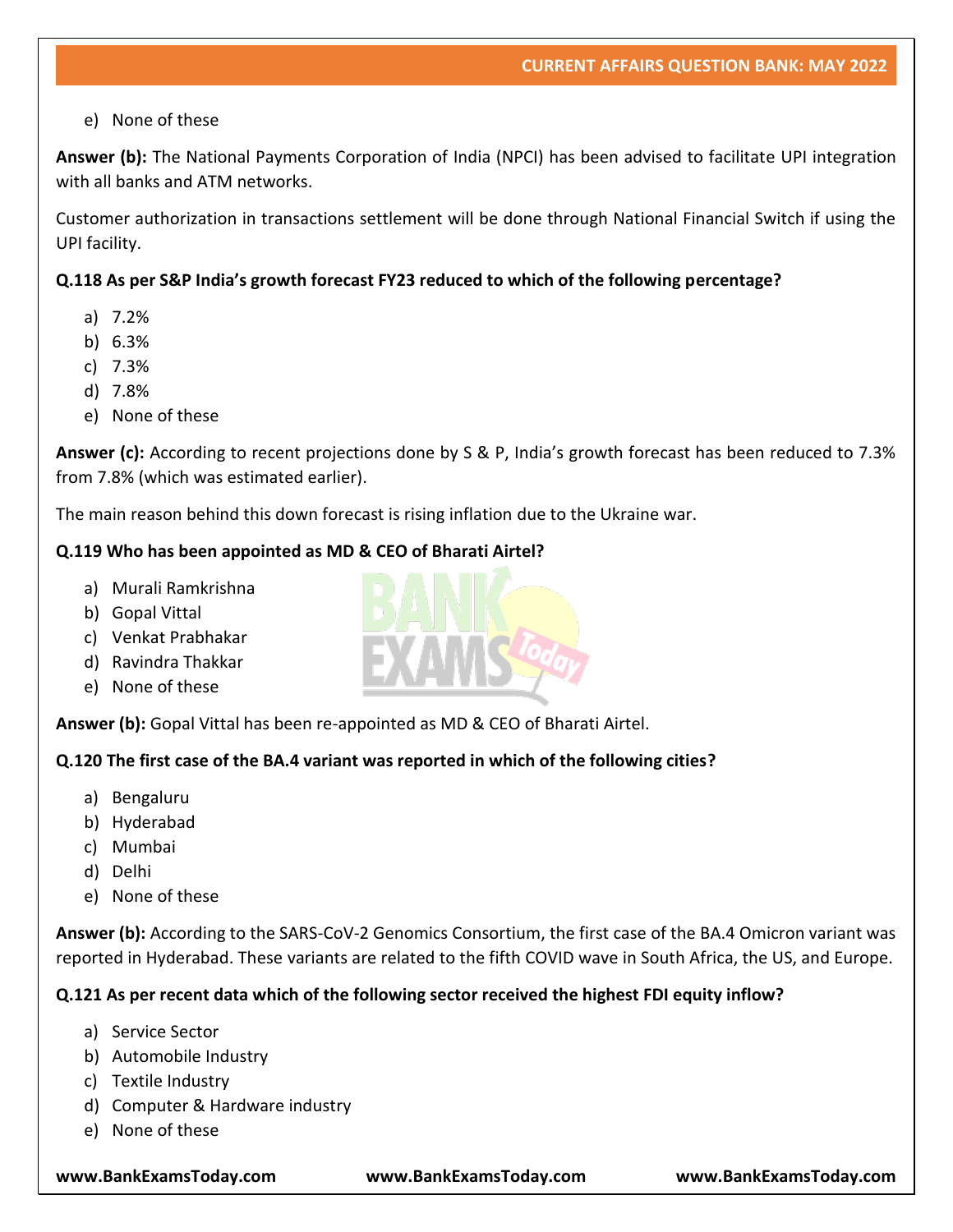**Answer (d):** The top recipient of FDI equity inflow was the computer & hardware sector which is around 25%, and services and automobiles stood at 12%.

# **Q.122 How much amount of surplus has been agreed by RBI to Transfer to the government for FY22?**

- a) 99,122Cr
- b) 30,307Cr
- c) 22,143Cr
- d) 10,125Cr
- e) None of these

**Answer (b):** Recently RBI bank board approved the transfer of a 30,307cr surplus to the government.

This is considered to be a big relief to the government as the dividend payment comes after the economy comes under stress from the war in Ukraine and fears for the world economy.

# **Q.123 Ministry Of Home Affairs has collaborated with which of the following organization to provide technical support for the Capital goods Industry?**

- a) NRDC
- b) NIC
- c) CERT-In
- d) NITI Aayog
- e) None of these



**Answer (a):** Ministry of Heavy Industries has collaborated with the National Research Development Corporation to implement the scheme to Enhancement the competition in Indian Capital Goods.

**Q.124 According to RBI's recent report forex reserves have been declined by \_\_\_\_\_?**

- a) \$1.169 bn
- b) \$2.676 bn
- c) \$1.302 bn
- d) \$1.774 bn
- e) None of these

**Answer (b):** As per recent data released by India's central bank RBI, the country's forex reserves has been declined by \$2.676 bn to \$593.27bn.

In the Earlier week, the reserves had already declined by USD 1.774 billion to USD 595.954 billion. Now its number stepped up to \$2.676 bn.

# **Q.125 Which of the following Category has the highest percentage of employment categories?**

- a) Salaried Employees
- b) Self Employed Workers
- c) Casual workers
- d) Daily Wage Workers
- e) None of these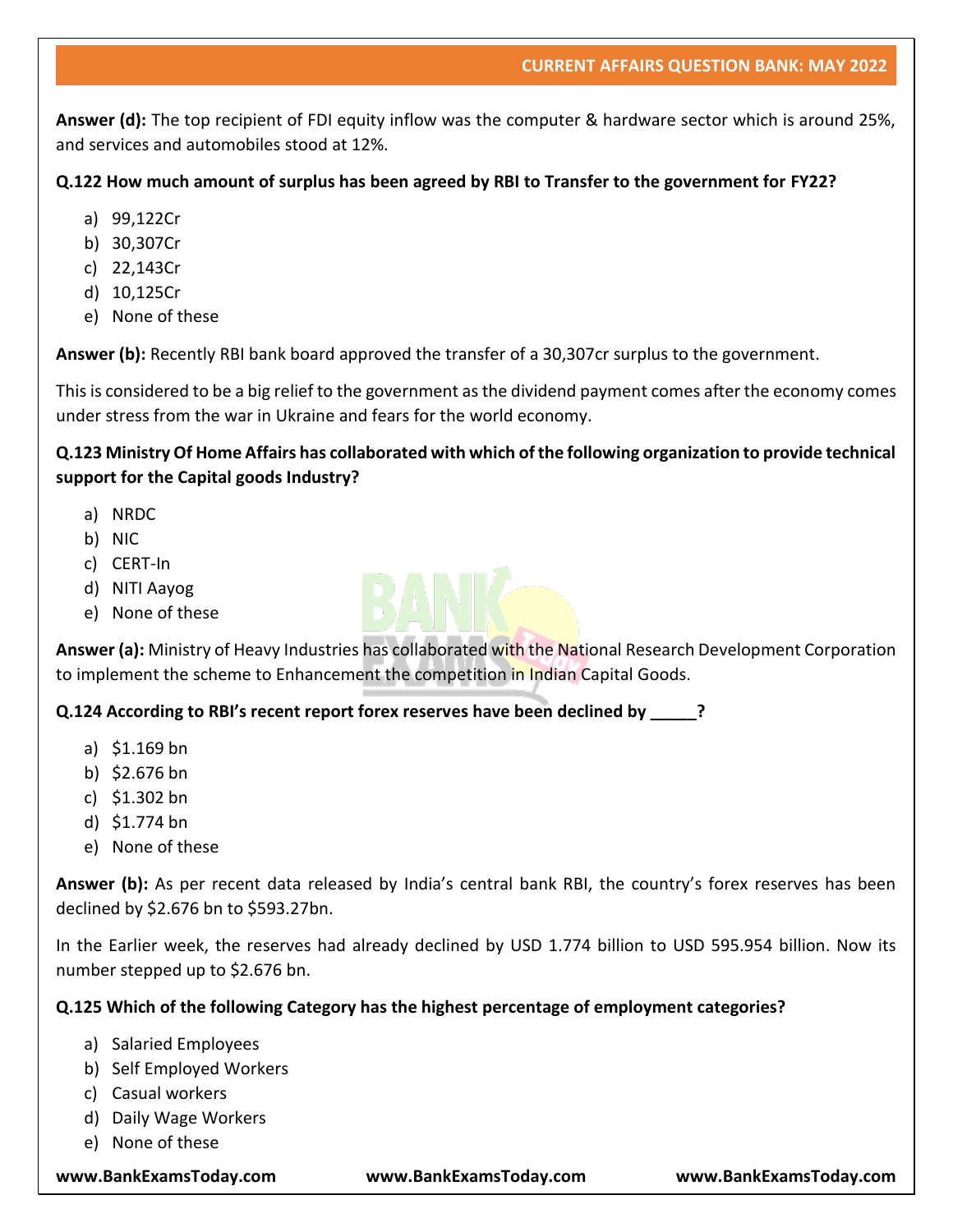**Answer (b):** Considering employment categories, the highest percentage was of self-employed workers 45.78%, followed by regular salaried workers 33.5% and casual workers 20.71). The share of self-employed workers also happens to be the highest in the lowest income categories.

# **Q.126 Which of the following Union Territories has achieved 100% electrification?**

- a) Jammu & Ladakh
- b) Daman & Diu and Dadar Nagar haveli
- c) Lakshwadeep & Puducherry
- d) Chandigarh
- e) None of these

**Answer (c):** Lakshadweep and Puducherry have achieved universal 100% coverage of functional electricity connections.

# **Q.127 'Lok Mini' a public grievance address initiative launched by which government?**

- a) Haryana
- b) Chattisgarh
- c) Punjab
- d) Madhya Pradesh
- e) None of these

**Answer (c):** 'Lok Mini' is an initiative launched by Punjab Government to address the grievances through a single-window platform. It is public interaction platform developed by Punjab Government.

# **Q.128 Indian Railways has collaborated with which IIT to develop Hyperloop technology?**

- a) IIT-B
- b) IIT-M
- c) IIT-Kanpur
- d) IIT- Kharagpur
- e) None of these

**Answer (b):** Indian Railways has collaborated with IIT-M to develop Hyperloop technology indigenously. 8.34 Crore funding has been provided by Indian Railways for this project under the Atmanirbhar Bharat initiative.

# **Q.129 What percent of export duty is levied on iron to increase domestic availability?**

- a) 20%
- b) 15%
- c) 50%
- d) 30%
- e) None of these

**Answer (c):** The duty on exports of iron ore has been hiked up to 50%, to make sure of abundant domestic availability.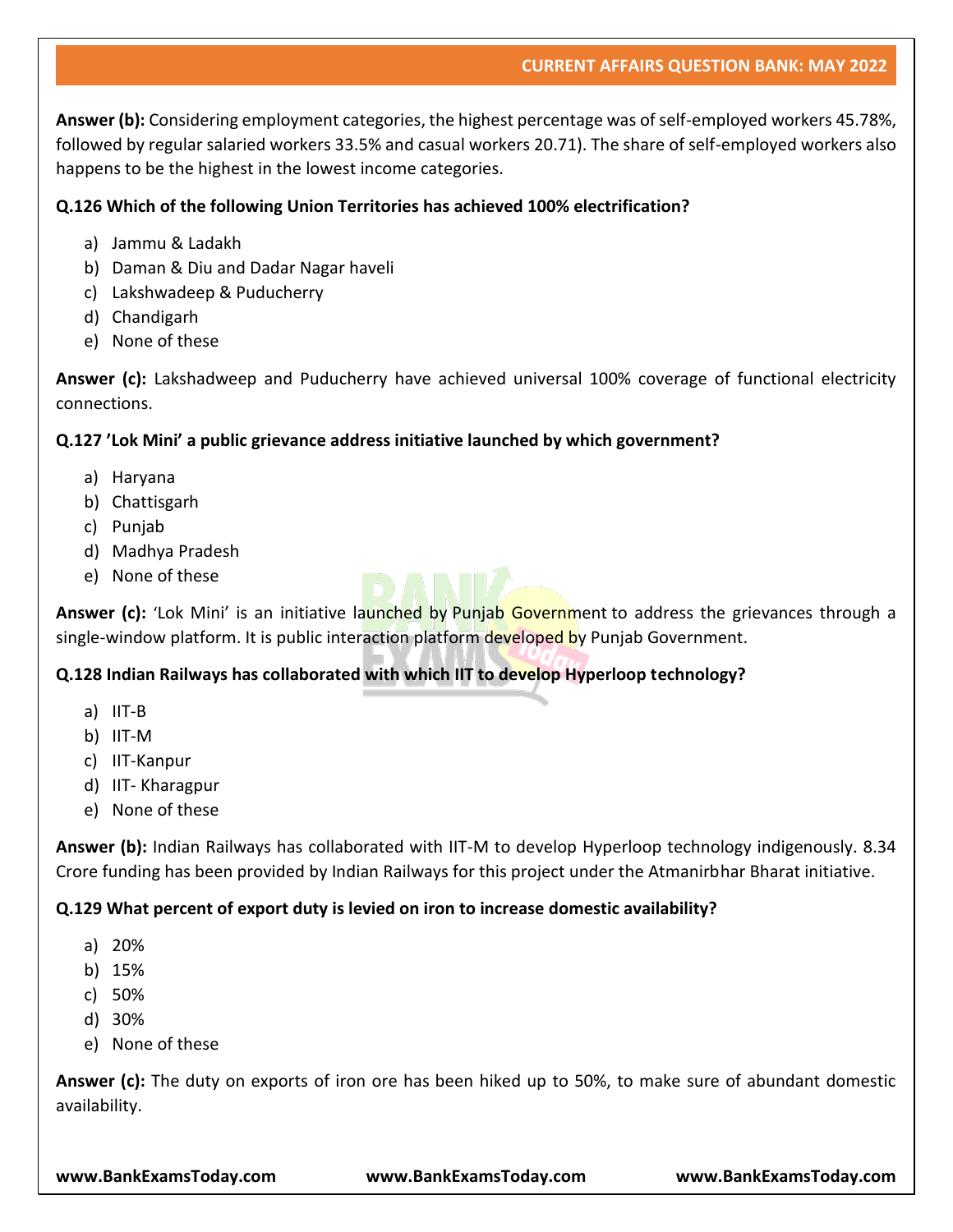To improve cement availability measures have been taken to reduce the logistic cost, and prices may soften lightly.

**Q.130 According to RBI data, PSBs have reported\_\_\_\_\_\_\_\_% dip in frauds cases?**

- a) 72%
- b) 51%
- c) 85%
- d) 62%
- e) None of these

**Answer (b):** In a recent report released by India's central bank RBI stated that there has been a fall of 51% in frauds involved by Public Sector Banks.

During the financial year which ended March 2022, All 12 PSBs have reported over a 51% fall in the amount involved in frauds or scams which amounts to Rs 40,295.25 cr. compared to Rs 81,921.54 crore in the preceding fiscal 2020-21.

# **Q.131 Who has been appointed an MD & CEO of Infosys?**

- a) Vijay Sharma
- b) Salil Parekh
- c) Venkatramulu
- d) Rajiv Kumar
- e) None of these

**Answer (b):** Infosys has re-appointed Salil Parekh as MD, and CEO for another 5years.

# **Q.132 RBL Bank has collaborated with which payment application to offer UPI payments?**

- a) Phonepay
- b) Bharatpay
- c) Amazonpay
- d) Googlepay
- e) None of these

**Answer (c):** RBL Bank and Amazon Pay have collaborated to offer UPI payments. With the help of this bank can offer peer-to-peer and peer-to-merchant transactions. Amazon Pay will be integrated with NPCI's allocated UPI ID with the handle @rapl, to RBL Bank.

# **Q.133 Which group has recently acquired the franchise in the UAE T20 cricket league?**

- a) Adani Group
- b) Prestige Group
- c) Goenka's Group
- d) TATA Group
- e) None of these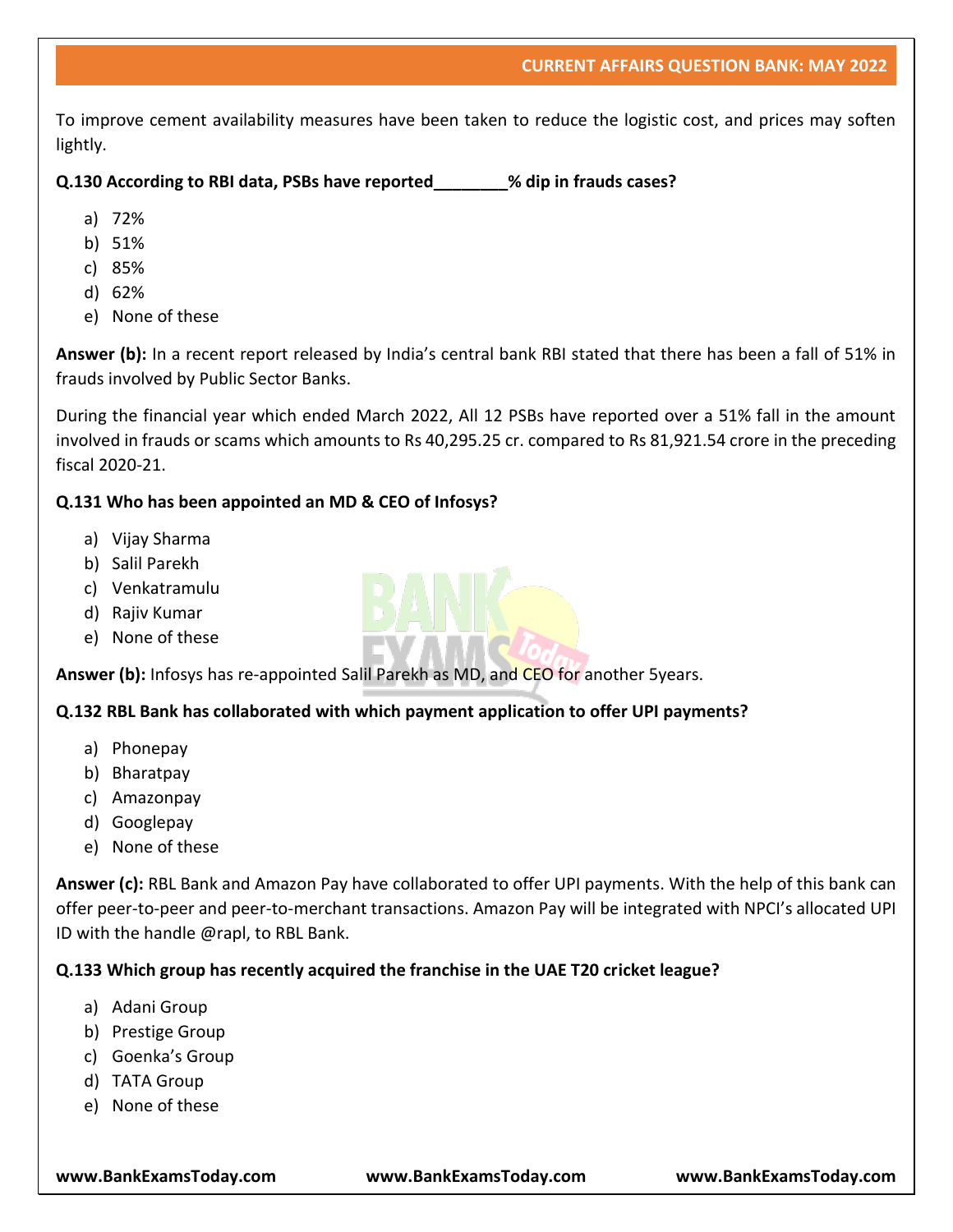**Answer (a):** Adani Sportsline, a part of the Adani Group, has acquired a franchise in the United Arab Emirates (UAE)'s flagship T20, league. It becomes the fourth Indian group to acquire it. The tournament consists of six teams and a total of 34 matches to be played.

# **Q.134 India Sends \_\_\_\_\_\_\_ amount of Humanitarian assistance to Sri Lanka during the economic crisis?**

- a) \$3.5 bn
- b) \$2 bn
- c)  $$4$  bn
- d) \$2.5 bn
- e) None of these

**Answer (b):** As there is a huge crisis in Sri Lanka India supplied a large amount of humanitarian assistance consignment worth over Rs 2 billion to tackle this situation.

# **Q.135 The fourth Quad Summit 2022 is going to be held in which of the following cities?**

- a) Washington D.C, US
- b) Tokyo, Japan
- c) Sydney, Australia
- d) Indonesia
- e) None of these

**Answer (b):** Prime Minister Narendra Modi will attend the Quadrilateral Security Dialogue on May 24 with the leaders of Japan, Australia, and the US to strengthen bilateral ties and discuss global issues. This meeting is going to be held in Tokyo.

# **Q.136 What will be the Deficit target set by the government for the fiscal year 2022-23?**

- a) 6.5%
- b) 6.7%
- c) 5.1%
- d) 6.4%
- e) None of these

**Answer (d):** Many experts have calculated that the government needs to borrow additional sums from the market to fund these measures and this could increase the deficit target of 6.4% of GDP for 2022-23.

# **Q.137 RBI has to increase Repo Rate by how many basis points?**

- a) 51 basis points
- b) 40 basis points
- c) 32 basis points
- d) 20 basis points
- e) None of these

**Answer (b):** As a part of that RBI hiked the repo rate by 40 basis points to 4.4%, and is expected to increase the key lending rates again in the June meeting.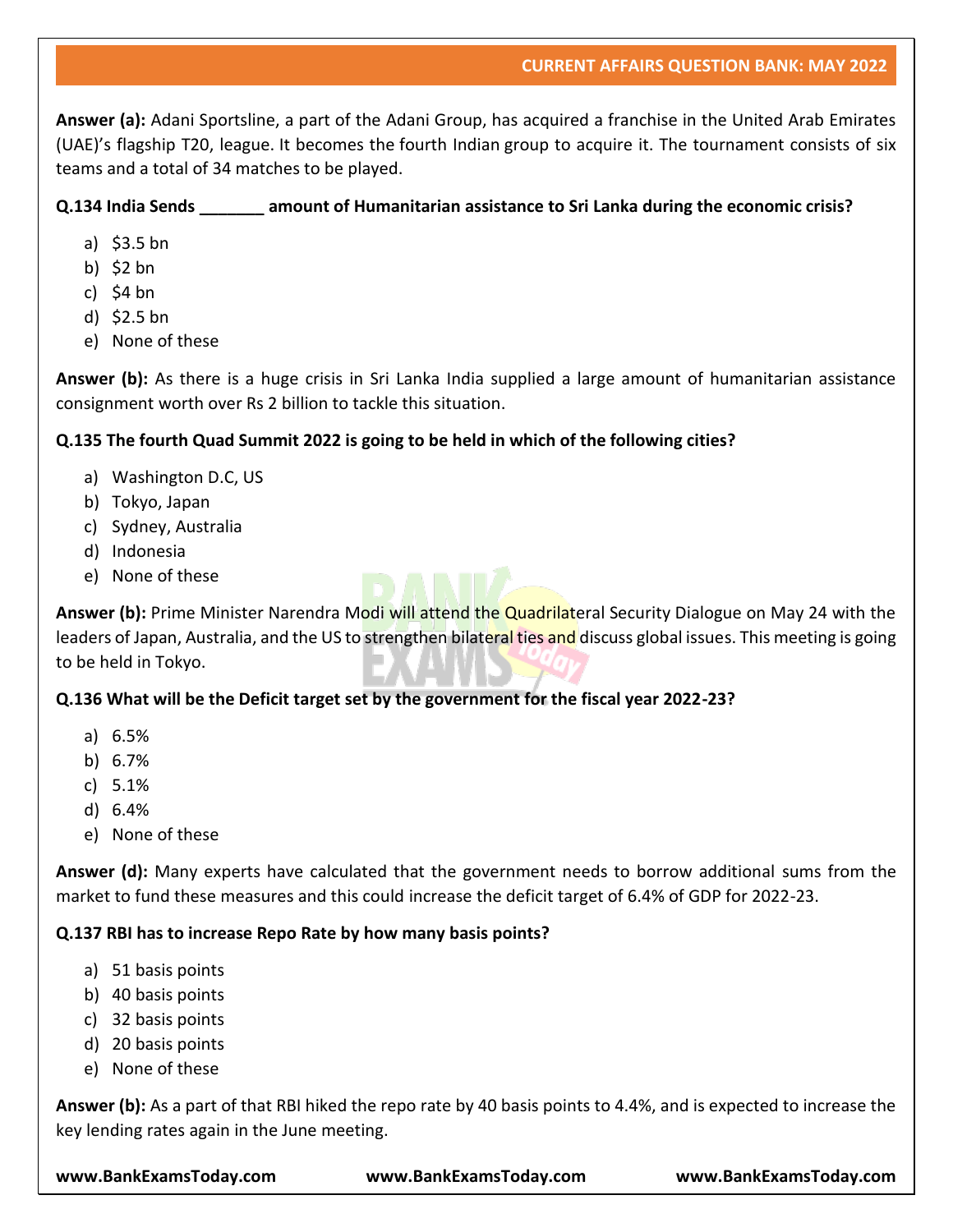Both fiscal and monetary authorities are brainstorming to control inflation which has already stayed above the central bank's mandated target band of 2-6%.

# **Q.138 According to Seoul Declaration the target for triple investment is to be done by which year?**

- a) 2050
- b) 2030
- c) 2025
- d) 2035
- e) None of these

**Answer (b):** Through this declaration, it urges all the stakeholders, and institutions to take responsibility for forests and asked for the investment in forest and landscape restoration globally needs to triple by 2030.

# **Q.139 May 23rd is observed as\_\_\_\_\_\_?**

- a) World Cancer Day
- b) World Turtle Day
- c) World Biodiversity Day
- d) World Wetlands Day
- e) None of these

**Answer (b):** May 23rd is observed as World Turtle Day.

# **Q.140 Who has been elected as the new prime minister of Australia recently?**

- a) Scott Marrison
- b) Anthony Albanese
- c) Mathias Cormann
- d) Malcolm Turnbull
- e) None of these

**Answer (b):** Anthony Albanese became the new Prime Minister of Australia. He replaces Scott Morrison. After 8 years labor party in Australia came into power.

# **Q.141 As per the new rules of SEBI, the minimum subscription required at the time of the New Fund Offer for debt ETFs is?**

- a) 5 crore
- b) 15 crore
- c) 10 crore
- d) 2 crore
- e) None of these

**Answer (c):** The minimum subscription amount has also been decided at the time of the New Fund Offer (NFO) for debt ETFs or index funds it will be 10crore and for other ETFs or index funds, it will be Rs 5 crore.

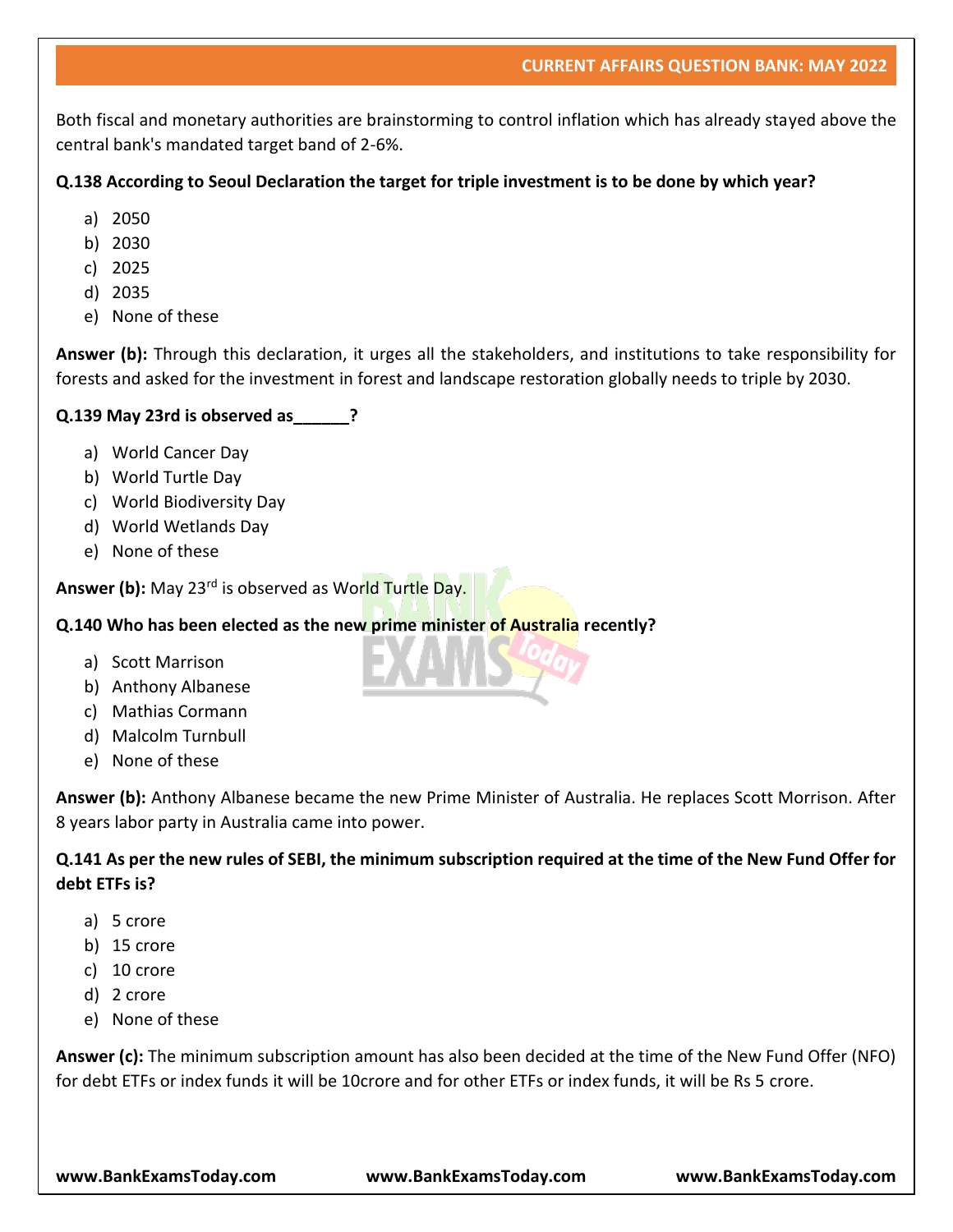**Q.142 According to the new notification of SEBI the new framework for all ETFs and Index funds will come into effect from \_\_\_\_\_\_\_\_\_?**

- a) 1st August
- b) 1st July
- c) 1st September
- d) 1st June
- e) None of these

**Answer (b):** As per the SEBI circular, this new framework will come into effect from July 1 and will apply to all existing ETFs and index funds.

For all asset management companies (AMC) there shall be at least two market makers (MMs) for ETFs who ensure continuous liquidity on the stock exchange platform.

# **Q.143 Who is the head of the committee constituted by RBI for evaluating the customer service in banks and NBFCs?**

- a) B P Kanungo
- b) Shaktikanta Das
- c) AK Goel
- d) Urjit Patel
- e) None of these

**Answer (a):** The committee consists of 6 members and is headed by former RBI deputy governor BP Kanungo.

The timeline was given for the committee to submit its report three months from the date of the first meeting.

# **Q.144 Which among the following countries has signed an Investment Incentive agreement?**

- a) India-Japan
- b) India-Australia
- c) India-US
- d) India-Russia
- e) None of these

**Answer (c):** During an ongoing Quad summit in Tokyo, India and US have signed an Investment incentive agreement that provides additional investment support and will further help in the country's development.

# **Q.145 Recently Union Health Minister Mansukh Mandaviya has addressed which session of the world health assembly?**

- a)  $76<sup>th</sup>$
- b) 74th
- c)  $75<sup>th</sup>$
- d) 70th
- e) None of these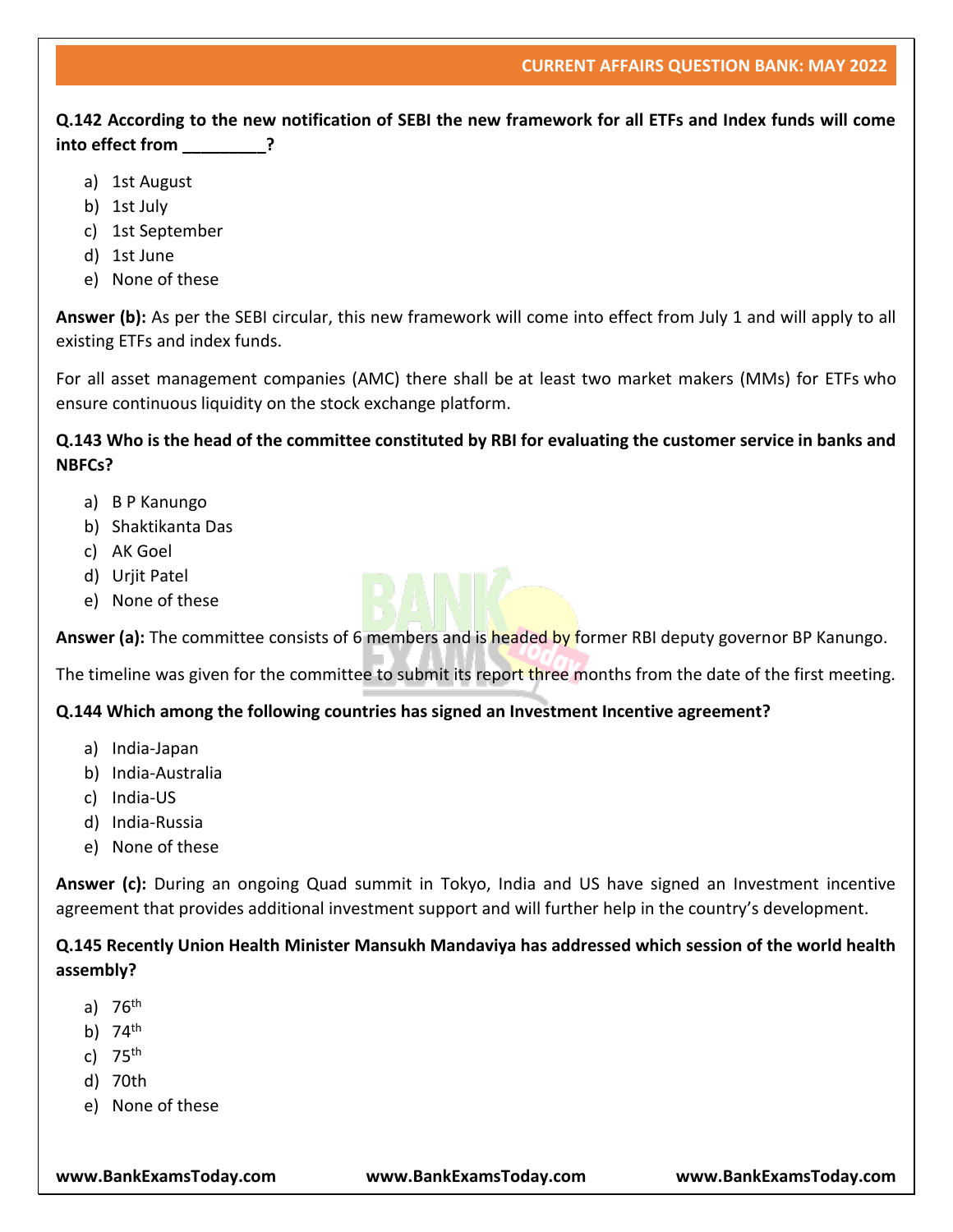**Answer (c):** Union Minister Mansukh Mandaviya has addressed a recently held World Health Assembly in Geneva, in which he expresses India's commitment to building a more resilient global health security architecture.

**Q.146 India and which among the following European country planning to collaborate on Green Hydrogen?**

- a) Germany
- b) France
- c) USA
- d) Australia
- e) None of these

**Answer (b):** Recently a workshop has been organized on decarbonized hydrogen by France and the Council on Energy, Environment, and Water (CEEW) in India in which a joint declaration of intent has already been agreed upon between the two countries.

#### **Q.147 Serum Institute of India plans to set up its manufacturing plant in which of the following countries?**

- a) African Countries
- b) European Countries
- c) Central Asian Countries
- d) Middle East Countries
- e) None of these

**Answer (a):** The Serum Institute of India (SII), is also planning to set up its first manufacturing plant in Africa but has not specified the vaccines that the plant might make.

# **Q.148 Who won the Spanish Grand Prix in the year 2022?**

- a) Valteri Boltass
- b) Max Verstappen
- c) Lewis Hamilton
- d) Sebastian Vettel
- e) None of these

**Answer (b):** Max Verstappen won the Spanish Grand Prix and take over at the top from Ferrari's Charles Leclerc, and Mexican Sergio Perez finished second.

**Q.149 According to new estimates by which year India will achieve a target of \$1 trillion worth of merchandise and service export?**

- a) 2025
- b) 2030
- c) 2035
- d) 2024
- e) None of these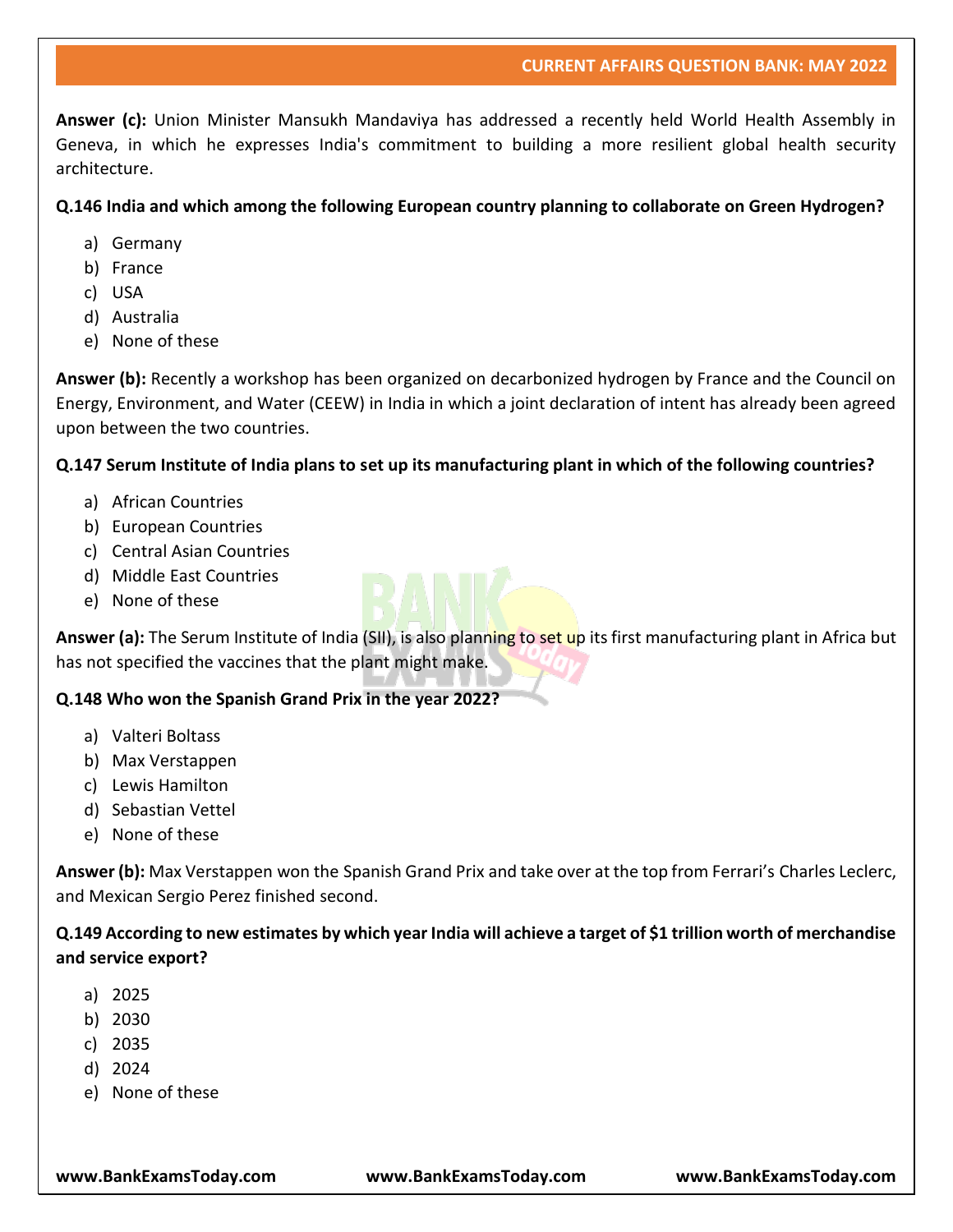**Answer (b):** According to Commerce Ministry Piyush Goyal informed that India can achieve a target of \$1 trillion worth of merchandise and service export.

India has already touched the record of \$421.8 billion in exports during FY March 2022.

# **Q.150 Which of the following country is not a member of the Indo-Pacific Economic Framework?**

- a) India
- b) Australia
- c) Brunei
- d) China
- e) None of these

**Answer (d):** Apart from India, there are a total of 13 countries that support this initiative including Australia, Brunei, Indonesia, Japan, Malaysia, New Zealand, the Philippines, Singapore, South Korea, Thailand, and Vietnam.

The total amount of GDP of member countries accounts for 40% of the global GDP.

# **Q.151 What is the new limit decided by the RBI under the housing finance limit for Urban areas?**

- a) 5 Lakh
- b) 6 Lakh
- c) 10 Lakh
- d) 3 Lakh
- e) None of these



**Answer (c):** As per RBI's recent notification limit on loans for carrying out repairs, or any alterations to their house had now been revised to Rs 10 lakh in metropolitan centers Rand s 6 lakh in other centers for all urban cooperative banks.

# **Q.152 Recently PSBs are decided to transfer how much amount of their dividends to the government?**

- a) 5000 crore
- b) 8000 crore
- c) 7000 crore
- d) 6000 crore
- e) None of these

**Answer (b):** It is estimated that state-run banks are going to pay 8,000cr dividend to the government.

These payouts by state-run banks provide minor relief to the government, as they were facing many hurdles after tax cuts on fuel.

# **Q.153 According to DGFT, the restrictions on the export of sugar imposed till which of the following month?**

- a) 31st August
- b) 30th September
- c) 31st October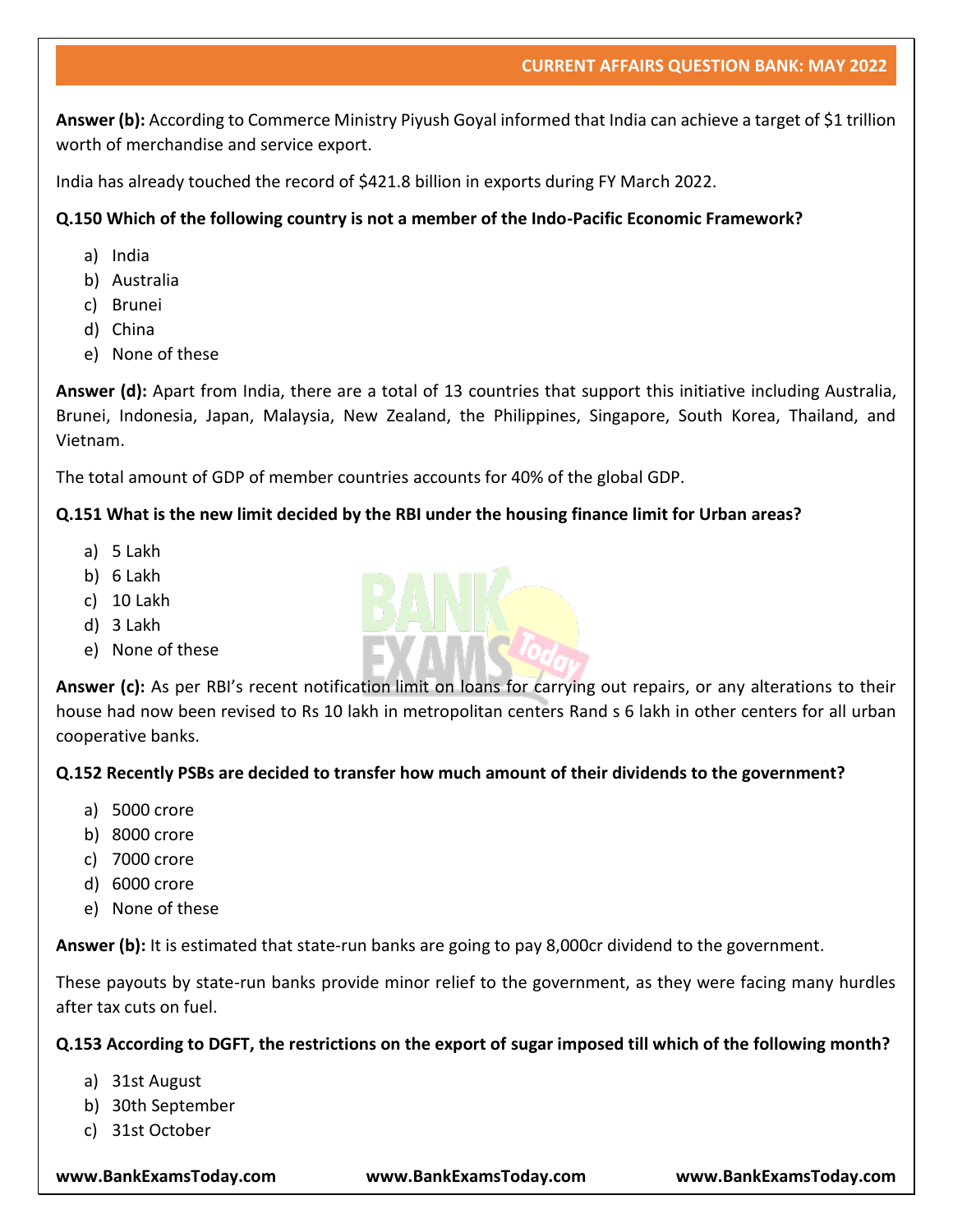- d) 31st July
- e) None of these

**Answer (c):** According to DGFT this restriction with effect from 1st June 2022 till 31st October 2022.

The government has been continuously monitoring the situation in the sugar sector, including sugar production, consumption, export as well as price trends in wholesale and retail markets all over the country.

# **Q.154 Which payment app has recently launched gold SIP?**

- a) Google pay
- b) PhonePe
- c) BHIM
- d) Paytm
- e) None of these

**Answer (b):** PhonePe launched of gold Systematic Investment Plan (SIP) on its platform to allow users to invest in the highest purity 24K gold of a specified amount every month.

#### **Q.155 Which state government has signed an agreement with ReNew Power for renewable energy plants?**

- a) Haryana
- b) Gujarat
- c) Karnataka
- d) Punjab
- e) None of these



**Answer (c):** Karnataka government has signed an agreement with renewable energy firm ReNew Power, in which they will provide renewable energy plants in Karnataka for the next 7 years.

**Q.156 According to New SEBI rules, is the security holder is not required to submit FIR if the value of security doesn't exceed?**

- a) 3Lakh
- b) 4Lakh
- c) 5 Lakh
- d) 10 Lakh
- e) None of these

**Answer (c):** To claim duplicate securities, security holders have to submit a copy of FIR with details of the securities, folio number, distinctive number range, and certificate numbers However, if the value of securities does not exceed Rs 5 lakh, security holders don't have to submit FIR.

# **Q.157 According to recent data Indian palm oil imports would fall to how much percentage?**

- a) 21%
- b) 19%
- c) 23%
- d) 18%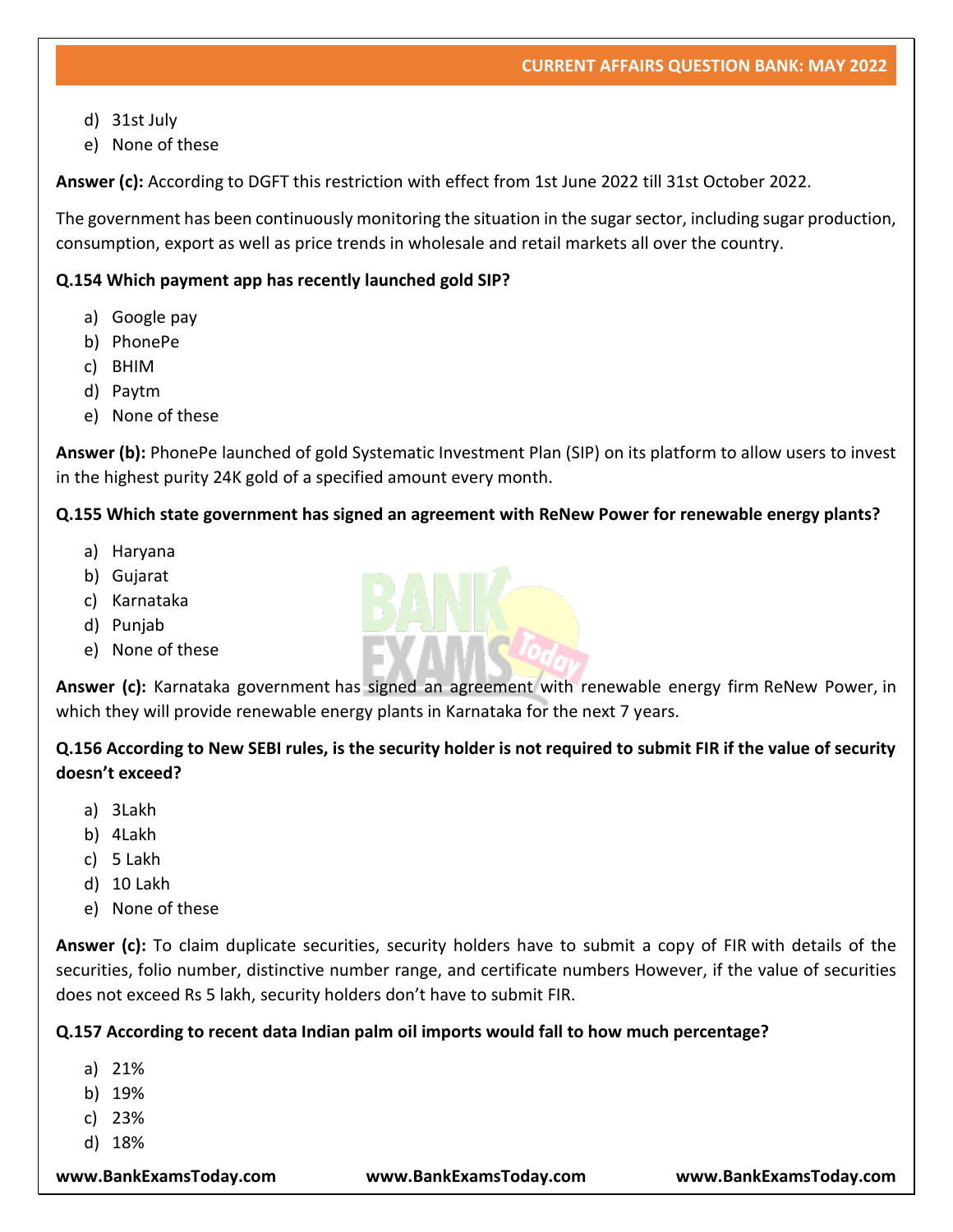e) None of these

**Answer (b):** According to recent data Indian palm oil imports would fall to 19%. It is also expected that India's palm oil imports in 2021-22 could fall to 6.7 million tonnes by Oct 31st which is the lowest since 2010.

# **Q.158 Which Ministry has launched Swach Survekshan 2023 recently?**

- a) Ministry of Rural Development
- b) Ministry of Health & Family Welfare
- c) Ministry of Housing & Urban Affairs
- d) Ministry of Co-operation
- e) None of these

**Answer (c):** Recently Ministry of Housing & Urban Affairs launched Swach Survekshan with the theme "Waste to Wealth" for garbage-free cities.

This time priority has been given to the principle of 3Rs – Reduce, Recycle and Reuse in this survey.

# **Q.159 According to the latest report released by the International Labour Organisation the number of jobs lost during a pandemic period is?**

- a) 10.5 crore
- b) 11.2 crore
- c) 13.2 crore
- d) 9.6 crore
- e) None of these



**Answer (b):** Recently International Labour Organisation released a report which describes the condition of global labor, market crisis, inequalities between countries, etc.

It has been reported the number of hours worked globally dropped in the first quarter of 2022, to 3.8%. About 11.2 crore jobs have lost during this period.

# **Q.160 Which Ministry has released a National Achievement Survey 2021?**

- a) Ministry of Health.
- b) Ministry of Education
- c) Ministry of Women & Child Development
- d) Ministry of Defence
- e) None of these

**Answer (b):** Ministry of Education has released the National Achievement Survey 2021 which discussed about last year's assessment of over 34 lakh students in 1.18 lakh schools.

# **Q.161 Community Cloud architecture of RBI will work under which of the following department?**

- a) Cyber Security and IT Examination Cell
- b) Consumer Education and Protection Cell
- c) Department of Supervision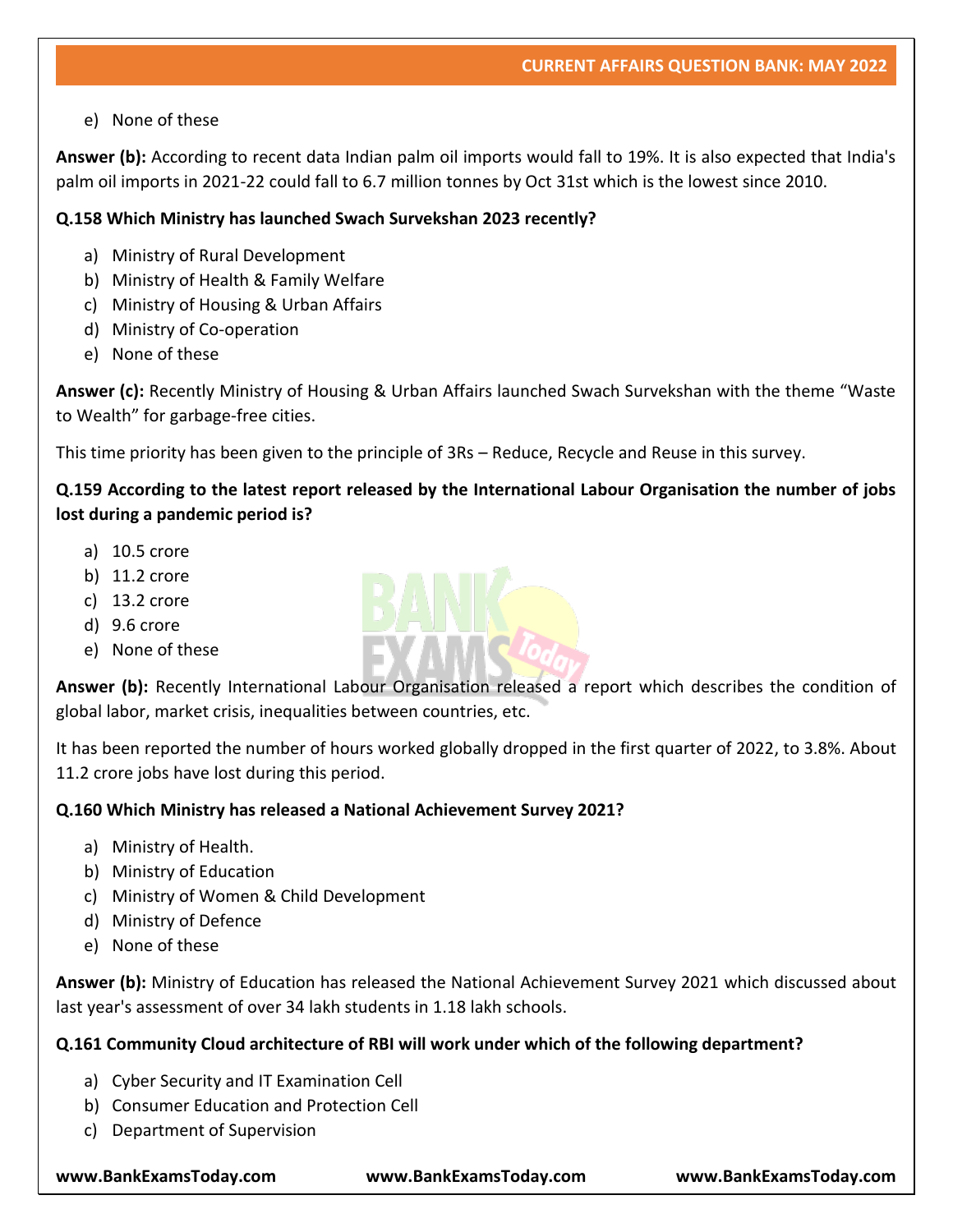# d) Enforcement Department

e) None of these

**Answer (a):** Apart from that RBI's Cyber Security and IT Examination Cell in the Department of Banking Supervision to play a significant role in outlining the new framework.

They follow high-level Principles-based regulation and objectives to set the standards through which entities must conduct business.

**Q.162 According to the recent circular of RBI what is the net worth decided for Non-Bank Bharat Bill Payment Operating Units (BBPOU)?**

- a) 50 crore
- b) 25 crore
- c) 75 crore
- d) 100 crore
- e) None of these

**Answer (b):** Non-banking companies now need Rs 25 crores minimum net worth to set up Bharat Bill Payment Operating Units (BBPOU).

Presently there is a requirement of 100 crores to set up a non-bank Bharat Bill Payment Operating Units.

**Q.163 According to Moody what will be India's GDP growth rate for the Current year 2022?**

- a) 7.2%
- b) 8.8%
- c) 7.6%
- d) 8.1%
- e) None of these

**Answer (b):** According to the rating agency Moody's India GDP growth rate is pegged at 8.8% for 2022 (CY22) compared to 9.1% earlier. Stating the reason as high inflation.

# **Q.164 Recently Ministry of Road & Transport has decided to construct how many km of a national highway for FY23?**

- a) 20,220kms
- b) 18,000kms
- c) 17,000kms
- d) 21,000kms
- e) None of these

**Answer (b):** To develop the road infrastructure and reduce the logistic cost govt has committed to expanding the national highway up to 18000kms in 2022-23.

**Q.165 As per the new rules how many days bank can allow qualified jewelers to remit advance payment?**

a) 10 days

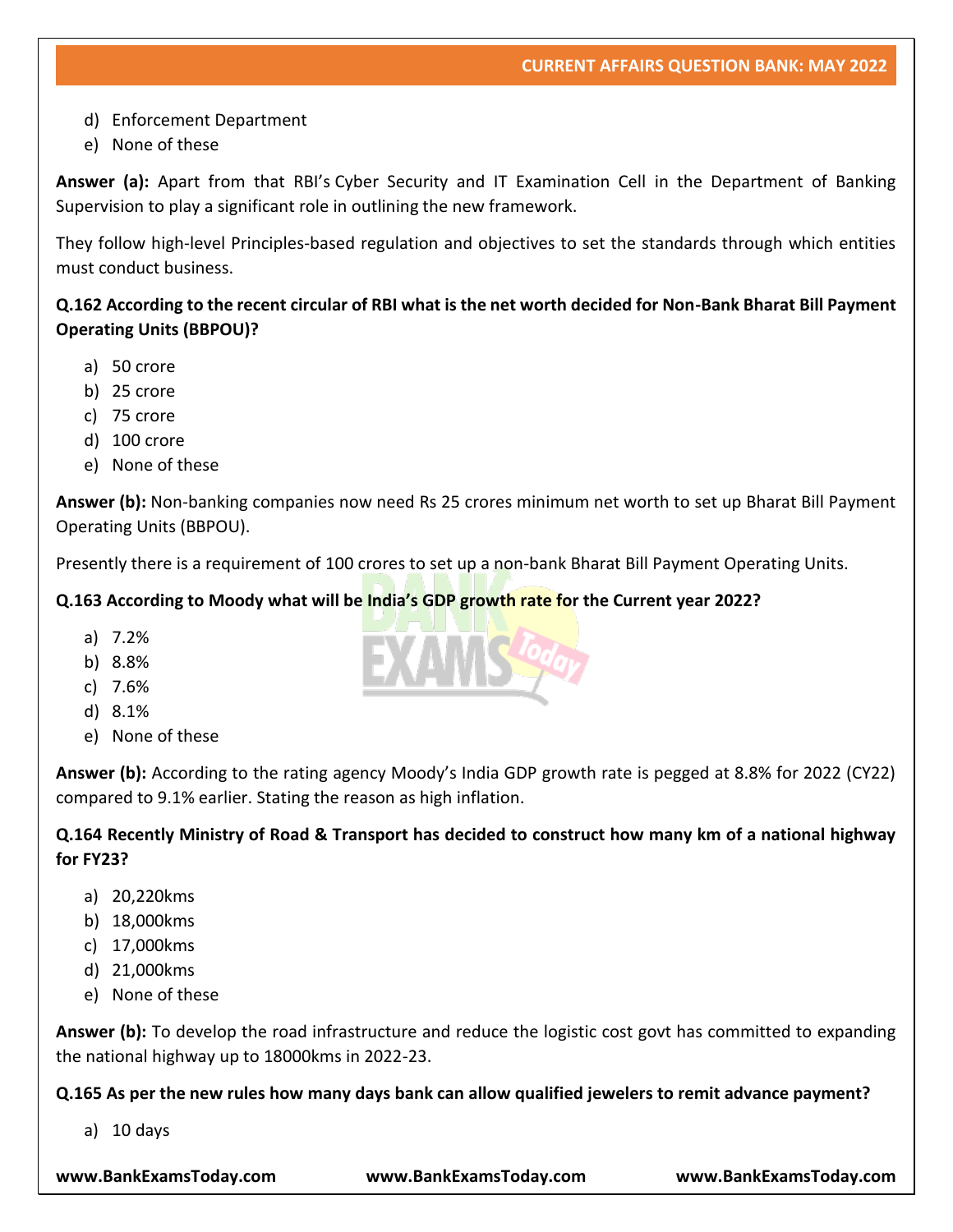- b) 13 days
- c) 11 days
- d) 20 days
- e) None of these

**Answer (c):** In addition to it, banks can allow these jewelers to remit advance payment for 11 days for the import of gold.

Besides, the cost of the gold import should not be more than the value of advance remittance.

# **Q.166 RBI decided to design a policy framework for which of the following sectors?**

- a) Traditional Banking
- b) Non-Banking Entities
- c) FInTech or BigTech Entities
- d) Payment settlements
- e) None of these

**Answer (c):** There are three types of risks faced by Fintech or BigTech entities like systemic risks, operational risks, and risks affecting competition, RBI has already warned many companies against these kinds of risks while entering the market.

# **Q.167 According to the RBI Annual Report, which sectors of banks contributed to a maximum number of frauds, not in terms of the amount?**

- a) Private Sector
- b) Public Sector
- c) NBFC's
- d) Small Finance Banks
- e) None of these

**Answer (a):** Over the last three years it shows that while private sector banks reported the maximum number of frauds, public sector banks contributed the maximum to the fraud amount.

# **Q.168 Central Bank Digital Currency is legal tender is going to issue by which of the following?**

- a) State Bank of India
- b) Reserve Bank of India
- c) HDFC Bank
- d) ICICI Bank
- e) None of these

**Answer (b):** CBDC or Central Bank Digital Currency is a legal tender issued by the Reserve Bank of India. A CBDC is an electronic record or digital token of a country's official currency.

**Q.169 As per the new rules of CBIC nodal officer should ensure to file a claim with IBBI within how many days?**

- a) 180 days
- b) 90 days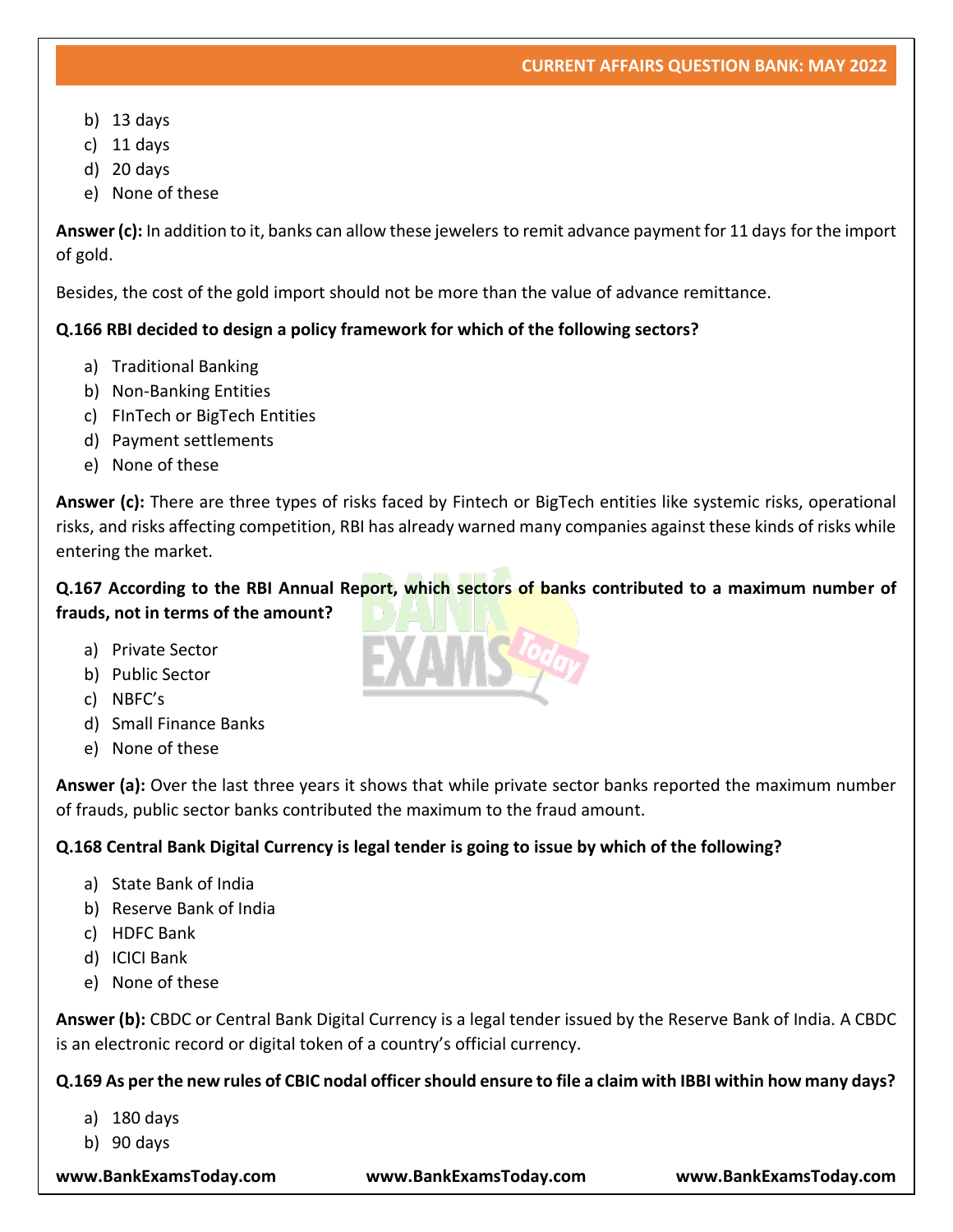- c) 120 days
- d) 60 days
- e) None of these

**Answer (b):** To overcome that CBIC nominated a nodal officer to ensure the filing of claims with the Insolvency and Bankruptcy Board of India within 90 days of the commencement of the process.

**Q.170 The Faceless Penalty (Amendment) Scheme, 2022, gives effect to the changes by amending which of the following sections of the Finance Act 2022?**

- a) Section 134A
- b) Section 144B
- c) Section 121A
- d) Section 132B
- e) None of these

**Answer (b):** The Central Board of Direct Taxes (CBDT) has amended the faceless penalty scheme which introduced the Finance Act of 2022.

This step has been taken to reduce the personal interface between taxpayers and officials and to avoid delays in processing cases.

#### **Q.171 Recently in which of the following Cities the 3rd Expo of Organic Products was organized?**

- a) Hyderabad
- b) Delhi
- c) Pune
- d) Bengaluru
- e) None of these

**Answer (b):** Recently 3rd Global Organic Expo 2022 was organized in Delhi for Organic products, Aggregators, etc with the theme "Profitability for Humanity".

This expo will create awareness among the stakeholders but also among the people who care about their health.

# **Q.172 Which of the following ministries has launched guidelines to mobilize non-personal data of citizens?**

- a) Ministry of Health
- b) Ministry of Communication
- c) Ministry of Defence
- d) Ministry of Electronics & Information Technology
- e) None of these

**Answer (d):** According to MeiTY a National Data Governance Framework was developed to mobilize nonpersonal data of citizens for use by both public and private entities to improve services.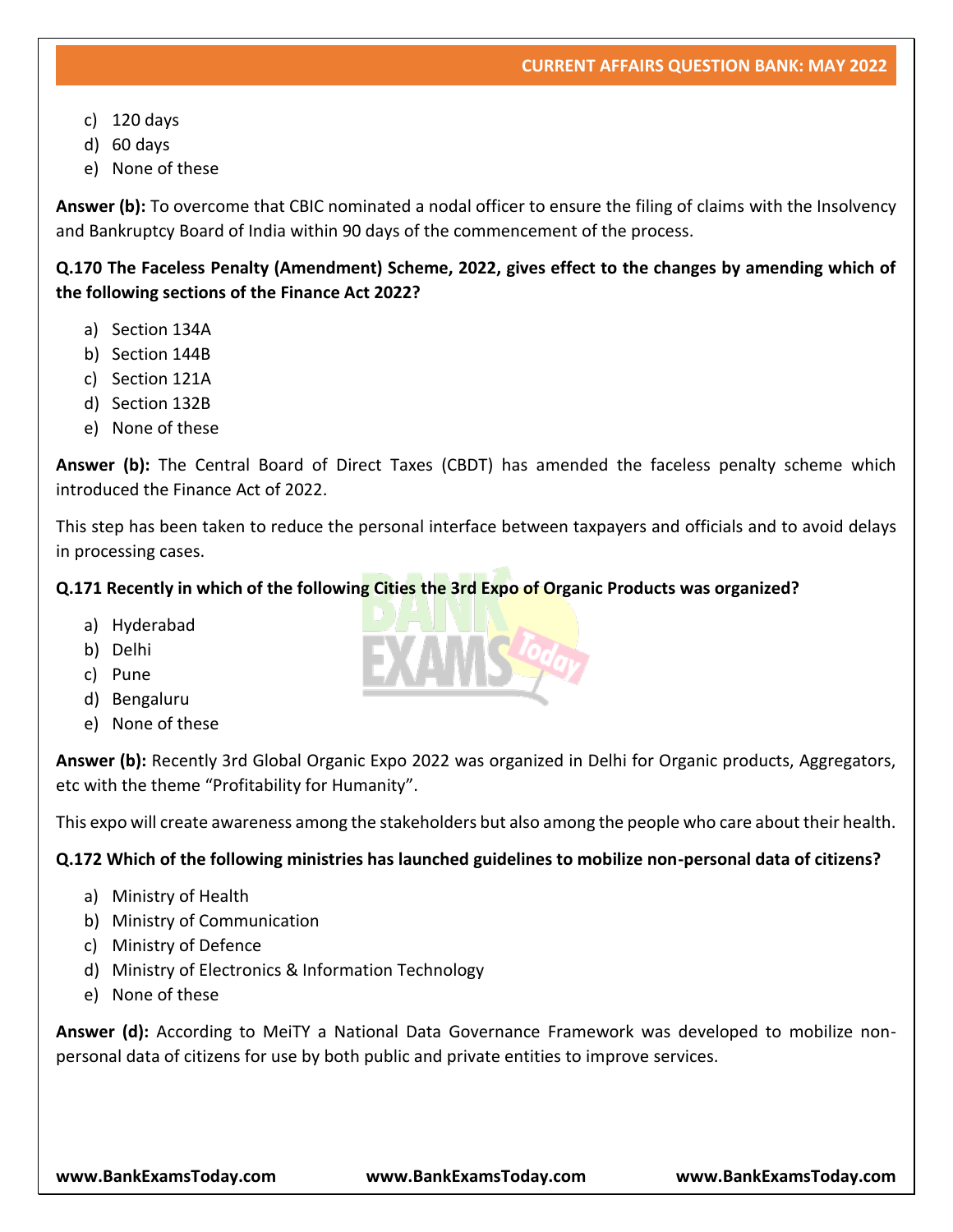**Q.173 Which is the second-largest trading partner of India according to recent data from the commerce ministry?**

- a) Singapore
- b) Thailand
- c) UAE
- d) China
- e) None of these

**Answer (d):** According to recent data from the commerce industry the US surpassed China to become India's top trading partner in 2021-22, which is a result of strengthening economic ties between the two countries.

# **Q.174 Which of the following is/are statements are true regarding the BRICS joint committee on Space Cooperation?**

- A. It helps to have social development among member countries.
- B. Formed to tackle various environmental issues
- C. They will also solve their border disputes

Select the correct option given below

- a) Only A
- b) Both B & C
- c) Both A & B
- d) All of the Above
- e) None of these

**Answer (c):** Not only that it will also help to enable all BRICS agencies to work together and brainstorm the issue related to environmental protection, disaster prevention, mitigation, and the climate change.

#### **Q.175 NFT is considered to be as\_\_\_\_\_\_\_\_from the given below.**

- a) Legal Tender
- b) Securities
- c) Digital Asset
- d) Bonds
- e) None of these

**Answer (c):** An NFT is a digital asset that exists on a blockchain, allowing anyone to verify its authenticity and ownership.

CBDT will define non-fungible tokens (NFTs) and whether they fall within the purview of VDA or not.

**Q.176 How much percentage of the grant will be restricted for the common service center for the project from 5 cr to 10cr?**

- a) 65%
- b) 70%
- c) 80%

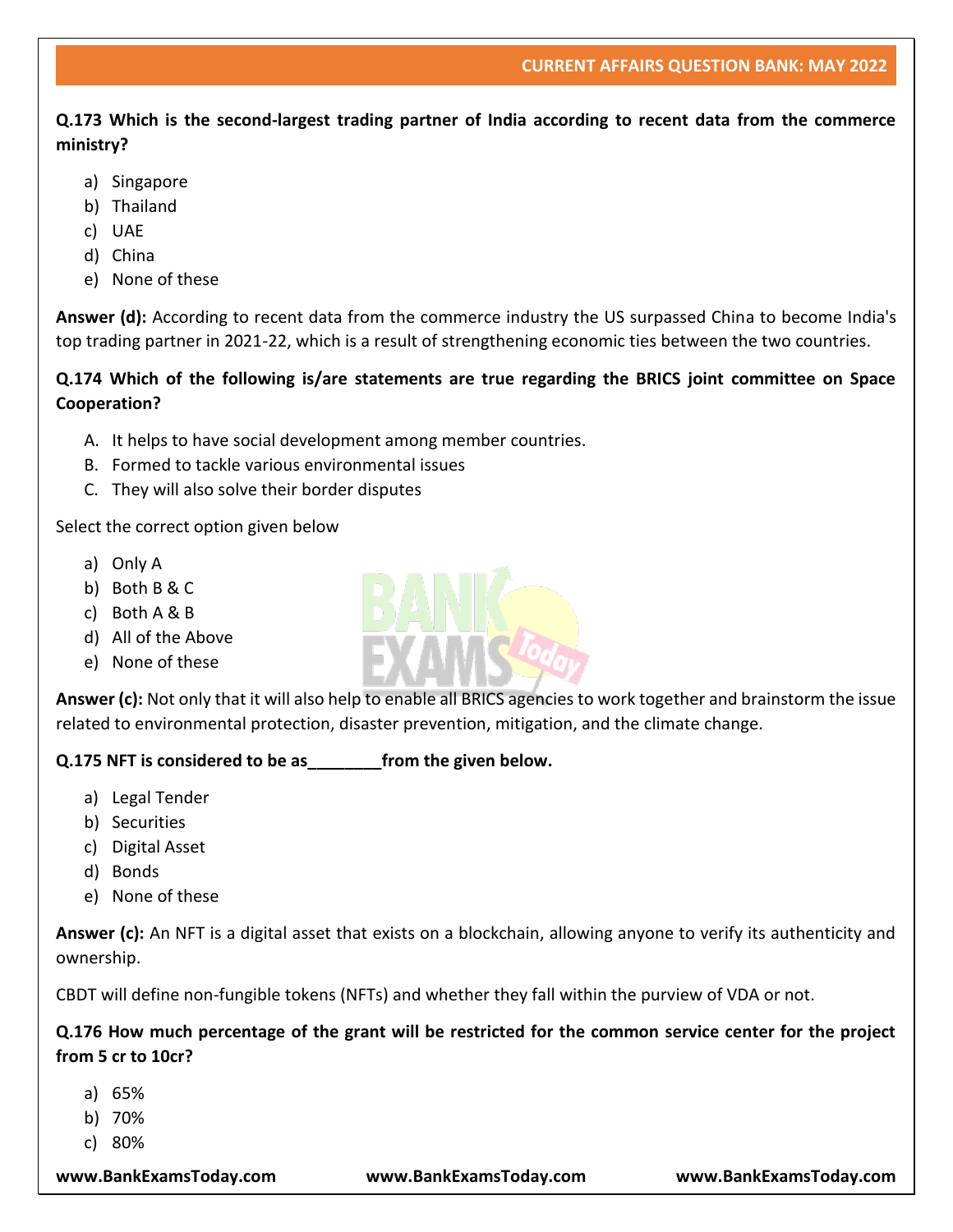- d) 60%
- e) None of these

**Answer (b):** The central government's grant for the development of Common Facility Centres (CFCs) will be restricted to 70% of the cost of the project from Rs 5 crore to 10 crores and 60% of the cost of the project from Rs 10 crore to Rs 30 crore.

**Q.177 How much amount will be provided as financial assistance to the children when he attains at the age of 23 under PM CARES for Children Scheme.**

- a) 15 Lakhs
- b) 10 Lakhs
- c) 13 Lakhs
- d) 20 Lakhs
- e) None of these

**Answer (b):** It will also help them to become self-sufficient existence with the financial support of Rs 10 lakh on attaining 23 years of age and ensuring their wellbeing through health insurance.

#### **Q.178 Which of the following IITs has revealed a driving mechanism behind SARS-Cov-2?**

- a) IIT-Madras
- b) IIT-Delhi
- c) IIT-Kharagpur
- d) IIT-Roorkee
- e) None of these

**Answer (b):** IIT Delhi study reveals mechanisms driving SARS-CoV-2 evolution in humans.

Researchers have revealed the driving mechanisms and evolution of SARS-CoV-2 in humans.

#### **Q.179 Recently Union Cabinet has approved the extension of PMEGP for period of\_\_\_\_\_\_\_\_financial year?**

- a) 2029-30
- b) 2025-26
- c) 2027-28
- d) 2023-24
- e) None of these

**Answer (b):** Union Cabinet has approved the extension of the Prime Minister's Employment Generation Programme has been approved till the financial year 2025-26 with a total outlay of Rs 13,554.42 crore.

#### **Q.180 Which of the following doesn't come under category 2 of the Alternative Investment Funds?**

- a) Private Equity
- b) Venture Capital
- c) Hedge Funds
- d) Debt Funds
- e) None of these

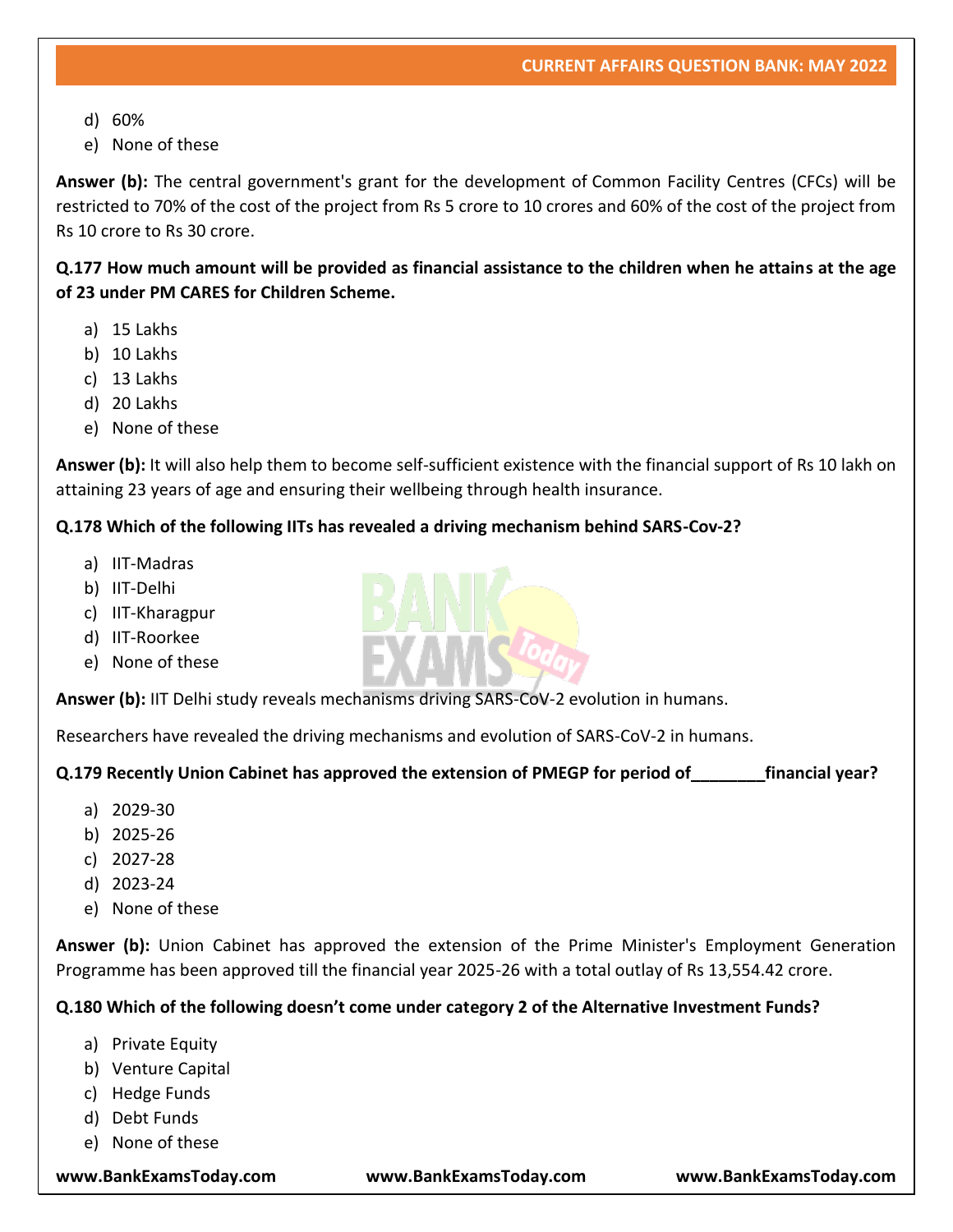**Answer (c):** Considering the classification of AIF it's been divided into two categories i.e category 1 consists of angel funds, social impact funds, small and mid-size enterprises (SMEs), etc. Category 2 consists of private equity, venture capital, etc. Category 3 includes funds typically invest in public markets such as hedge funds.

**Q.181 According to the recent CRISIL report stressed assets of NBFCs-MFIs are to be declined by how much percentage?**

- a) 15%
- b) 20%
- c) 14%
- d) 22%
- e) None of these

**Answer (c):** According to a rating agency CRISIL report Stressed assets of non-banking financial companiesmicrofinance institutions are estimated to have declined to around 14% as of March compared to 22% in September 2021.

# **Q.182 Gross Fiscal Deficit of state has been declined by what percentage as per RBI annual report?**

- a) 31.5%
- b) 20%
- c) 35%
- d) 30.5%
- e) None of these



# **Q.183 Consider whether the following statements is/are true regarding the Fintech Companies?**

- A. Specialize in technology growth to support the banking and financial industries
- B. This Fintech companies are regulated under the Banking regulation act 1949

Select the correct option from the given below

- a) Only B
- b) Only A
- c) All of the Above
- d) None of the Above

**Answer (b):** When there is an involvement of big techs in banking, financial services, and the insurance sector it will also bring systemic risks that have implications for financial stability.

# **Q.184 Who has been appointed as MD & CEO of Jubilant Food works?**

- a) Arun Mishra
- b) Salil Parekh
- c) Sameer Khetripal